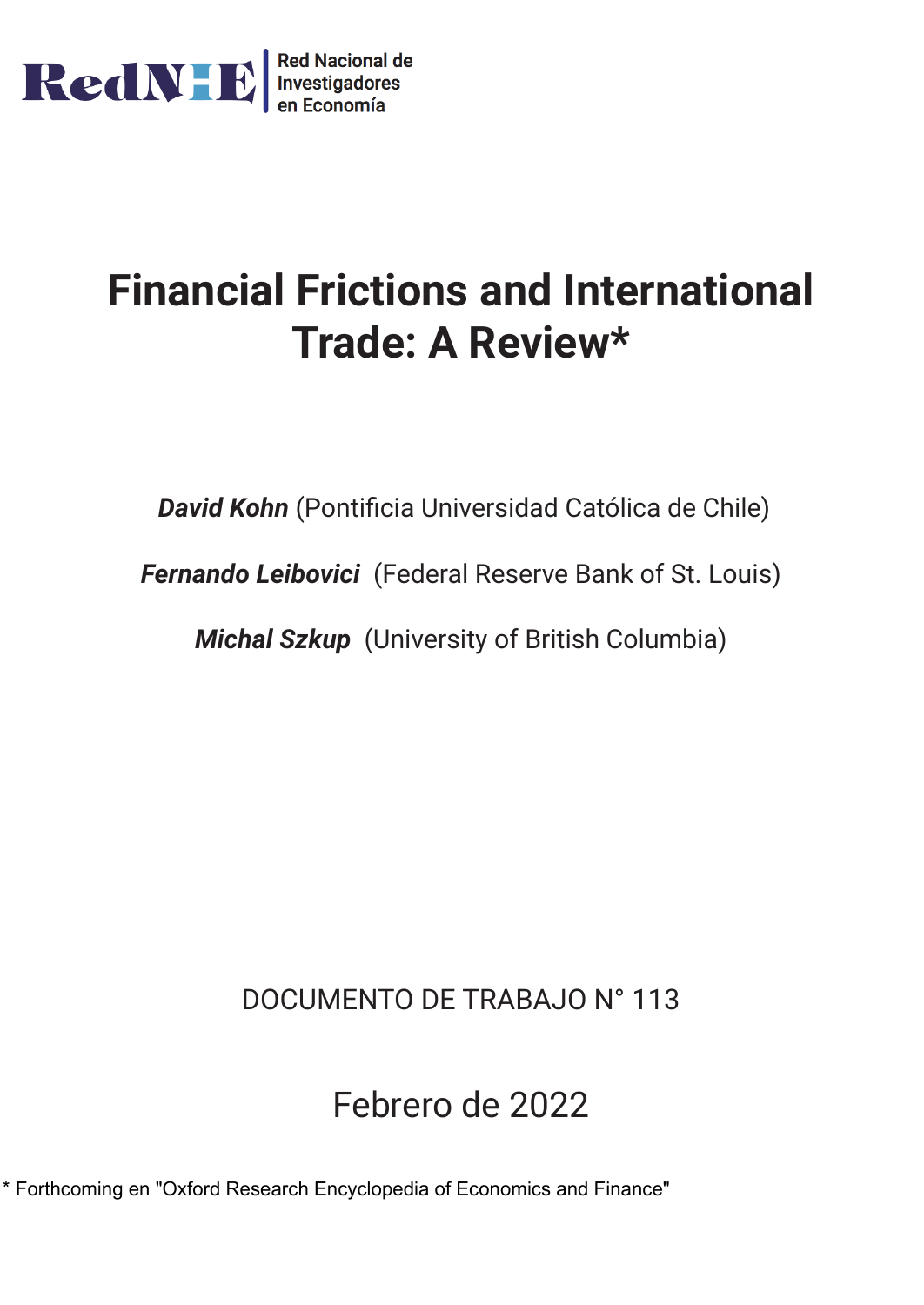Los documentos de trabajo de la RedNIE se difunden con el propósito de generar comentarios y debate, no habiendo estado sujetos a revisión de pares. Las opiniones expresadas en este trabajo son de los autores y no necesariamente representan las opiniones de la RedNIE o su Comisión Directiva.

The RedNIE working papers are disseminated for the purpose of generating comments and debate, and have not been subjected to peer review. The opinions expressed in this paper are exclusively those of the authors and do not necessarily represent the opinions of the RedNIE or its Board of Directors.

Citar como:

Kohn, David, Fernando Leibovici y Michal Szkup (2022). Financial Frictions and International Trade: A Review. *Documento de trabajo RedNIE N°113*.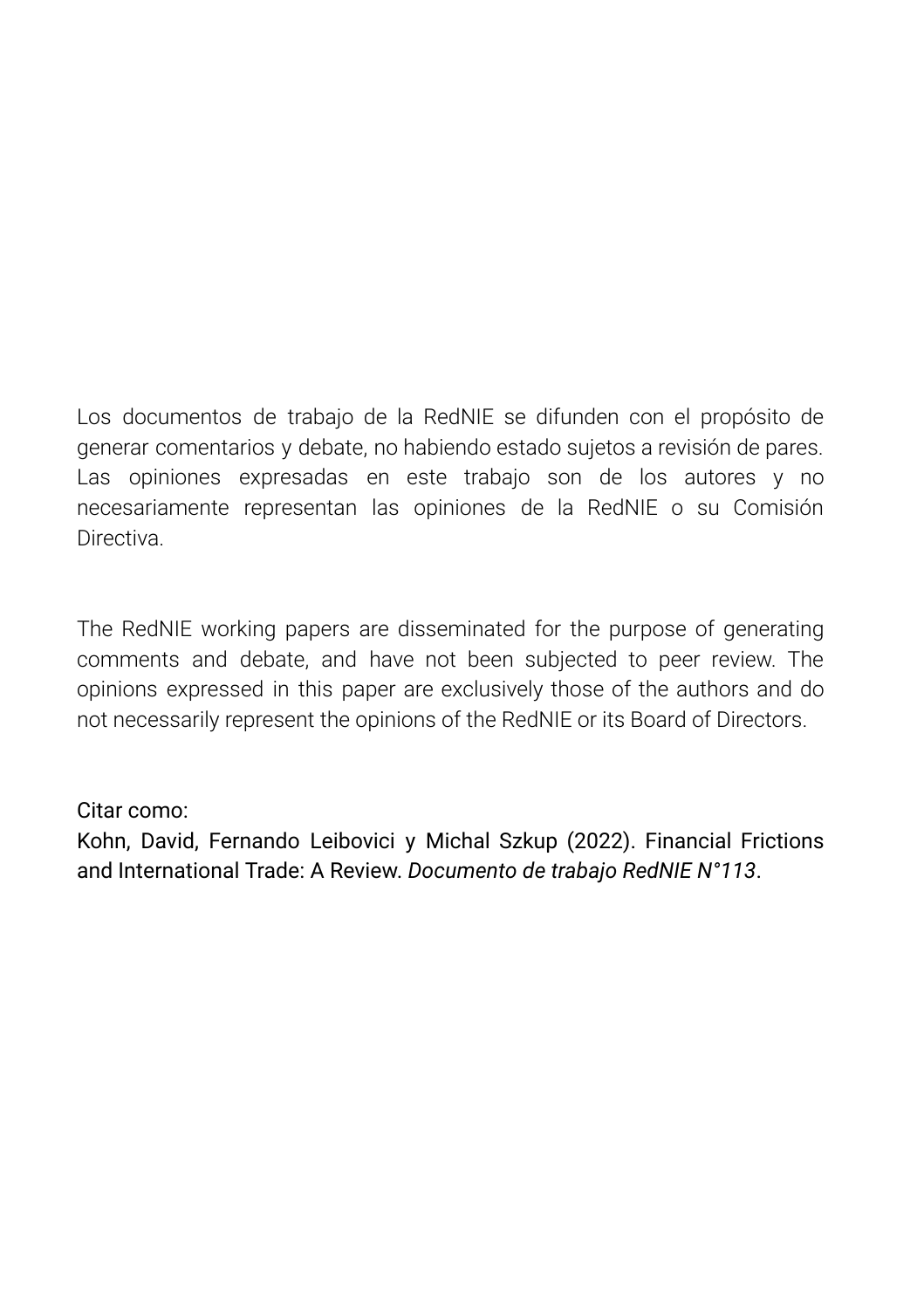## <span id="page-2-0"></span>Financial Frictions and International Trade: A Review<sup>∗</sup>

David Kohn Pontificia Universidad Catolica de Chile

Fernando Leibovici Federal Reserve Bank of St. Louis

Michal Szkup University of British Columbia

November 2021

## Abstract

This paper reviews recent studies on the impact of financial frictions on international trade. We first present evidence on the relation between measures of access to external finance and export decisions. We then present an analytical framework to analyze the impact of financial frictions on firms' export decisions. Finally, we review recent applications of this framework to investigate the impact of financial frictions on international trade dynamics across firms, industries, and in the aggregate. We discuss related empirical, theoretical, and quantitative studies throughout.

Keywords: financial frictions, international trade, export decisions, trade distortions, firm dynamics

<sup>∗</sup>Contact information: fleibovici@gmail.com. The views expressed in this paper are those of the individual authors and do not necessarily reflect official positions of the Federal Reserve Bank of St. Louis, the Federal Reserve System, or the Board of Governors. We thank the Enterprise Analysis Unit of the Development Economics Global Indicators Department of the World Bank Group for making the data available. David Kohn acknowledges financial support from CONICYT, FONDECYT Regular 1211523.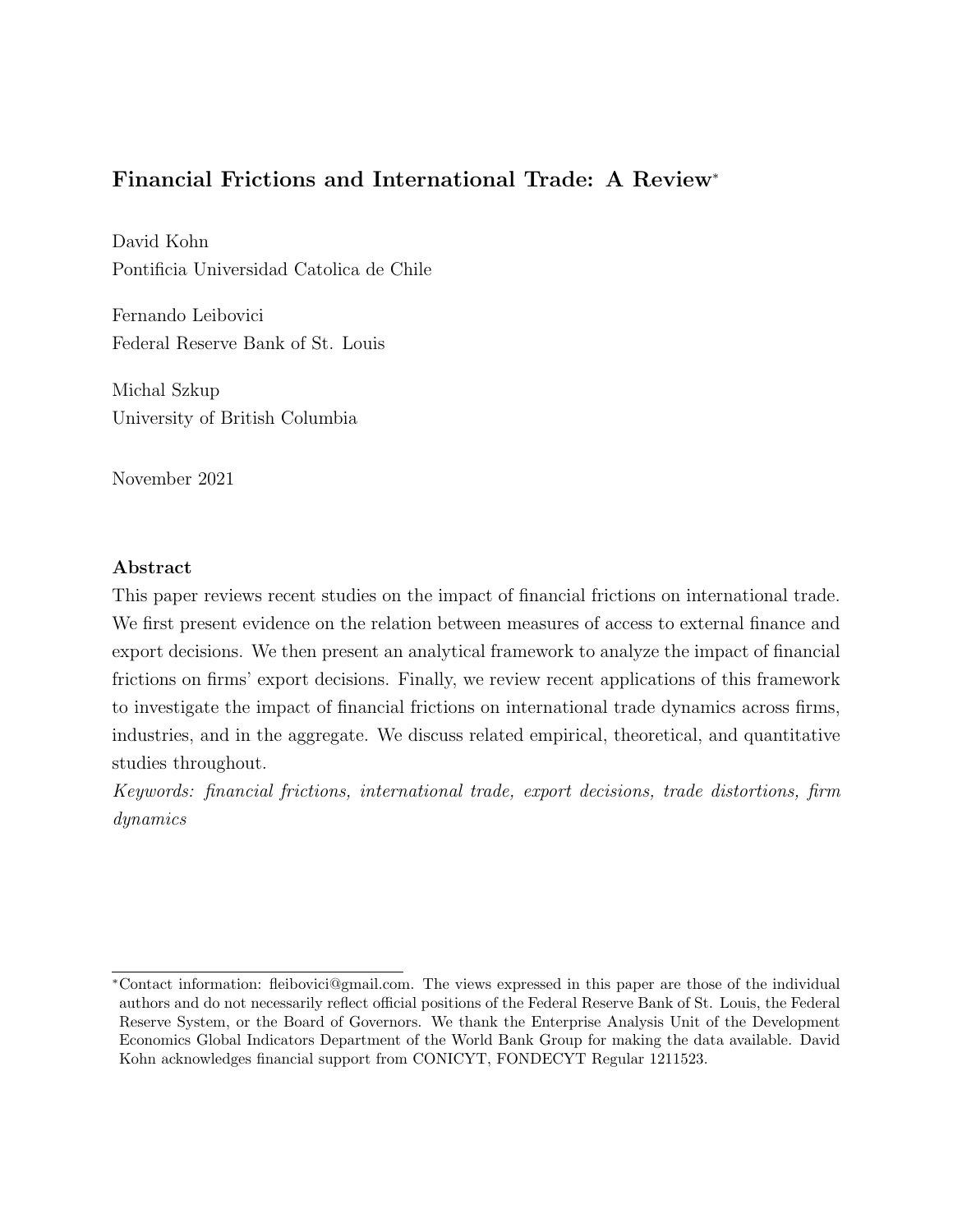## 1 Introduction

A widespread view among economists and policymakers is that international trade is an integral component of the path to economic development (e.g., [Krueger 1997,](#page-47-0) [Frankel and](#page-46-0) [Romer 1999,](#page-46-0) and [Estevadeordal and Taylor 2013\)](#page-46-1). However, developing economies are often subject to numerous barriers that prevent them from fully exploiting the benefits of international trade. One such barrier documented in the literature arises from frictions in financial markets, which limit firms' potential to exploit the economies of scale offered by international trade. Thus, firms in economies with underdeveloped financial markets are less likely to export, and export less if they do.

While financial frictions distort firms' decisions along various margins, a large literature shows that they have a disproportionate effect on firms' export decisions. For example, firms are subject to large fixed and sunk export costs [\(Das, Roberts, and Tybout 2007](#page-45-0) and [Alessandria and Choi 2007\)](#page-43-0); exporting is associated with higher working capital needs [\(Djankov, Freund, and Pham 2010,](#page-45-1) [Amiti and Weinstein 2011,](#page-43-1) and [Feenstra, Yu, and Li](#page-46-2) [2014\)](#page-46-2); and because it is hard to enforce contracts across countries, banks may charge higher borrowing costs to compensate for the riskiness of exports [\(Ahn 2020,](#page-43-2) [2021\)](#page-43-3). Thus, exporting is a credit-intensive activity that can be particularly affected by frictions in financial markets.

In this paper, we provide an overview of a rapidly growing literature that investigates the extent to which financial frictions affect firms' export decisions and trade patterns. This literature has grown over the past decade following the global financial crisis of 2008- 2009, which brought to the forefront the importance of financial factors for macroeconomic outcomes. Our goal here is threefold. First, we provide evidence on the relation between measures of access to external finance and international trade. Second, we present a model to study theoretically and quantitatively the link between trade and finance. Finally, we provide in-depth coverage of specific quantitative studies that use extended versions of this baseline model to investigate key dimensions of the nexus between trade and finance. We also discuss related empirical, theoretical, and quantitative studies throughout.

Our review consists of three parts. In the first part, we present evidence on the relation between measures of access to external finance and export decisions. Using firm-level data for a large number of countries, we document that countries with less-developed financial markets have a smaller share of firms that export. Moreover, within these countries, those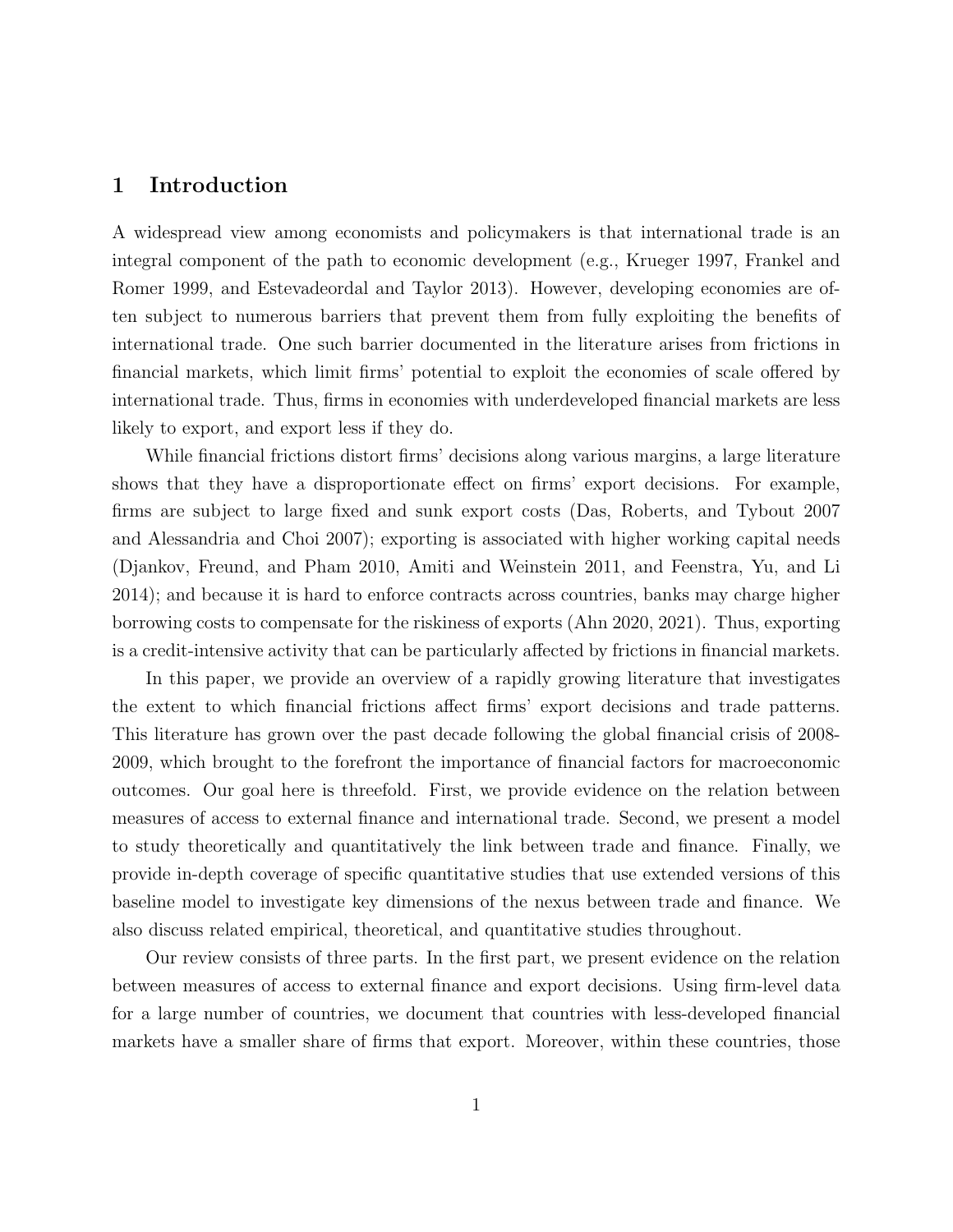firms that do export tend to export a smaller fraction of their total sales. Importantly, these relations are robust to controlling for key determinants of export decisions previously emphasized in the literature, such as productivity or relative country size. These patterns suggest that there is a significant link between financial factors and international trade across countries as well as across firms within countries. We conclude this part of the paper by discussing related work that measures the impact of frictions in financial markets on export decisions at the firm and industry levels.

In the remainder of the paper, we take the empirical link between trade and finance as a starting point to identify the causal impact of finance on trade using quantitative models with heterogeneous firms. To do so, in the second part of the paper we present an analytical framework to interpret the empirical evidence and to serve as a foundation for the quantitative studies reviewed in the rest of the paper. The model is a stylized version of the setup developed by [Kohn, Leibovici, and Szkup](#page-47-1) [\(2016,](#page-47-1) [2020a,](#page-47-2)[b\)](#page-47-3) and [Leibovici](#page-47-4) [\(2021\)](#page-47-4). We consider a small open economy populated by entrepreneurs that produce differentiated varieties with heterogeneous productivity levels using capital and labor. Firms accumulate capital internally and do so either by using internal funds or by borrowing in financial markets. However, borrowing is subject to a collateral constraint that limits loans to a fraction of the value of the capital stock. Finally, we model trade as in [Melitz](#page-47-5) [\(2003\)](#page-47-5), with firms that endogenously choose whether to sell their goods internationally subject to fixed and variable export costs.[1](#page-2-0)

We show that financial frictions distort firms' export decisions along two key margins. First, financial frictions lead exporters with relatively low net worth to operate at a suboptimal scale, reducing their exports relative to their optimal choice in the absence of credit market frictions. Second, financial frictions distort firms' decision to export, leading some productive but low-net-worth firms to be non-exporters. This is because firms' suboptimal scale of operation reduces the returns to exporting, making it unprofitable to pay the export costs. Finally, the above two channels reduce the demand for labor and, hence, result in lower wages, encouraging unproductive but high-net-worth firms to export.

We then provide a detailed discussion of the main assumptions underlying our model. First, we discuss alternative approaches to modeling financial frictions. Next, we discuss

<sup>1</sup>Early contributions to model export decisions include theoretical work by [Baldwin and Krugman](#page-44-0) [\(1989\)](#page-44-0) and [Dixit](#page-45-2) [\(1989\)](#page-45-2), and empirical work by [Roberts and Tybout](#page-48-0) [\(1997\)](#page-48-0), among others.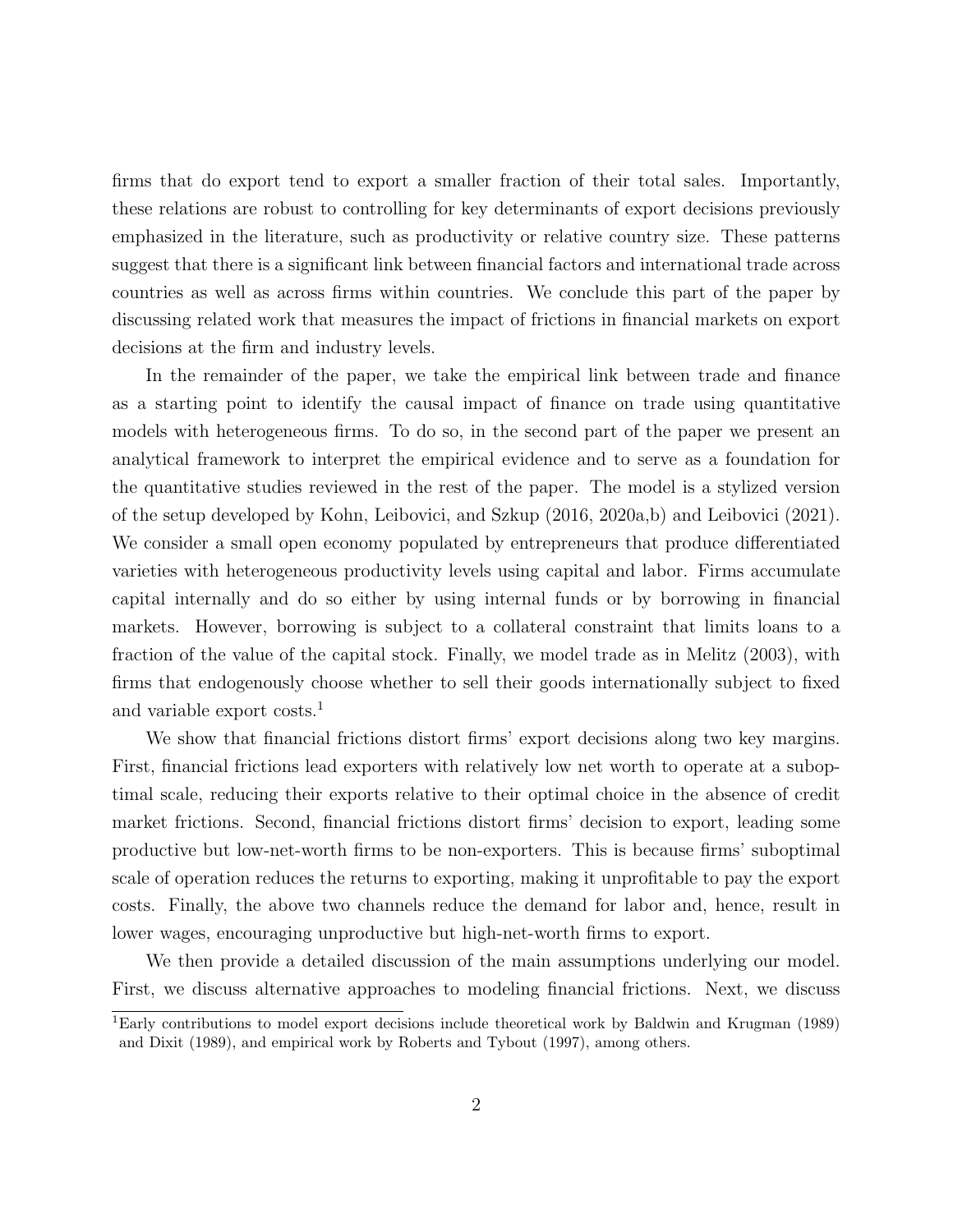additional channels from which we abstract in our analysis, such as working capital needs and financing of export costs, sunk export entry costs, multiple export destinations, alternative international financial environments, and firms entry and exit via occupational choices. We turn to related literature to discuss the potential importance of these channels and their impact on firms' export decisions.

In the third part of the paper, we provide an overview of the implications of financial frictions for international trade along various dimensions. While we focus on quantitative studies that use different versions of the framework introduced in the previous part of the paper, we also provide a broader discussion of the related literature. We begin by discussing the implications of financial frictions for firm-level dynamics. Motivated by the inability of standard models of international trade with sunk export entry costs to account for salient features of new exporter dynamics, [Ruhl and Willis](#page-48-1) [\(2017\)](#page-48-1) and [Kohn, Leibovici, and Szkup](#page-47-1) [\(2016\)](#page-47-1) investigate whether these dynamics might be informative about the underlying frictions affecting firms' export decisions. They use a similar model to the one presented in this study to show that financial frictions can indeed account for salient features of the dynamics of new exporters while inducing hysteresis in exporting as sunk export entry costs.

These findings raise numerous questions on the implications of financial frictions for international trade at the aggregate level. In the remainder of this review we discuss papers that address these issues. Motivated by these findings as well as by the strong link between finance and international trade at the industry-level [\(Beck 2003](#page-44-1) and [Manova 2013\)](#page-47-6), [Leibovici](#page-47-4) [\(2021\)](#page-47-4) studies the implications of financial development on the extent to which industries and countries trade internationally. To do so, it studies a multi-industry version of our analytical framework and finds that financial development increases the extent to which finance-intensive industries trade, but decreases it across less finance-intensive industries. The substantial reallocation of industry-level trade shares largely offset each other, leading to a significantly smaller change in the aggregate trade share. These findings are shown to be qualitatively and quantitatively consistent with estimates from industry-level and aggregate data.

We then focus on studies that investigate the aggregate effect of financial frictions on international trade when the economy is subject to aggregate shocks, such as a large devaluation or a reduction in international trade barriers. Motivated by earlier literature documenting the contractionary impact of large devaluations due to balance-sheet effects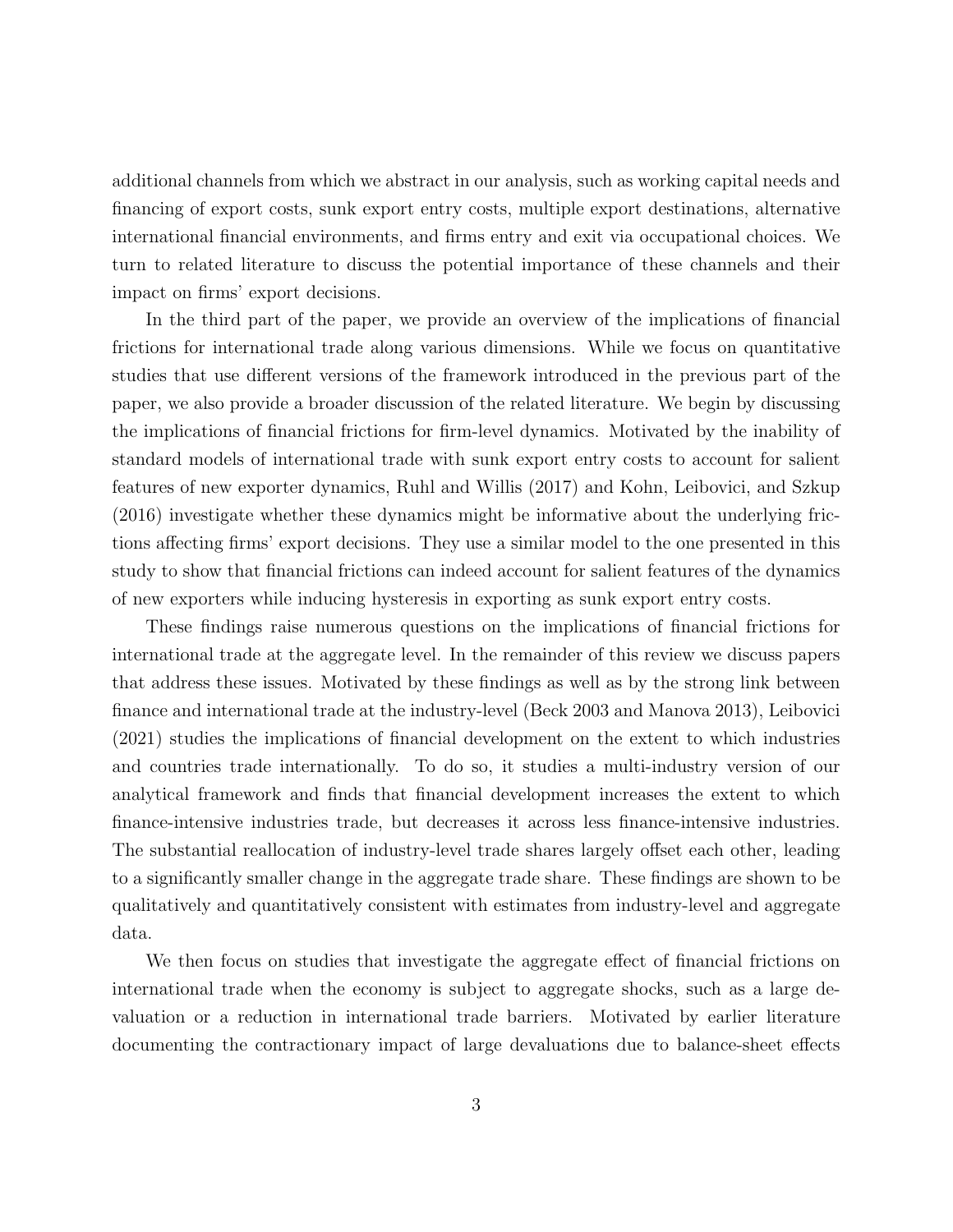[\(Edwards 1986,](#page-45-3) [Aguiar 2005,](#page-43-4) and [Frankel 2005\)](#page-46-3), [Kohn, Leibovici, and Szkup](#page-47-2) [\(2020a\)](#page-47-2) study the role of financial frictions and balance-sheet effects in accounting for the gradual response of aggregate exports following large devaluations, as documented by [Alessandria, Pratap,](#page-43-5) [and Yue](#page-43-5) [\(2014\)](#page-43-5). To do so, they extend the analytical framework presented here to feature debt denominated in domestic and foreign units. They show that financial frictions and balance-sheet effects explain only a modest fraction of the patterns observed in the data. This is because, despite the negative impact of financial frictions and balance-sheet effects on firms' investment and output, firms reallocate sales from domestic to foreign markets to benefit from increased demand due to the change in the real exchange rate.

Finally, we revisit studies on the impact of financial frictions on the gains from trade liberalization. We begin by summarizing quantitative studies on the impact of reducing trade barriers for imports of goods in economies with frictions in financial markets. We then focus on the work of [Kohn, Leibovici, and Szkup](#page-47-3) [\(2020b\)](#page-47-3), who investigate the role of credit constraints on the impact of reducing trade barriers on capital and intermediate inputs. To do so, they extend the analytical framework presented here to feature use-specific aggregators of domestic and imported varieties: one to produce a composite consumption good, and one to produce composite investment goods and intermediates. Consistent with cross-country evidence, they show that aggregate output, consumption, and capital increase more slowly in economies that are not financially developed, with a significant negative impact on the welfare gains from trade liberalization.

Given the large literature on the interaction between finance and trade, providing an exhaustive review of the literature is beyond the scope of this paper. Thus, we have purposefully omitted related areas of the literature that have been previously covered by other reviews.[2](#page-2-0) For instance, we abstract from discussing studies that investigate the determinants and impact of alternative payment arrangements in international trade transactions, a complementary and growing literature that has been recently reviewed by [Ahn](#page-43-3) [\(2021\)](#page-43-3). Similarly, while we discuss related empirical work, this discussion in not exhaustive, as our primary focus is on quantitative studies that investigate the impact of financial frictions using equilibrium models with heterogeneous firms. ?, [Contessi and De Nicola](#page-45-4) [\(2012\)](#page-45-4), [Foley](#page-46-4)

<sup>&</sup>lt;sup>2</sup>[There also exists a large related literature that investigates the impact of financial frictions on firm dynamics](#page-46-4) [in closed economies. See, for example, Cooley and Quadrini \(2001\), Albuquerque and Hopenhayn \(2004\),](#page-46-4) [Clementi and Hopenhayn \(2006\), or Arellano, Bai, and Zhang \(2012\), among others. Buera, Kaboski, and](#page-46-4) [Shin \(2015\) review both theoretical and empirical studies on entrepreneurship and financial frictions.](#page-46-4)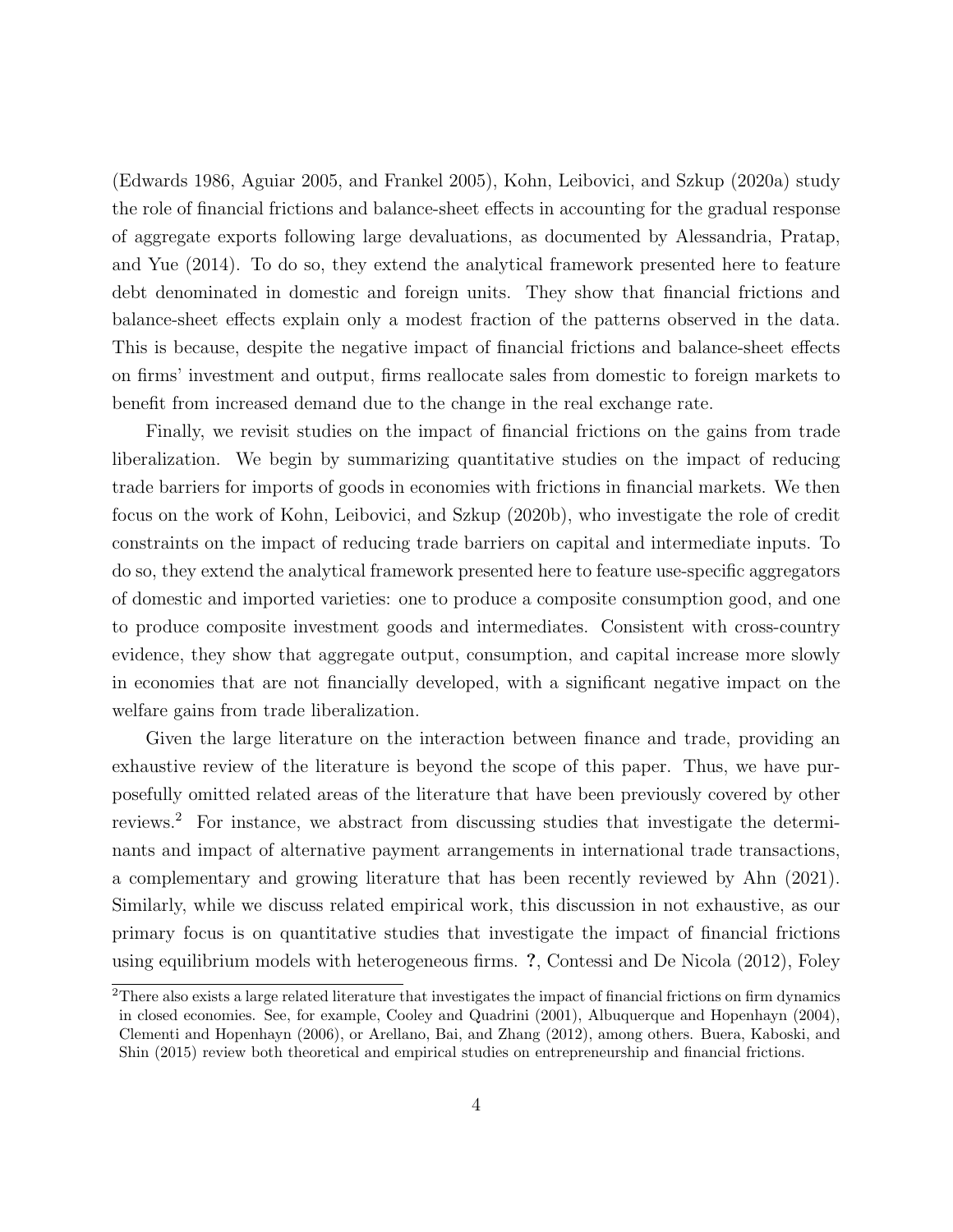<span id="page-7-0"></span>[and Manova](#page-46-4) [\(2015\)](#page-46-4), and [Vaubourg](#page-48-2) [\(2016\)](#page-48-2) provide complementary coverage of the related empirical literature.

## 2 Empirical evidence

How do frictions in financial markets affect firms' export decisions? How does export performance depend on a country's level of financial development? In this section, we present evidence on the relationship between measures of access to external finance and export decisions at the firm and aggregate levels. In particular, we use firm-level data from a large number of countries to investigate the extent to which measures of access to external finance account for cross-country and cross-firm differences in export performance after controlling for other determinants of export decisions previously emphasized in the literature. At the end of this section, we discuss some of the related empirical literature.

#### 2.1 Data

The firm-level data that we study is from the World Bank Enterprise Survey (WBES; [The](#page-48-3) [World Bank 2021\)](#page-48-3), which collects detailed information on numerous dimensions of firms' operations across a representative sample of firms in a large number of countries. We focus on two firm-level measures of export performance:  $(i)$  whether a firm exports or not (extensive margin) and  $(ii)$  the ratio of exports to total sales conditional on exporting (intensive margin). We investigate two alternative measures of access to external finance. The first gauges whether finance is at least a moderate obstacle for firms' operations.[3](#page-2-0) The second is the aggregate credit-to-GDP ratio that we obtain from Beck, Demirgüç-Kunt, and Levine [\(2010\)](#page-44-3) and their updated database.

We consider two key non-financial determinants of export performance that have been widely investigated in the literature. The first determinant is firm-level total factor productivity (TFP), which plays a fundamental role in accounting for firm-level export participation across the vast literature that followed [Melitz](#page-47-5) [\(2003\)](#page-47-5) and [Chaney](#page-45-7) [\(2008\)](#page-45-7). We measure firmlevel TFP using the estimates for firms in the WBES from [Francis, Karalashvili, Maemir,](#page-46-5)

<sup>&</sup>lt;sup>3</sup>[This is based on the following question asked in the WBES to surveyed firms: "Is access to financing, which](#page-46-5) [includes availability and cost, No Obstacle, a Minor Obstacle, a Moderate Obstacle, a Major Obstacle, or a](#page-46-5) [Very Severe Obstacle to the current operations of this establishment?" We consider firms reporting finance](#page-46-5) [to be "at least a moderate obstacle for their operations" as those that find financing to be an obstacle.](#page-46-5)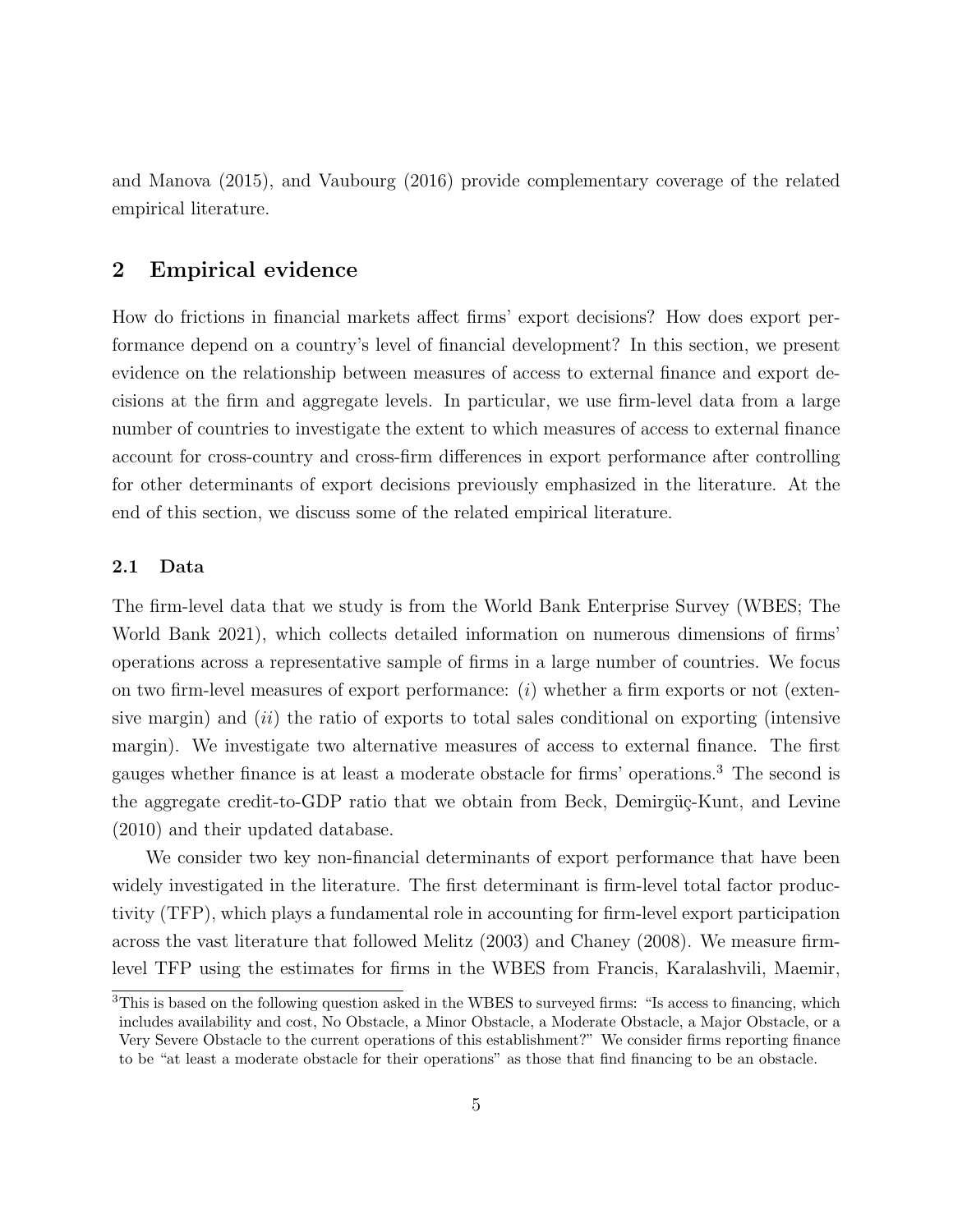[and Rodriguez Meza](#page-46-5) [\(2020\)](#page-46-5). The second determinant is each economy's size relative to the rest of the world, which captures variation across countries in the relative incentives to export. We measure each economy's size with real GDP (chained PPP) from the Penn World Tables 10.0 [\(Feenstra, Inklaar, and Timmer 2015\)](#page-46-6).

While the WBES dataset contains representative firm-level information across the whole economy, we restrict attention to manufacturing firms. We do so to avoid cross-country differences in manufactures' shares of economic activity from driving our findings. This is a non-trivial concern since the countries surveyed differ substantially in their levels of economic development and, thus, in the manufactures's shares of economic activity. Additionally, focusing on manufacturing firms keeps our findings comparable with most of the literature.

Finally, we restrict attention to countries with at least 100 firms with non-missing information on the export, financial, and productivity variables.

#### 2.2 Cross-country evidence

We investigate the extent to which differences in access to finance at the firm and aggregate levels can account for cross-country differences in export performance, after controlling for the standard channels mentioned above.<sup>[4](#page-2-0)</sup> To do so, we estimate the following specification:

<span id="page-8-0"></span>
$$
y_i = \alpha + \beta \text{ Finance}_i + \gamma \ln \text{TFP}_i + \eta \ln \text{GDP}_i + \varepsilon_i,\tag{1}
$$

where i denotes countries,  $y_i$  is the dependent variable, Finance<sub>i</sub> is a measure of access to finance,  $TFP_i$  is the average total factor productivity across all firms in country i,  $GDP_i$ denotes aggregate gross domestic product (PPP, chained), and  $\varepsilon_i$  is a zero-mean error term.

We estimate six alternative versions of Equation [1.](#page-8-0) On the one hand, we consider two alternative dependent variables: the share of exporters and the average export-to-sales ratio across all exporters.<sup>[5](#page-2-0)</sup> On the other hand, we consider a specification without finance variables as well as two alternative measures of access to finance: the financing problem (FP) variable described above and the credit-to-GDP ratio. Table [1](#page-9-0) reports the estimation

<sup>&</sup>lt;sup>4</sup>To the extent that financial frictions also distort productivity and aggregate market size, our findings provide a lower bound for the role of finance-related variables.

<sup>&</sup>lt;sup>5</sup>A complementary approach is to investigate the role of financial factors on each of the three components of exports to total sales, as decomposed by [Alessandria and Choi](#page-43-8) [\(2014a\)](#page-43-8). For simplicity, here we focus on two key components of such decomposition, the share of exporters and export intensity.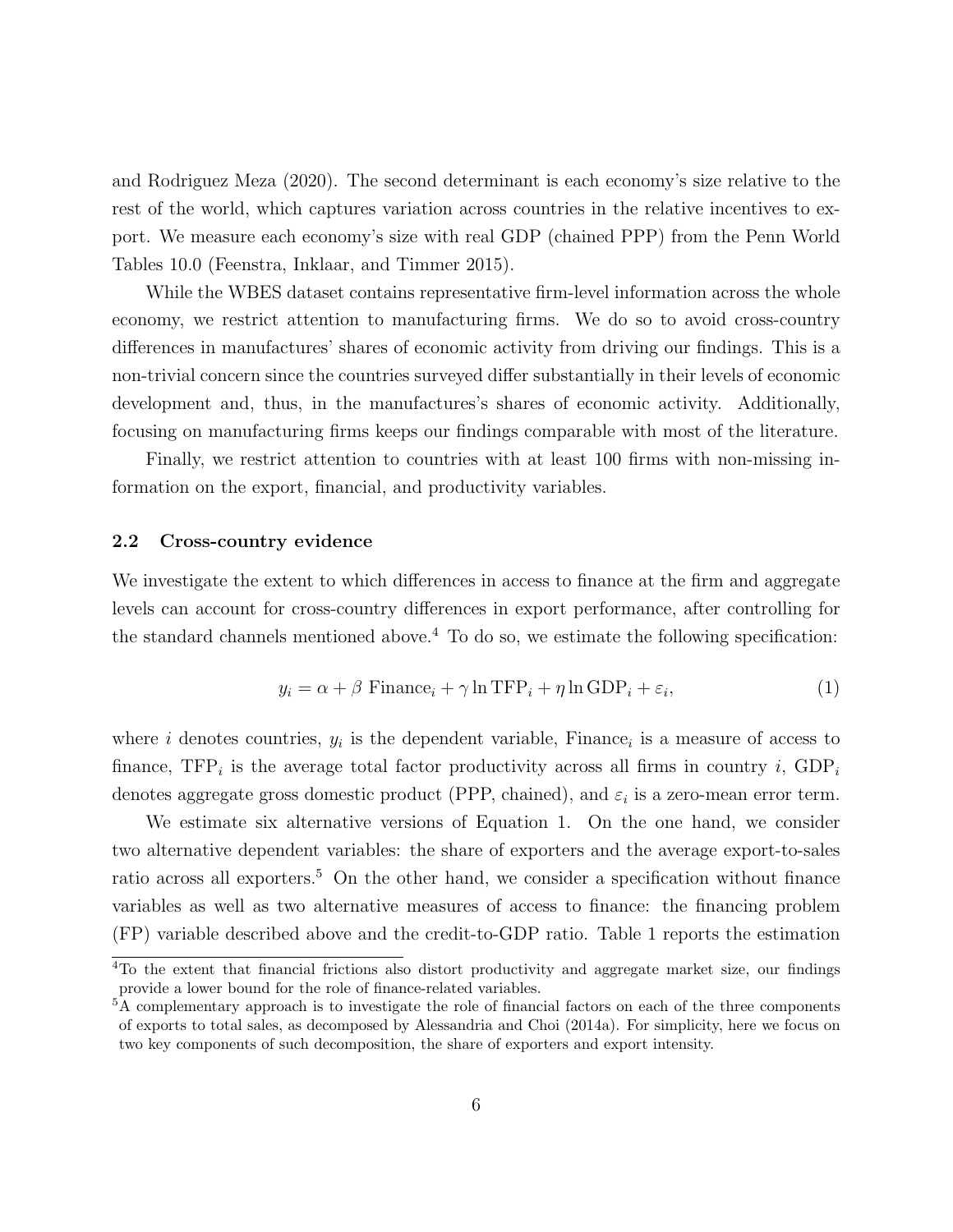<span id="page-9-0"></span>

|                        | Share of exporters |          | Exports / Sales |          |          |          |
|------------------------|--------------------|----------|-----------------|----------|----------|----------|
|                        | (1)                | (2)      | (3)             | (4)      | (5)      | (6)      |
| Financing problem      |                    | $-0.211$ |                 |          | $-0.407$ |          |
|                        |                    | (0.069)  |                 |          | (0.000)  |          |
| Aggregate Credit / GDP |                    |          | 0.296           |          |          | 0.130    |
|                        |                    |          | (0.000)         |          |          | (0.040)  |
| $TFP$ (log)            | 0.501              | 0.460    | 0.304           | $-0.138$ | $-0.216$ | $-0.199$ |
|                        | (0.000)            | (0.000)  | (0.002)         | (0.197)  | (0.033)  | (0.113)  |
| Aggregate GDP $(log)$  | $-0.004$           | $-0.008$ | $-0.022$        | $-0.006$ | $-0.015$ | $-0.011$ |
|                        | (0.689)            | (0.391)  | (0.031)         | (0.533)  | (0.101)  | (0.355)  |
| Constant               | $-0.239$           | $-0.034$ | 0.085           | 0.687    | 1.081    | 0.758    |
|                        | (0.063)            | (0.841)  | (0.562)         | (0.000)  | (0.000)  | (0.000)  |
| R-squared              | 0.196              | 0.231    | 0.356           | 0.026    | 0.198    | 0.066    |
| Obs.                   | 93                 | 93       | 84              | 93       | 93       | 84       |

#### Table 1: Cross-country evidence

Note: Exports/sales and TFP are averages across all firms within each country. Exports/Sales is averaged conditional on exporting. Financing problem is the share of firms in each country that report access to finance to be at least a moderate problem for the firm's operations. All variables except aggregate Credit/GDP and aggregate GDP correspond to manufacturing firms. p-values are reported in parentheses.

results. Appendix [A](#page-49-0) presents summary statistics for the variables used throughout.

#### 2.2.1 Extensive margin: Share of exporters

The first three columns of Table [1](#page-9-0) report the estimated values using the share of exporters as the dependent variable. We find that both finance variables are statistically significant in accounting for variation in the shares of exporters across countries, even after controlling for firm-level average productivity and aggregate market size. Countries with more firms reporting access to finance as a problem tend to feature a lower fraction of exporting firms. Similarly, economies with a lower aggregate credit-to-GDP ratio have fewer exporters.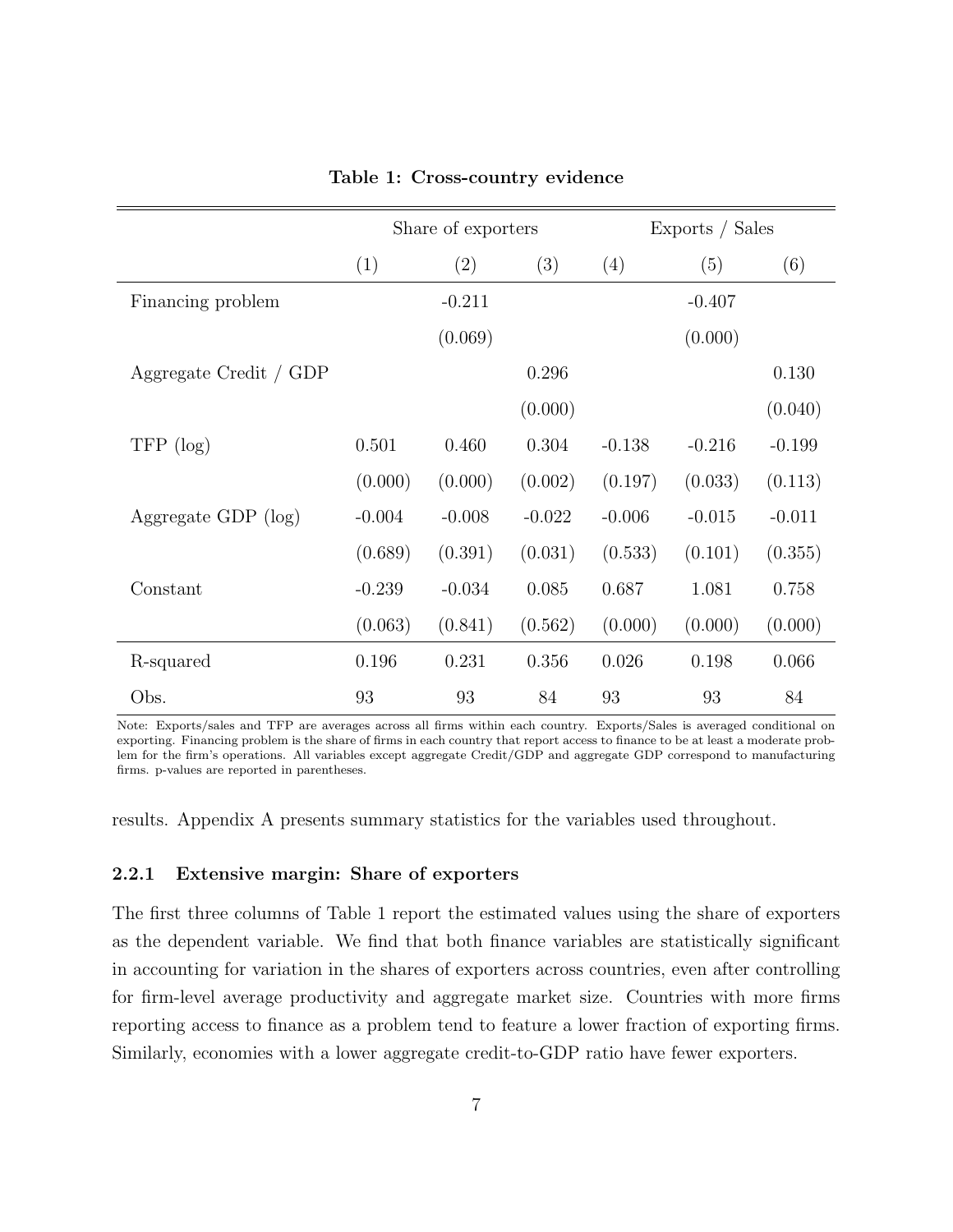Moreover, we find that financial variables account for a significant degree of cross-country variation in the share of exporters. In particular, the R-squared increases from 0.196 in column  $(1)$  to  $0.231$  in column  $(2)$  and  $0.356$  in column  $(3)$ .

These estimated relations between trade and finance are quantitatively significant. For instance, increasing the FP from its  $25<sup>th</sup>$  to its  $75<sup>th</sup>$  percentile (that is, from  $39\%$  to  $59\%$  of firms reporting finance to be a problem) is associated with a 4.5-percentage-point decline in the share of exporters (a 16% decline in the average fraction of exporters relative to the cross-country average). Similarly, decreasing the credit-to-GDP ratio from its  $75<sup>th</sup>$  to its  $25<sup>th</sup>$  percentile (that is, from  $17\%$  to  $56\%$ ) is associated with a 5.9-percentage-point decline in the share of exporters (a 20% decline in the average fraction of exporters relative to the cross-country average).

#### 2.2.2 Intensive margin: Exports-to-sales ratio

The fourth to sixth columns of Table [1](#page-9-0) report the analogous estimates with the average exports-to-sales ratio among exporters as the dependent variable. Both finance variables are statistically significant in accounting for variation in export performance along the intensive margin, after controlling for standard determinants of exporting such as firm-level TFP and market size. The estimated coefficients imply that limited access to finance (a higher value of FP or a lower credit-to-GDP ratio) is associated with a lower average export-to-sales ratio.

As with the share of exporters, we find that financial variables account for a significant degree of cross-country variation in average export intensity. In particular, the R-squared increases from  $0.026$  in column  $(4)$  to  $0.198$  in column  $(5)$  and  $0.066$  in column  $(6)$ .

The estimated relations are quantitatively significant. For instance, increasing FP from its 25th to its 75th percentile is associated with a 8.1-percentage-point decline in the average export-to-sales ratio (an 18% decline in terms of the cross-country average export-to-sales ratio). The analogous worsening of access to finance based on the credit-to-GDP ratio is associated with a 5-percentage-point decline of export intensity (an 11% decline in terms of the cross-country average export-to-sales ratio).

These findings show that even after controlling for standard determinants of exporting performance, cross-country variation in various measures of access to finance can account for substantial variation in export participation along both the extensive and intensive margins.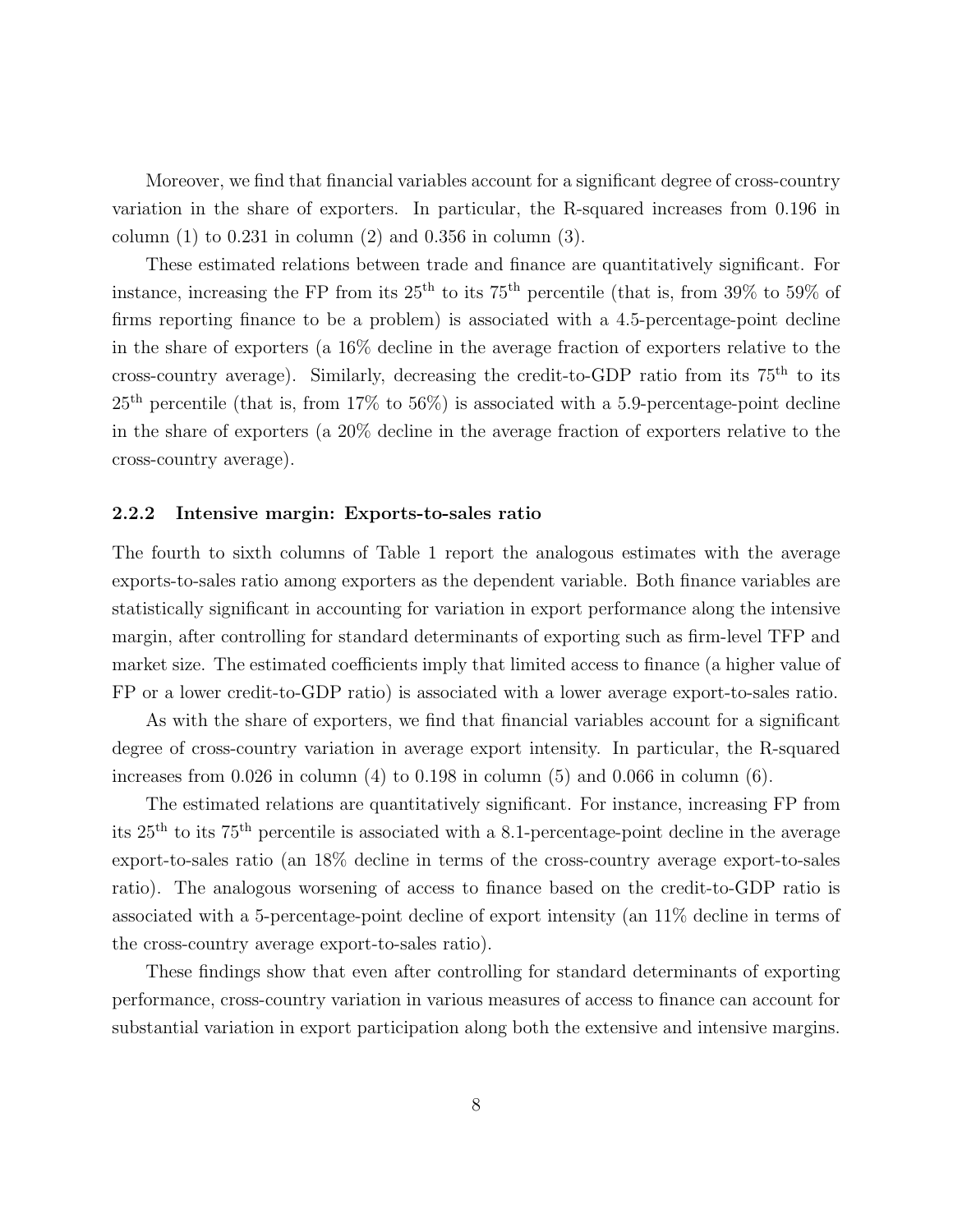#### 2.3 Firm-level evidence

The analysis above is informative about the potential for differences in access to finance to account for cross-country differences in exporting performance. However, countries differ along numerous dimensions, some of which could be correlated with our finance measures. To address such potential sources of bias, we now conduct an analogous analysis at the firm-level. This alternative approach allows us to exploit within-country variation in access to finance to evaluate its potential to account for cross-firm variation in exporting performance. As above, we do so while simultaneously controlling for standard determinants of export decisions such as firm-level productivity.[6](#page-2-0)

We estimate the following specification:

<span id="page-11-0"></span>
$$
y_{f,i,j,t} = \alpha_{i,j,t} + \beta \text{ FP}_{f,i,j,t} + \gamma \ln \text{TFP}_{f,i,j,t} + \varepsilon_{f,i,j,t},\tag{2}
$$

where  $f, i, j$ , and  $t$  index firms, countries, industries, and time periods, respectively. We focus on variation within country-industry-year triples by controlling for fixed effects  $\alpha_{i,j,t}$  at this level. We control for our firm-level measure of access to finance  $FP_{f,i,j,t}$  (Finance problem, as described above), and our standard determinant of export performance,  $TFP_{f,i,j,t}$ .

Equation [2](#page-11-0) is estimated for two alternative dependent variables. On the one hand, we consider a specification with an indicator variable that is equal to 1 if the firm exports and zero otherwise. On the other hand, we estimate the specification using the firm-level export-to-sales ratio conditional on exporting. Table [2](#page-12-0) reports the estimation results.

The first column of Table [2](#page-12-0) reports the estimated coefficients for the specification with the exporter indicator variable as the dependent variable. We find that the FP is statistically significant. Controlling for country, industry, and year fixed effects as well as for firm-level TFP, firms that report financing to be a problem are 2.7% less likely to be exporters (reducing the unconditional cross-country probability of exporting by  $9.3\%$ ).<sup>[7](#page-2-0)</sup>

The second column reports the analogous estimates for the specification with the exportsto-sales ratio as the dependent variable. The FP is statistically and economically significant, with a 1.7-percentage-point lower exports-to-sales ratio than firms that do not report finance

<sup>&</sup>lt;sup>6</sup>To the extent that financial frictions also distort firm-level productivity, our findings provide a lower bound for the role of finance-related variables.

<sup>7</sup>We interpret the average share of exporters across countries (Table [4](#page-50-0) in the appendix) as the unconditional export probability.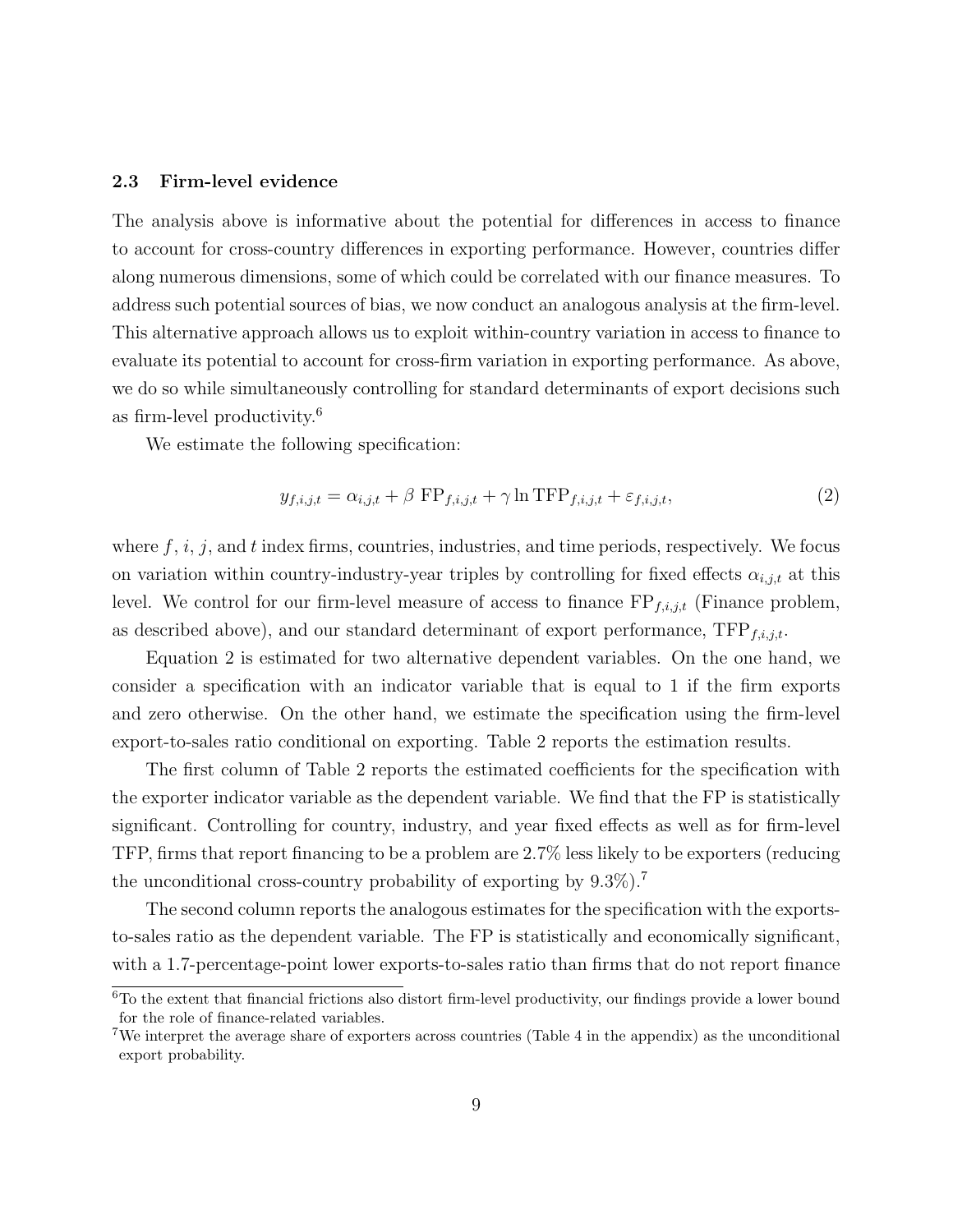<span id="page-12-0"></span>

|                   | Exporter | Exports / Sales |
|-------------------|----------|-----------------|
| Financing problem | $-0.027$ | $-0.017$        |
|                   | (0.000)  | (0.011)         |
| $TFP$ (log)       | 0.038    | 0.010           |
|                   | (0.000)  | (0.119)         |
| Constant          | 0.312    | 0.451           |
|                   | (0.000)  | (0.000)         |
| R-squared         | 0.268    | 0.430           |
| Dbs.              | 43,608   | 14,527          |

Table 2: Firm-level evidence

Note: Exporter is equal to 1 if firms export and 0 otherwise. Exports/Sales is conditional on exporting. Financing problem is equal to 1 if firms report access to finance to be at least a moderate problem for its operations. The regressions control for country-industry-year fixed effects. All variables correspond to manufacturing firms. p-values are reported in parentheses.

to be a problem for their operations (reducing the exports-to-sales ratio by 3.7% relative to the unconditional cross-country average; see Table [4](#page-50-0) in the appendix).

Thus, we find that finance is significantly associated with variation in firm-level export performance along both the extensive and intensive margins, even after controlling for standard exporting determinants such as productivity. We also find evidence consistent with standard firm-level theories of international trade that associate higher productivity with higher export performance.

#### 2.4 Discussion and related literature

While the empirical evidence discussed in this section suggests that financial factors may have important implications for international trade, a key identification problem remains. At the firm-level, it is difficult to determine whether low use of external finance is due to a limited need for credit (perhaps because firms face low demand for their goods), or due to a limited credit supply. Similarly, at the aggregate level, low credit-to-GDP ratios may arise from either low aggregate credit demand due to limited growth opportunities or because of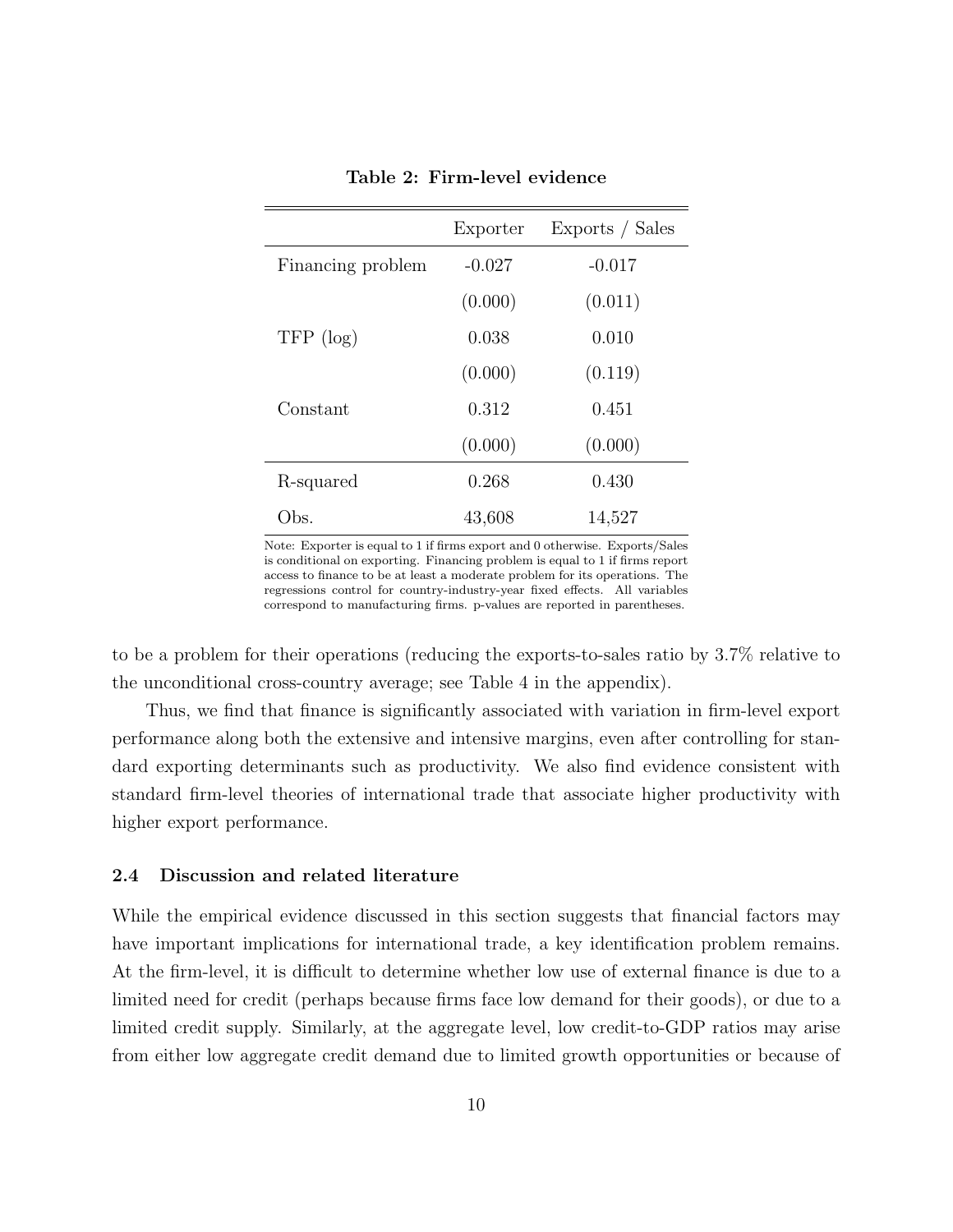severe financial frictions. For instance, one alternative interpretation of our findings is that they might reflect reverse causality, with non-exporting firms having less access to finance.

To overcome this issue, the literature has followed a number of different approaches. [Beck](#page-44-1) [\(2003\)](#page-44-1) and [Manova](#page-47-6) [\(2013\)](#page-47-6) identify the impact of access to credit on international trade from the interaction between a country-level measure of financial development and an industrylevel measure of external finance dependence (extending the approach of [Rajan and Zingales](#page-48-4) [1998](#page-48-4) to the context of international trade). They show that, indeed, finance-intensive industries trade relatively more in financially developed economies, which they interpret as evidence that financial considerations are an important determinant of international trade patterns across industries.[8](#page-2-0)

Other studies use firm-level balance-sheet information to link credit constraints to firms' exporting choices. Using this approach [Bellone, Musso, Nesta, and Schiavo](#page-44-4) [\(2010\)](#page-44-4), [Berman](#page-44-5) [and Hericourt](#page-44-5) [\(2010\)](#page-44-5), and [Egger and Kesina](#page-46-7) [\(2013\)](#page-46-7) find evidence that financial frictions distort firms' exports decisions along both the intensive and extensive margins. [Minetti and](#page-47-7) [Zhu](#page-47-7) [\(2011\)](#page-47-7) and Muûls [\(2015\)](#page-48-5) complement firm-level balance-sheet data with credit scores and survey data, respectively, and also find evidence that access to credit is an important determinant of firms' export decisions. Finally, [Friedrich and Zator](#page-46-8) [\(2021\)](#page-46-8) show that firms with high leverage respond negatively to export demand shocks in the context of the boycott of Danish products by Muslim countries in 2006.[9](#page-2-0)

Yet another approach consists of comparing the behavior of local firms relative to local affiliates of multinational firms. This approach is based on the observation that affiliates of multinational firms have access to internal capital markets and, thus, are expected to be less financially constrained. This approach is used by [Desai, Foley, and Forbes](#page-45-8) [\(2008\)](#page-45-8) and [Manova, Wei, and Zhang](#page-47-8) [\(2015\)](#page-47-8) to argue that credit constraints distort firms' investment and exporting choices, respectively (see also [Bilir, Chor, and Manova 2019\)](#page-44-6).

Finally, other empirical studies such as [Amiti and Weinstein](#page-43-1) [\(2011\)](#page-43-1) and [Paravisini,](#page-48-6) [Rappoport, Schnabl, and Wolfenzon](#page-48-6) [\(2015\)](#page-48-6) identify the causal impact of financial frictions on international trade by exploiting disaggregated firm-level data on exports matched with information on firms' exposure to banks affected by an aggregate financial shock. In par-

<sup>8</sup>Related evidence at the aggregate and industry levels is documented by [Beck](#page-44-7) [\(2002\)](#page-44-7), [Hur, Raj, and Riyanto](#page-47-9) [\(2006\)](#page-47-9), and [Svaleryd and Vlachos](#page-48-7) [\(2005\)](#page-48-7).

<sup>&</sup>lt;sup>9</sup>In contrast to these studies, [Greenaway, Guariglia, and Kneller](#page-46-9) [\(2007\)](#page-46-9) find no evidence for credit constraints.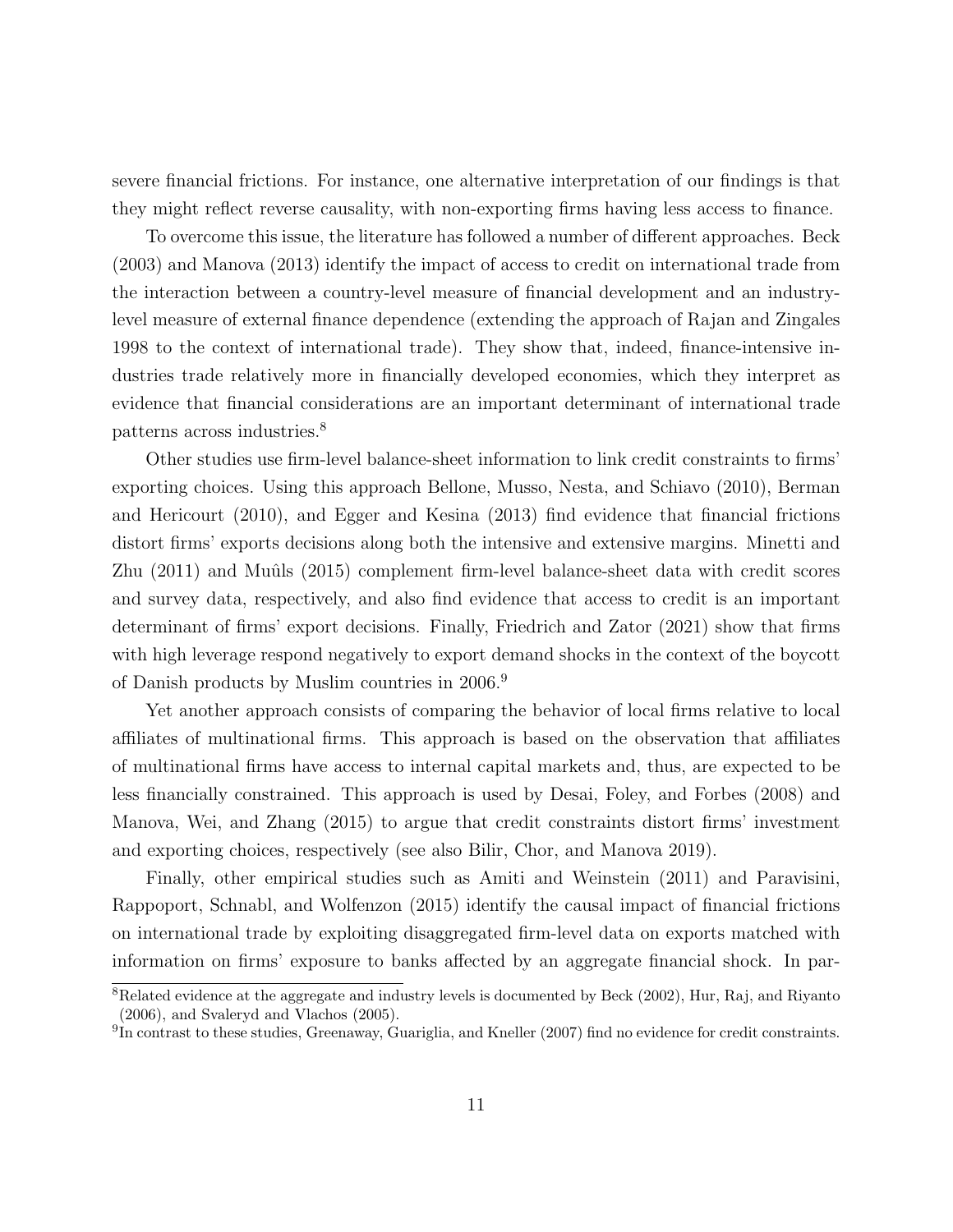ticular, controlling for detailed information on the types of goods and destinations to which firms export, these studies identify the role of credit on exports from systematic variation in export performance across firms that obtain credit from banks with heterogeneous exposure to an aggregate financial shock.

Overall, this large and diverse empirical literature suggests there is a significant link between trade and finance. In the following sections, we introduce an alternative way to address the identification problem: The use of a quantitative model of heterogeneous firms estimated to match salient features of firm-level data to investigate the link between access to finance and export decisions. We also discuss the related theoretical and quantitative literature.

## 3 Financial frictions and trade: An analytical framework

A complementary strategy to assessing the importance of financial frictions on international trade is to quantitatively analyze the implications of a structural model of trade with credit market frictions. After formulating the model, one can calibrate it to match salient features of the data and use it to quantify the impact of financial frictions on key outcomes of interest. In particular, to the extent that the model indeed captures key features of financial frictions, one can use it to conduct counter-factual analysis, such as evaluating their role in accounting for the response to large devaluations or trade liberalization.

One advantage of this approach is that it allows for an internally consistent analysis of the impact of financial frictions on export decisions while being explicit about the assumptions underlying the mechanism under analysis. However, it also has its limitations: a drawback of this approach is that it narrows the analysis to the mechanisms featured by the model, abstracting from other potentially relevant channels through which finance might interact with international trade. Thus, we view the quantitative work presented here as complementary to empirical studies: empirics guide modeling choices, while quantitative and theoretical results inform further empirical analyses.

In the rest of this section, we present a quantitative model to interpret the evidence from Section 2 and to quantify the impact of financial frictions. The model described below is a simplified version of the setup developed in [Kohn, Leibovici, and Szkup](#page-47-1) [\(2016\)](#page-47-1), [Kohn, Lei](#page-47-2)[bovici, and Szkup](#page-47-2) [\(2020a\)](#page-47-2), [Kohn, Leibovici, and Szkup](#page-47-3) [\(2020b\)](#page-47-3), and [Leibovici](#page-47-4) [\(2021\)](#page-47-4). We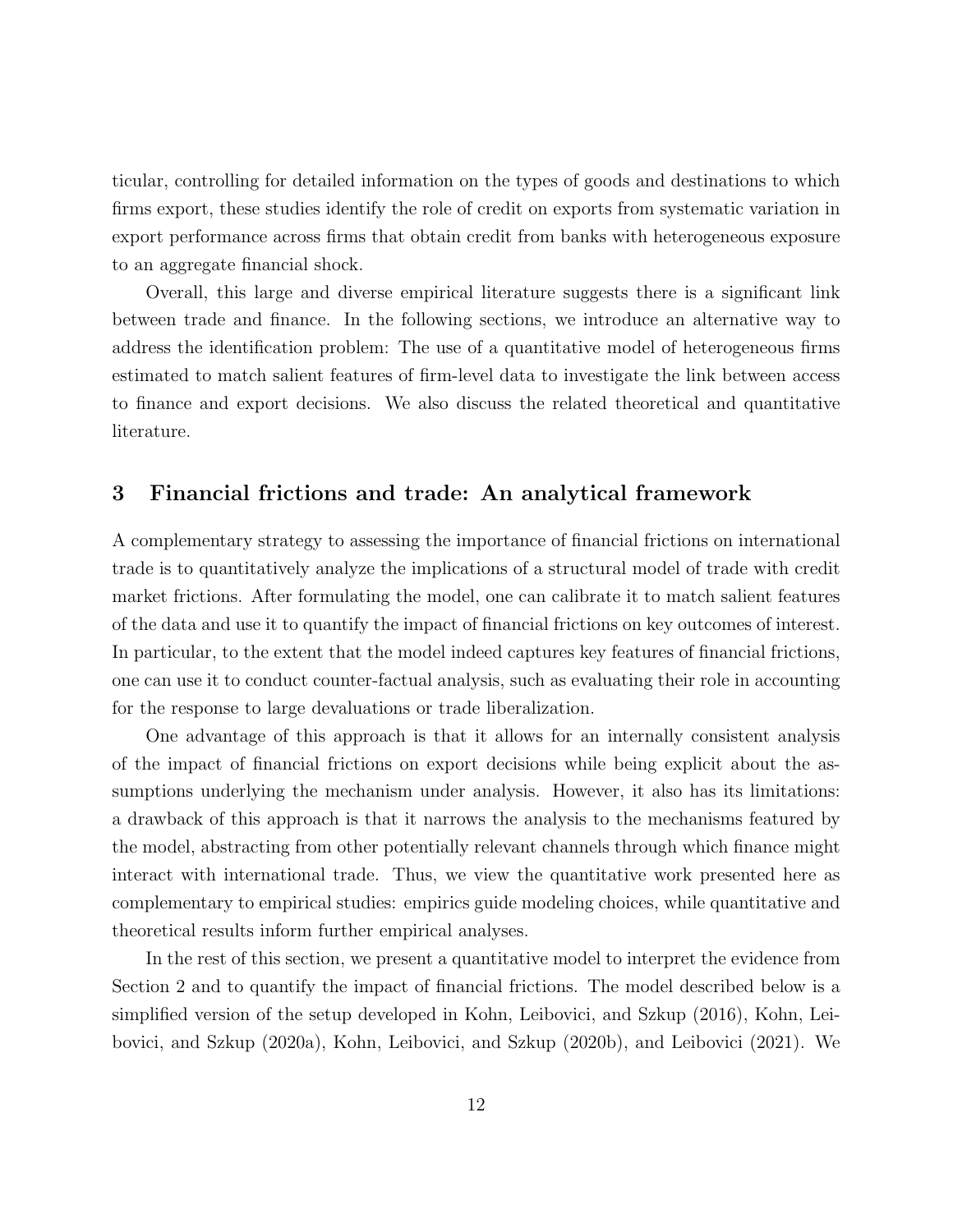use this framework to study the channels through which financial frictions affect firms' decisions and their aggregate consequences. We conclude this section by discussing alternative ways to model financial frictions and mechanisms from which we abstract here.

#### <span id="page-15-0"></span>3.1 Model

We consider a small open economy populated by a unit measure of entrepreneurs who pro-duce differentiated varieties that are sold domestically and abroad.<sup>[10](#page-2-0)</sup> The economy is also populated by final goods producers who produce final goods by aggregating domestic varieties purchased from entrepreneurs and imported varieties purchased from the rest of the world.

**Entrepreneurs** Entrepreneurs are risk-averse, with preferences over consumption of final goods given by

$$
\sum_{t=0}^{\infty} \beta^t \frac{c_{it}^{1-\gamma}}{1-\gamma},\tag{3}
$$

where  $i \in [0, 1]$  indexes entrepreneurs. Each entrepreneur produces differentiated varieties by operating a production technology

$$
y_{it} = z_{it} k_{it}^{\alpha} n_{it}^{1-\alpha},\tag{4}
$$

where  $z_{it}$  denotes an idiosyncratic level of productivity,  $k_{it}$  is the capital stock,  $n_{it}$  is the amount of labor hired, and  $\alpha \in (0,1)$  is the capital share. Capital is accumulated internally and depreciates at the rate  $\delta \in (0,1)$ . Idiosyncratic productivity follows an AR(1) process:

$$
\ln z_{it} = (1 - \rho)\mu_z + \rho z_{i,t-1} + \varepsilon_{it},\tag{5}
$$

where  $\varepsilon_{it} \sim N(0, \sigma_{\varepsilon})$  and  $\mu_z$  is the average level of productivity. Finally, entrepreneurs are endowed with one unit of labor that they supply inelastically to a competitive labor market.

Entrepreneurs are monopolistically competitive and sell their varieties to domestic final goods producers and to the rest of the world. As in [Melitz](#page-47-5) [\(2003\)](#page-47-5), exporting requires

<sup>&</sup>lt;sup>10</sup>We interchangeably refer to entrepreneurs as firms.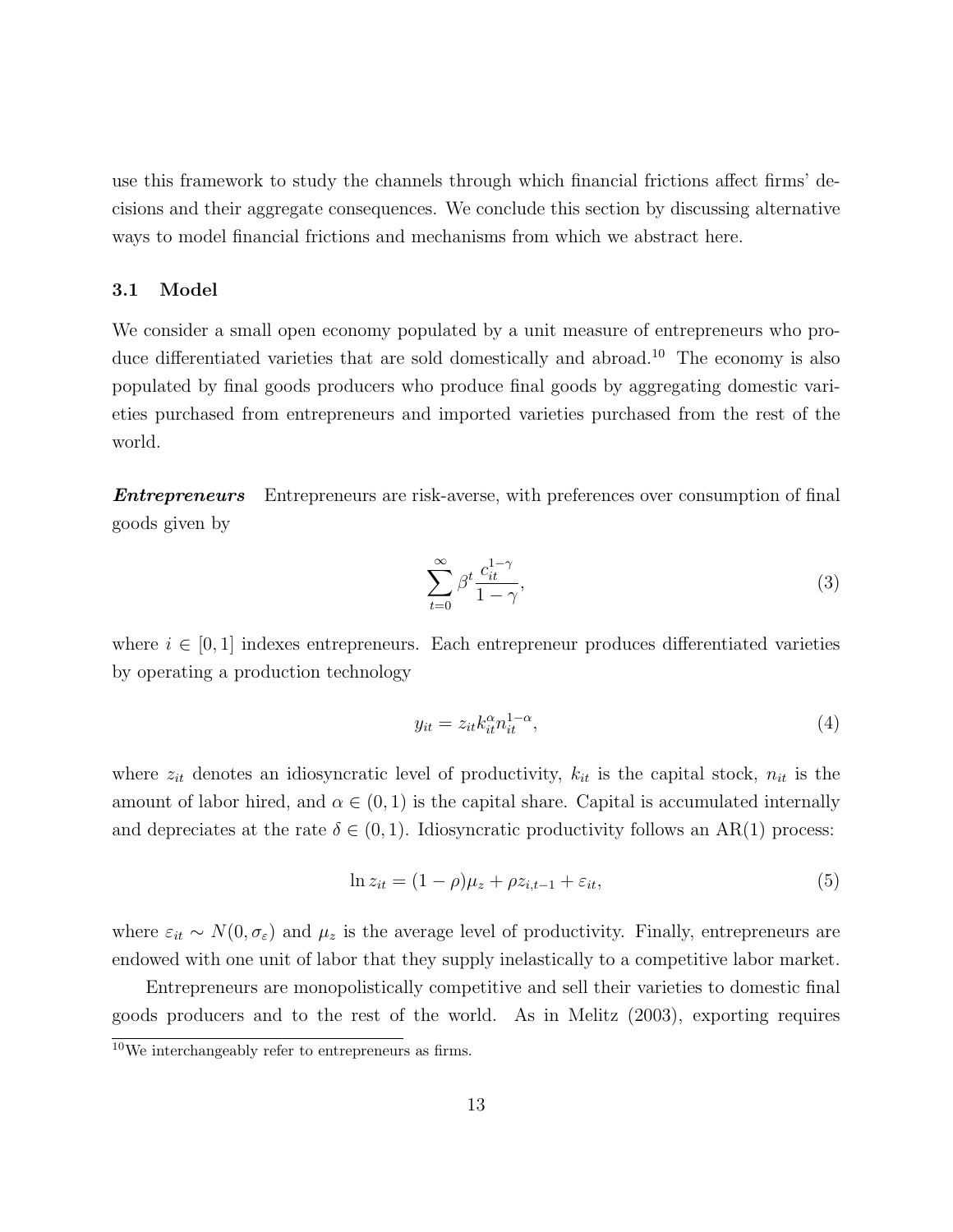entrepreneurs to pay a fixed export cost  $F > 0$  denominated in units of labor, and a variable cost  $\tau$  that requires them to ship  $\tau > 1$  per unit that arrives at the destination.

Entrepreneurs have access to financial markets, where they can borrow or save by trading a one-period non-contingent bond. However, borrowing is constrained to be at most a fraction  $\theta$  of their capital stock at the time of repayment. The amount borrowed (i.e., debt),  $d_{it}$ , has to satisfy

<span id="page-16-0"></span>
$$
d_{it} \le \theta k_{i,t+1} \tag{6}
$$

and the natural borrowing limit. Financial markets are integrated internationally, and there is a perfectly elastic supply of bonds from the rest of the world at a given interest rate  $r > 0$ .

The timing of the model is similar to the one considered in [Buera and Moll](#page-45-9) [\(2015\)](#page-45-9) and others. Entrepreneurs begin the period by hiring labor, producing their variety, and then selling that variety in each of the markets in which they choose to operate. They pay for labor and export costs (if applicable) and repay their debt from the previous period. Then, they choose their consumption and the amount of net worth to begin with next period. At the end of the period, after the above decisions have been made, entrepreneurs observe the following period's productivity shock and choose the composition of next period's net worth between debt and physical capital.<sup>[11](#page-2-0)</sup>

**Final goods producers** Final goods producers purchase varieties from entrepreneurs and the rest of the world and aggregate them to produce final goods with a constant elasticity of substitution technology. They are perfectly competitive, so they take all prices as given. The problem is given by

$$
\max Y_{h,t} - \int_0^1 p_{h,it} y_{h,it} di - \xi_t p_m y_{m,t}
$$
  
s.t. 
$$
Y_t = \left[ \int_0^1 y_{h,t}^{\frac{\sigma - 1}{\sigma}} di + y_{m,t}^{\frac{\sigma - 1}{\sigma}} \right]^{\frac{\sigma}{\sigma - 1}},
$$

where  $Y_{h,t}$  is the amount of final goods produced;  $\{p_{h,it}\}_{i\in[0,1]}$  and  $p_m$  are the prices of varieties sold by entrepreneurs and the rest of the world, respectively;  $\{y_{h,i}t\}_{i\in[0,1]}$  and  $y_{m,t}$  denote

 $\frac{11}{11}$ As in [Buera and Moll](#page-45-9) [\(2015\)](#page-45-9), these timing assumptions imply that the relevant endogenous state variable is net worth  $a_{it} = k_{it} - \frac{d_{it}}{1+r}$ , which reduces the number of state variables.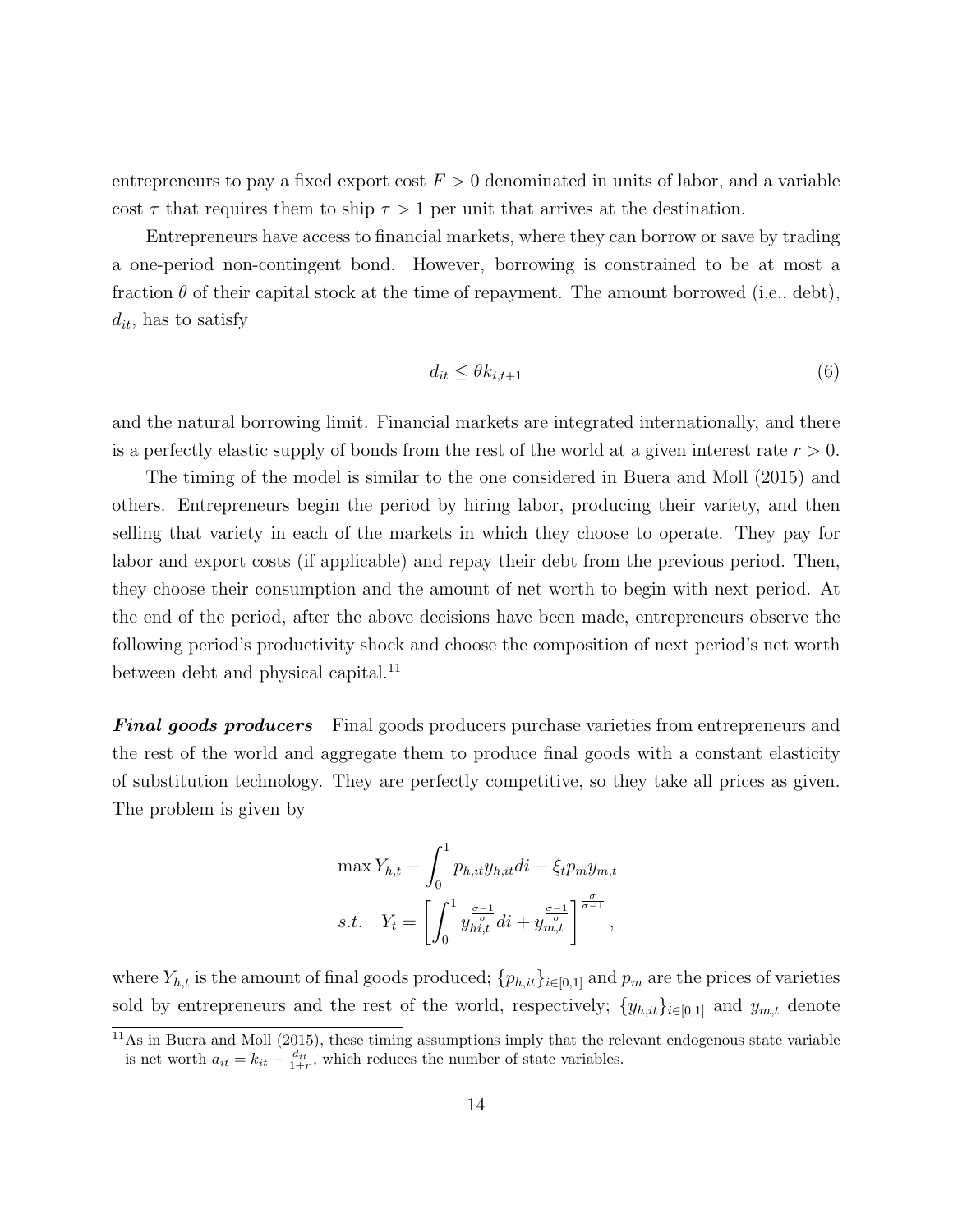the amount of domestic and imported varieties purchased, respectively; and  $\sigma$  denotes the elasticity of substitution between domestic and imported varieties. We normalize prices relative to the price of the domestic final goods and  $\xi$  is the relative price of the foreign final goods in units of the domestic final goods (the real exchange rate). The solution to this problem is given by  $y_{h, it} = (p_{h, it})^{-\sigma} Y_{h, t}$  and  $y_{m, t} = (p_m)^{-\sigma} Y_{h, t}$ , which are the demand schedules faced by entrepreneurs and the rest of the world, respectively.

**Rest of the world** The rest of the world demands varieties from entrepreneurs (the economy's exports) and supplies varieties to final goods producers (the economy's imports). The rest of the world's demand for varieties produced by entrepreneurs is downward sloping with the same constant elasticity of substitution  $\sigma$  as the domestic demand for varieties:  $y_{f,t} = (p_{f,t})^{-\sigma} Y_f$ , where  $Y_f$  is the exogenous amount of final goods produced in the rest of the world and  $p_{f,t}$  is the price charged in units of the foreign final goods.

**Entrepreneurs' problem** Given our timing assumptions, the entrepreneurs' problem can be divided into a consumption-savings problem and a net worth composition problem.[12](#page-2-0) Let  $v(k, d, z)$  denote the value function of an entrepreneur with capital k, debt d, and productivity z, who makes consumption-savings as well as production decisions. Let  $g(a', z')$ denote the value function of an entrepreneur at the end of a period with next period's net worth  $a'$  and productivity  $z'$ , who decides how to allocate her net worth between capital k and debt  $\frac{d}{1+r}$ . Then,

$$
v(k, d, z) = \max_{c, a' \ge 0} \frac{c^{1-\gamma}}{1-\gamma} + \mathbb{E}_{z'}[g(a', z')]
$$
  
subject to  $c + a' + d = w + (1 - \delta)k + \pi(k, z),$ 

 $12$ To ease the exposition, we restrict attention to a stationary environment in which all aggregate variables are constant; we omit entrepreneur-specific indexes  $i$  to simplify the notation.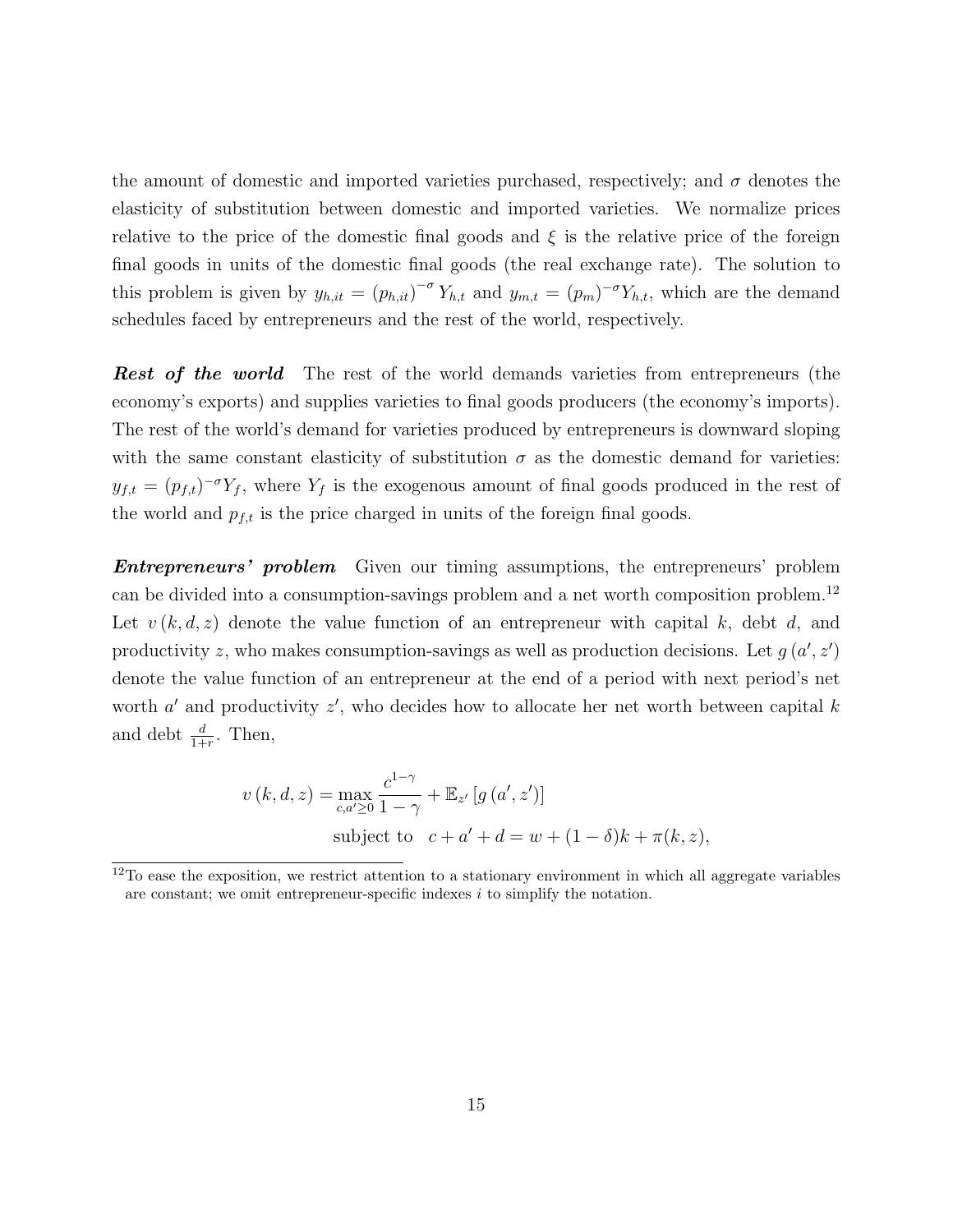where  $\pi(k, z)$  denotes profits earned this period given capital k and productivity z. Entrepreneurs make production choices to maximize profits. These are given by

$$
\pi(k, z) = \max_{p_h, y_h, p_f, y_f, n, e \in \{0, 1\}} p_h y_h + e \xi p_f y_f - wn - ewF
$$
  
subject to  $y_h + \tau y_f = zk^{\alpha} n^{1-\alpha}, \quad y_h = p_h^{-\sigma} Y_h, \quad y_f = p_f^{-\sigma} Y_f,$ 

where e denotes the entrepreneur's export choice ( $e = 1$  if she exports,  $e = 0$  otherwise).

The entrepreneur's net worth allocation between debt and capital is given by

$$
g(a',z') = \max_{k',d'} \beta v(k',d',z')
$$

subject to

<span id="page-18-1"></span>
$$
d' = (1+r)(k'-a') \tag{7}
$$

<span id="page-18-0"></span>
$$
k' \le \frac{1+r}{1+r-\theta}a'.\tag{8}
$$

Note that Equation [8](#page-18-0) results from combining Equations [6](#page-16-0) and [7.](#page-18-1) Thus, even though the borrowing constraint in Equation [6](#page-16-0) limits the amount of debt for entrepreneurs, it implies a constraint on the total amount of capital they can accumulate.

**Stationary equilibrium** Let  $S \equiv A \times \mathcal{Z}$  denote the state space of entrepreneurs, and let  $s \in \mathcal{S}$  denote an element of the state space. For a given interest rate r, a recursive stationary competitive equilibrium of this economy consists of a wage and real exchange rate  $\{w, \xi\}$ , policy functions  $\{d'(s), k'(s), e(s), c(s), n(s), y_h(s), y_f(s), p_h(s), p_f(s), Y_h, y_m\}$ , value functions v and g, and a stationary measure  $\phi : \mathcal{S} \to [0, 1]$  such that (i) policy and value functions solve the problems of entrepreneurs and final goods producers and  $(ii)$  labor and final goods markets clear.

<span id="page-18-2"></span>**Numerical solution** We solve the model numerically using global methods, approximating the value functions at a discrete number of grid points of the state variables  $z$  and  $a$ . We discretize the stochastic process followed by productivity z using Tauchen's method [\(Tauchen](#page-48-8) [1986\)](#page-48-8). We approximate the value function through value function iteration, obtaining the optimal net worth accumulation policy in each state.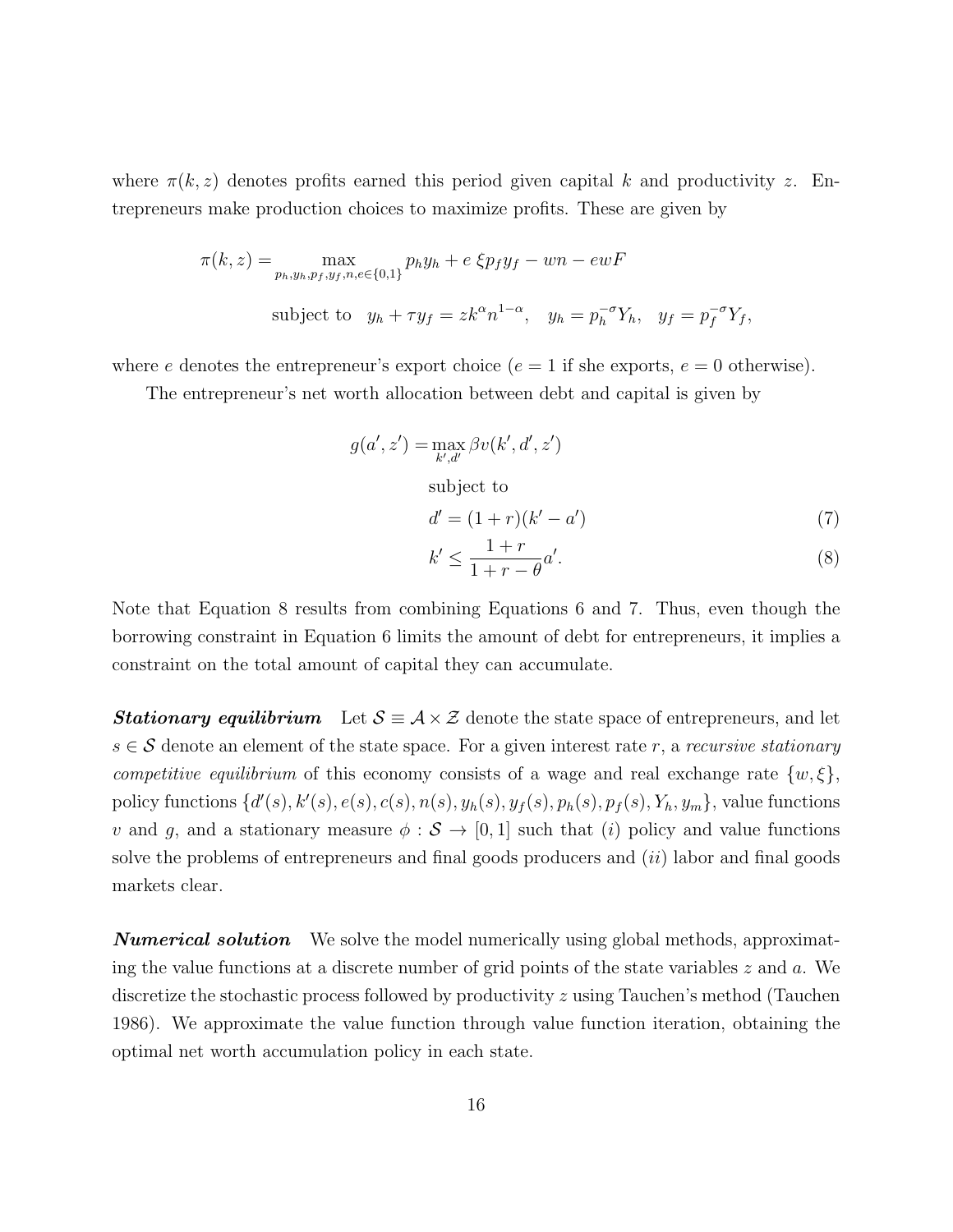#### 3.2 The effects of financial frictions on international trade

In this section, we study the mechanisms through which financial frictions distort export decisions. We begin our analysis by discussing how borrowing constraints distort capital choices, since this is a channel through which financial frictions end up distorting trade flows. We then analyze how financial frictions distort export volumes conditional on exporting (intensive margin) and discuss their impact on entrepreneurs' decision to export (extensive margin).

To highlight the role of financial frictions, we consider three versions of the model: (i) a general equilibrium model with no financial frictions  $(\theta \geq 1+r)$ ;<sup>[13](#page-2-0)</sup> (ii) a partial equilibrium model with financial frictions,  $\theta \in (0, 1 + r)$ , with prices fixed at the level of the frictionless economy; and (iii) a general equilibrium model with financial frictions,  $\theta \in (0, 1 + r)$ . Contrasting the implications of the first two models allows us to characterize the direct impact of financial frictions on economic outcomes. Examining the general equilibrium model with financial frictions allows us to assess the interplay between financial frictions and general equilibrium forces. The parametrization of these models is described in the appendix.

#### 3.2.1 Capital choice

Figure [1](#page-20-0) plots the relation between capital choice and net worth across the three models for a firm with relatively low productivity (left panel) and relatively high productivity (right panel). We note first that in the frictionless model, entrepreneurs' choices of capital do not depend on entrepreneurs' net worth (red dashed line). Thus, regardless of net worth, in this model, entrepreneurs can always operate with the first-best amount of physical capital.

Consider now the economy with financial frictions, but with prices fixed at the values of the frictionless equilibrium. We see that entrepreneurs' capital choice is now increasing in net worth and that for sufficiently low levels of net worth, their capital choice is below the frictionless level. In addition, note that relatively unproductive firms require low levels of net worth to be able to operate at the optimal level of capital. In contrast, firms with high productivity need to accumulate a high amount of net worth before reaching the optimal level of capital stock.<sup>[14](#page-2-0)</sup> It follows that it takes a while before firms that receive a good

<sup>&</sup>lt;sup>13</sup>If  $\theta \geq 1 + r$ , then the financial constraint is never binding.

<sup>&</sup>lt;sup>14</sup>The fact that relatively unproductive firms require less net worth to achieve their optimal scale implies that in the economy with financial frictions domestic producers' choices are less distorted than those of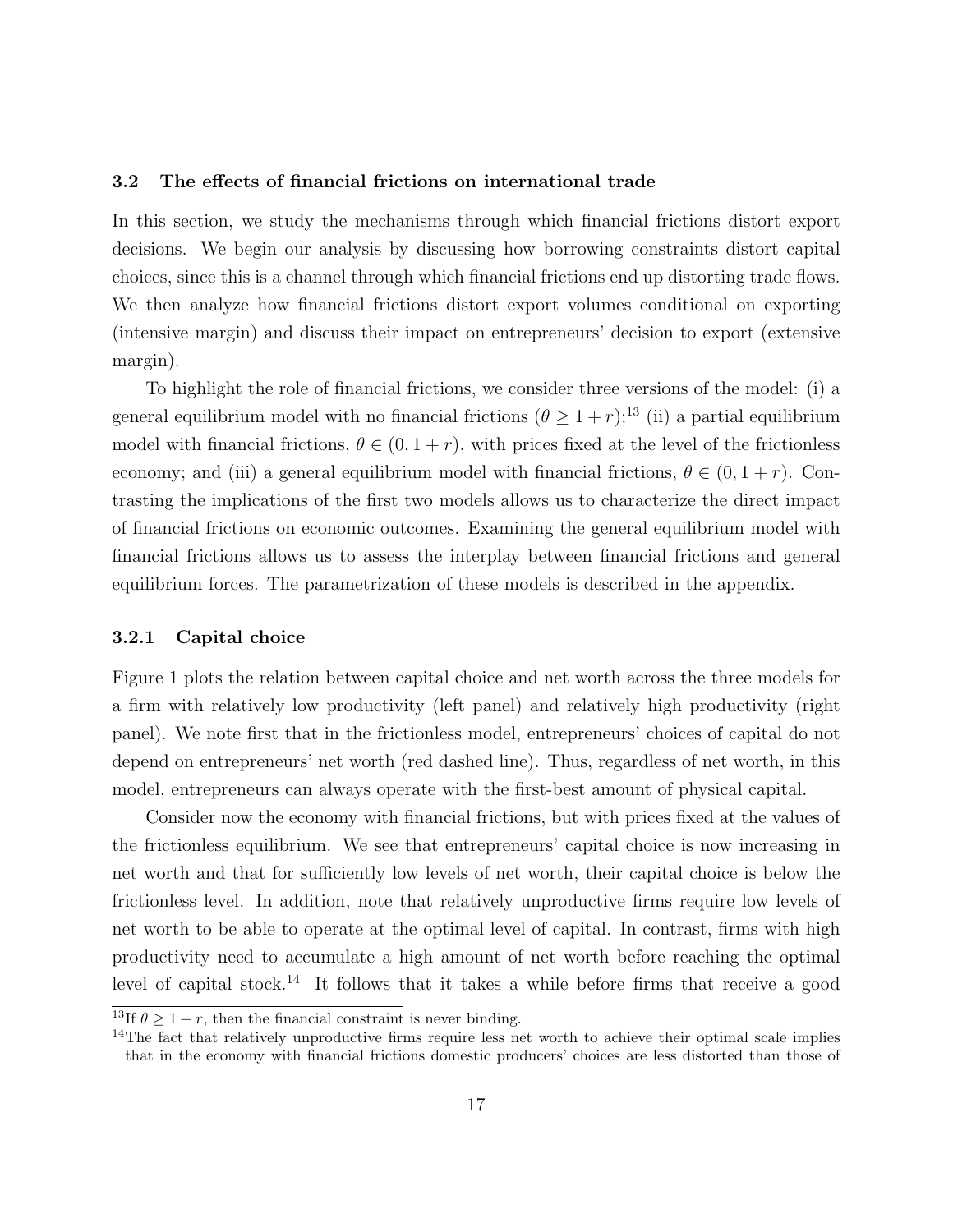productivity shock are able to achieve their optimal scale. This implies that, on average, new exporters will begin exporting while being severely financially constrained (in the sense that their capital will be far from its optimal unconstrained level), and it will take them a while to accumulate enough assets to achieve their optimal scale. [Kohn, Leibovici, and](#page-47-1) [Szkup](#page-47-1) [\(2016\)](#page-47-1) use this observation to argue that financial frictions are an important driver of new exporter dynamics.



<span id="page-20-0"></span>

Note: Optimal choice of capital as a function of net worth for an entrepreneur with relatively low productivity (left panel) and high productivity (right panel). See the appendix for calibration details. In the partial equilibrium version of the model with financial frictions, prices are set at their frictionless levels. GE refers to general equilibrium and PE refers to partial equilibrium.

The above observations also apply to the model with financial frictions in general equilibrium. However, the inability of some entrepreneurs to operate at the optimal level of capital decreases demand for labor and the demand for final goods, decreasing the real wage and increasing the real exchange rate. Since labor input is cheaper than in the frictionless economy, unconstrained entrepreneurs choose higher capital than they would in the absence of borrowing constraints. Then, as can be observed in Figure [1,](#page-20-0) entrepreneurs with low net worth have to operate with capital below their frictionless level while entrepreneurs with

new exporters.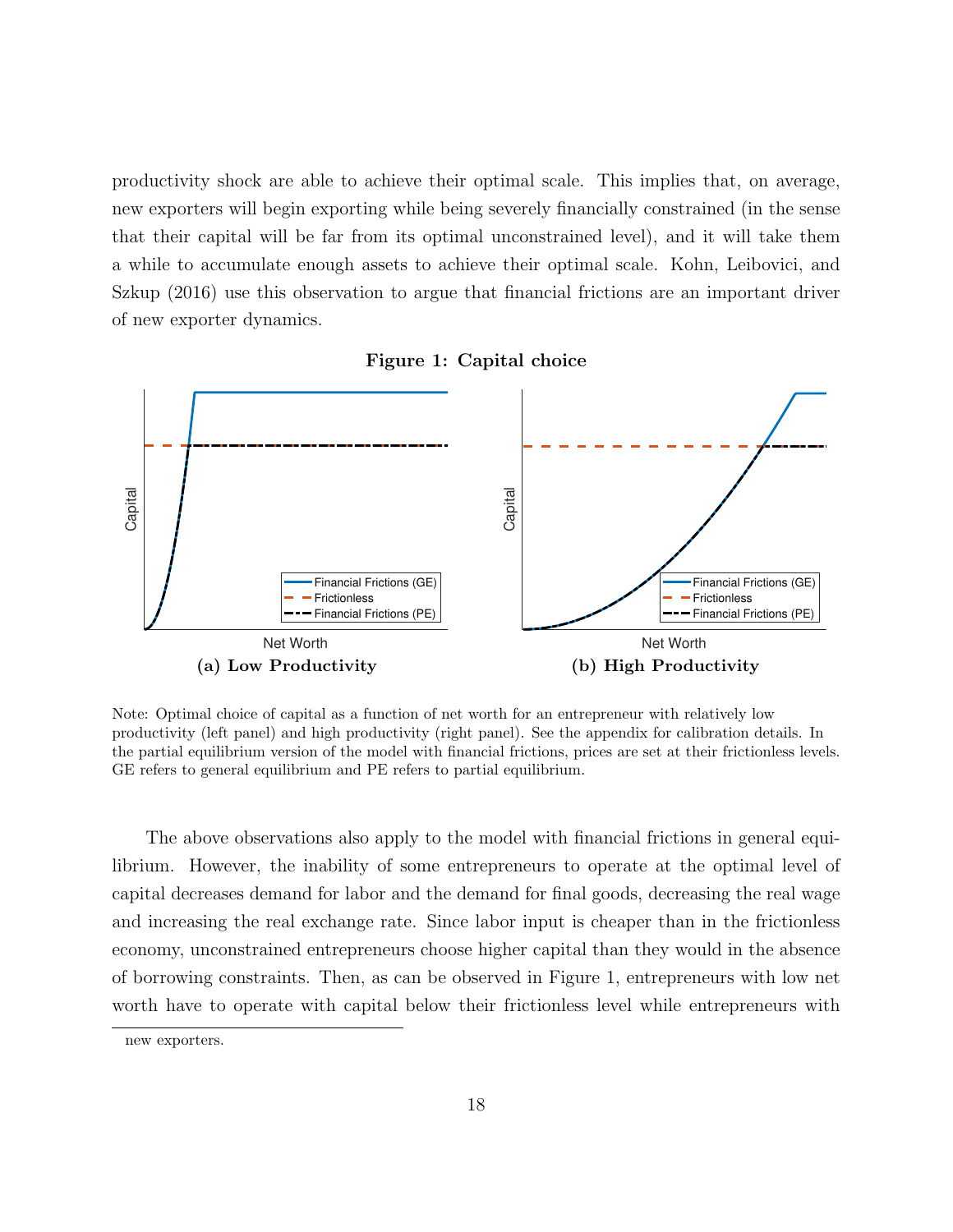high levels of net worth choose capital higher than they would in the absence of financial frictions.

Figure [1](#page-20-0) also shows that unproductive entrepreneurs operate with the level of capital above the frictionless level even if they have a relatively low level of net worth. In contrast, only the richest productive entrepreneurs are able to do so. It follows that financial frictions distort production towards unproductive firms. [Kohn, Leibovici, and Szkup](#page-47-10) [\(2017\)](#page-47-10) and [Tetenyi](#page-48-9) [\(2019\)](#page-48-9) explore misallocation induced by financial frictions in more details in the context of open economy models.[15](#page-2-0)

#### <span id="page-21-0"></span>3.2.2 Export volume

Figure [2](#page-22-0) plots the relation between export sales and net worth across the three models for a firm with a given level of productivity.<sup>[16](#page-2-0)</sup> Our first observation is that, in the frictionless model, export sales do not depend on entrepreneurs' net worth (red dashed line). Thus, regardless of net worth, in this model entrepreneurs can always operate with the first-best amount of physical capital.

Consider now the economy with financial frictions, but with prices fixed at the values of the frictionless equilibrium. Exports are now increasing in net worth and, for sufficiently low values of net worth, we observe that exports are below their frictionless level. Financial frictions constrain entrepreneurs' access to external funds, forcing them to choose a suboptimal level of physical capital. As net worth increases, entrepreneurs are able to invest more and operate at a scale closer to the optimal. For sufficiently high net worth, entrepreneurs are not constrained by financial frictions and export as much as in the frictionless economy.

A similar pattern arises with financial frictions in general equilibrium. However, the inability to operate at the optimal scale in the model with financial frictions lowers the demand for labor and the demand for final goods, as constrained entrepreneurs earn lower profits, decreasing the real wage and increasing the real exchange rate. Then, for a given level of productivity and net worth, exporters have stronger incentives to export than at the equilibrium prices of the frictionless economy: the lower wage leads them to hire labor and

<sup>15</sup>The misallocation of resources induced by financial frictions has also been explored extensively in the context of a closed economy. See [Buera, Kaboski, and Shin](#page-44-8) [\(2011\)](#page-44-8), [Midrigan and Xu](#page-47-11) [\(2014\)](#page-47-11), or [Moll](#page-48-10) [\(2014\)](#page-48-10). [Buera, Kaboski, and Shin](#page-44-2) [\(2015\)](#page-44-2) provide an excellent summary of that literature.

<sup>&</sup>lt;sup>16</sup>We consider a productivity level such that entrepreneurs choose to export for any positive level of net worth.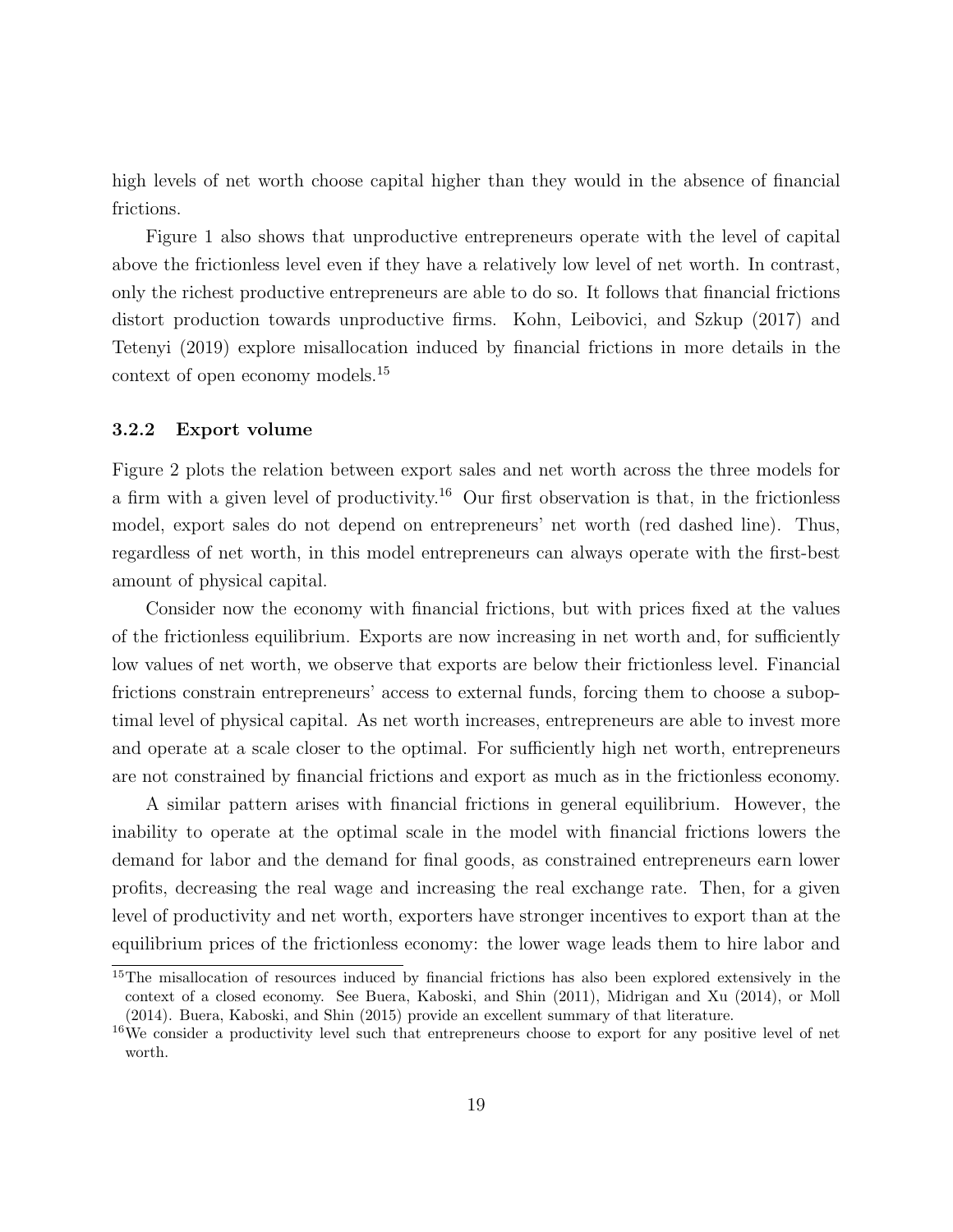<span id="page-22-0"></span>

Note: Optimal export volume as a function of net worth, given a sufficiently high level of productivity such that firms export. See the appendix for calibration details. In the partial equilibrium version of the model with financial frictions, prices are set at their frictionless levels. GE refers to general equilibrium and PE refers to partial equilibrium.

increase their scale, while the higher real exchange rate increases the foreign demand for domestic varieties, raising the returns to exporting. Then, as observed in Figure [2,](#page-22-0) exports are below the frictionless level for entrepreneurs with low net worth but they are above the frictionless level for sufficiently high levels of net worth.

Finally, it is worth pointing out that in this simple framework, export intensity (defined as the ratio of export sales to total exports) is undistorted by the presence of financial frictions. That is, in all versions of the model, all exporters have the same export intensity. [Kohn, Leibovici, and Szkup](#page-47-1) [\(2016\)](#page-47-1) consider a version of this model with working capital needs that are asymmetric across the domestic and foreign markets and show that in such model, export intensity is an increasing function of assets.

#### 3.2.3 Decision to export

We next examine the effect of financial frictions on firms' decision to export. To do so, Figure [3](#page-23-0) characterizes the export threshold as a function of net worth and productivity for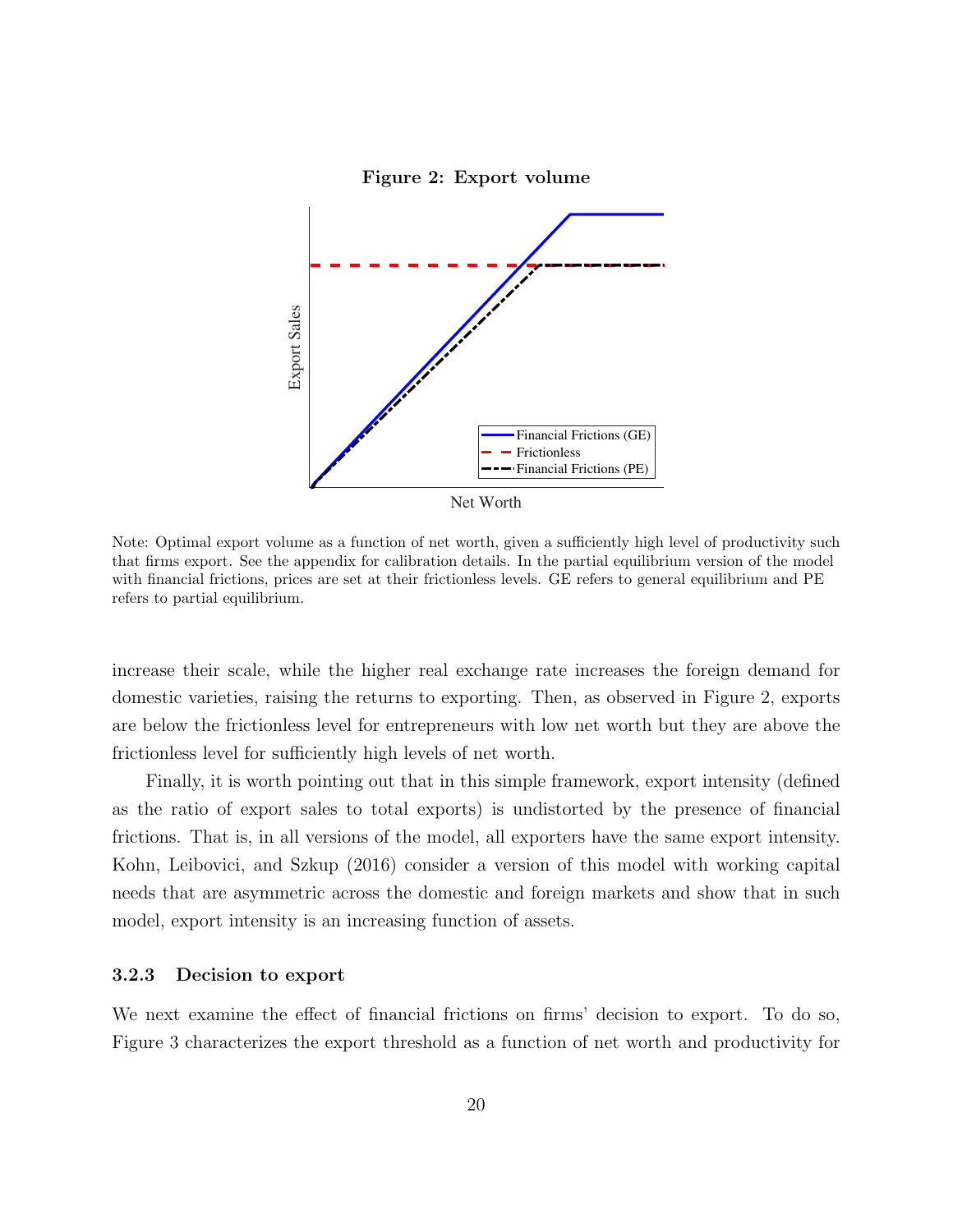#### Figure 3: Decision to export

<span id="page-23-0"></span>

Note: To the right of the respective lines firms choose to export. See the appendix for calibration details. In the partial equilibrium version of the model with financial frictions in partial equilibrium, prices are set at their frictionless levels. GE refers to general equilibrium and PE refers to partial equilibrium.

each of the economies considered in the previous subsection.

Consider first the economy without financial frictions. Figure [3](#page-23-0) shows that, as in [Melitz](#page-47-5) [\(2003\)](#page-47-5), firms with productivity higher than  $\bar{z}^u$  choose to export (red dashed line). Firms' decisions to export are independent of net worth since they can all operate at their optimal scale. Thus, the profits of firms with productivity higher than  $\bar{z}^u$  are sufficiently high to pay the fixed export costs.

Next, consider the economy with financial frictions with prices fixed at their frictionless equilibrium values. The export threshold now becomes a function of net worth (yellow dashdot line). For firms with sufficiently high levels of net worth, the export decision is as in the frictionless model: they export only if productivity is higher than  $\bar{z}^u$ . But for firms with sufficiently low net worth, the productivity threshold required to export becomes higher than  $\bar{z}^u$ . In particular, firms with low net worth and productivity in a neighborhood above  $\bar{z}^u$  are forced to operate with a suboptimal capital stock, making the returns to exporting lower than the fixed export costs; thus, they choose not to export.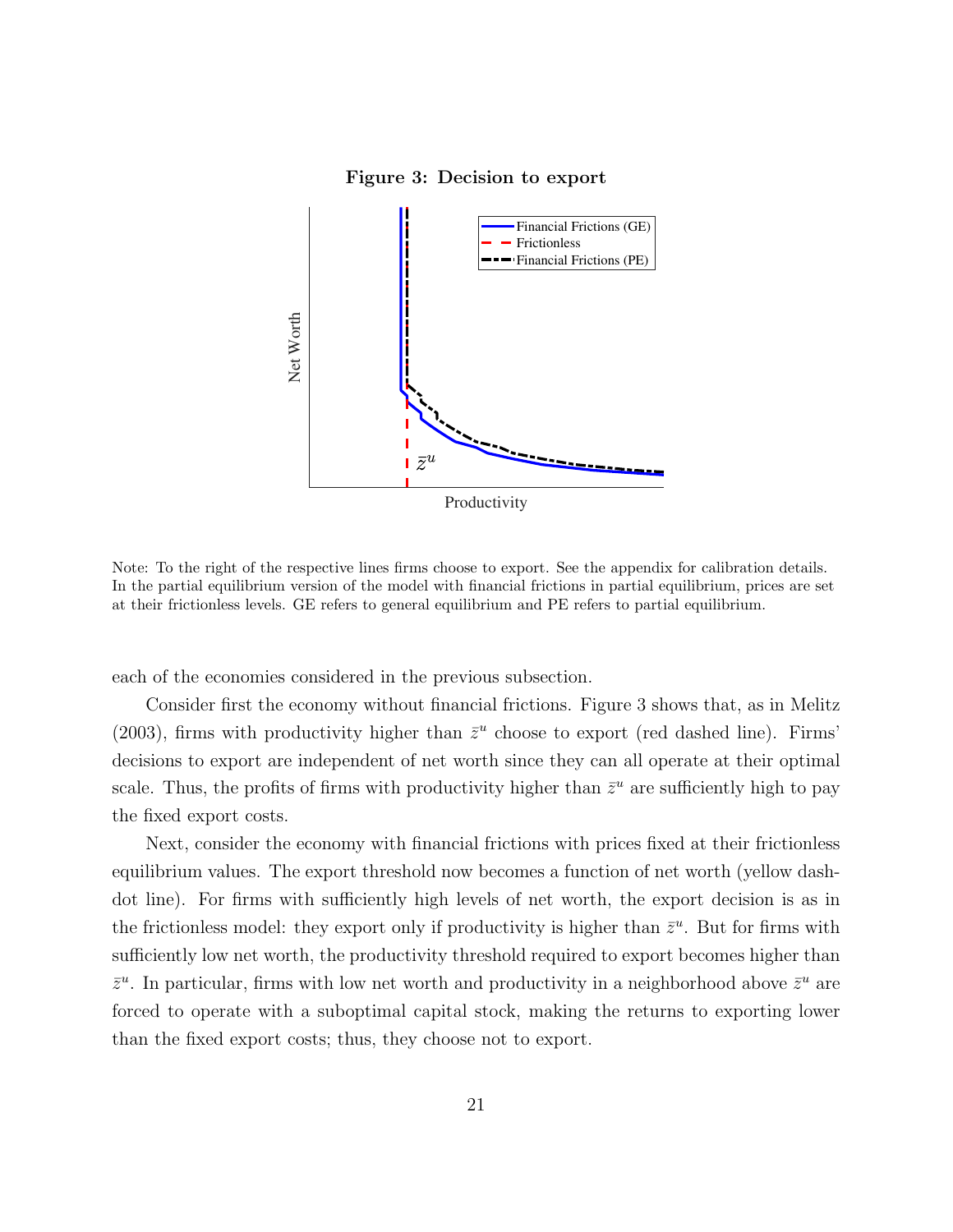Finally, consider the model with financial frictions in general equilibrium. As discussed in Section [3.2.2,](#page-21-0) this economy features a lower wage and a higher real exchange rate than the frictionless setup since there is a lower demand for labor and for the domestic final goods. Thus, production costs are lower and foreign demand for domestic varieties is higher, which make exporting more attractive. Thus, the export threshold shifts to the left of its counterpart for the economy with financial frictions but frictionless equilibrium prices. This implies that some low-productivity but high-net-worth firms that would choose not to export in the frictionless economy now choose to do so. These unproductive but highnet-worth entrepreneurs replace those with high productivity but low net worth who are prevented from exporting due to financial frictions.

The above discussion shows that the direct impact of financial frictions is to prevent productive firms with low net worth from exporting, leading to a lower share of exporters. But the indirect impact via general equilibrium effects is to allow unproductive entrepreneurs with high net worth to export, increasing the share of firms that export. Thus, the overall effect of financial frictions on the share of exporters is ambiguous.

#### 3.3 Discussion of model assumptions

The setup presented in Section [3.1](#page-15-0) captures the key channels through which financial frictions distort international trade. Nevertheless, it is a stylized model that makes some simplifying assumptions and abstracts from several mechanisms that might strengthen or attenuate the effects of financial frictions. In this section, we discuss some of these additional mechanisms and the implications of our simplifying assumptions.

**Modeling of financial frictions** Following [Buera, Kaboski, and Shin](#page-44-8) [\(2011\)](#page-44-8) and [Midri](#page-47-11)[gan and Xu](#page-47-11) [\(2014\)](#page-47-11), we model financial frictions by assuming that entrepreneurs accumulate capital internally and face a collateral constraint on the amount of debt they can issue. [Buera and Moll](#page-45-9) [\(2015\)](#page-45-9) show that this setup is equivalent to assuming that entrepreneurs rent capital from capital markets and face a constraint that limits the amount of capital they can rent to a fraction of their wealth (see also [Moll 2014](#page-48-10) and [Buera and Shin 2013\)](#page-45-10).

A distinguishing feature of the financing constraint that we study is that the maximum amount that firms can borrow is only determined by the capital stock installed at the time of repayment; in particular, it is not directly affected by firms' productivity or net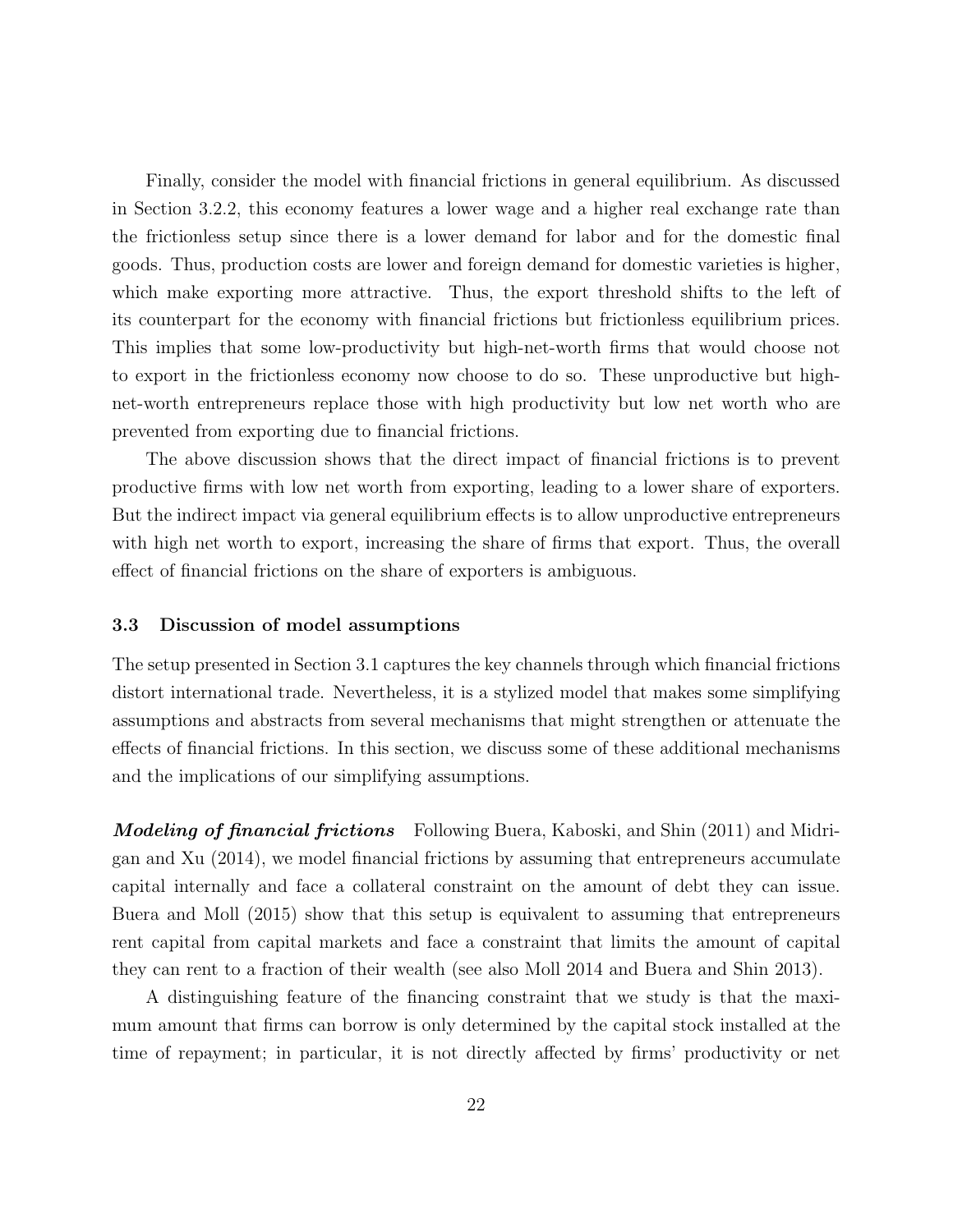worth. Closer to [Buera, Kaboski, and Shin](#page-44-8) [\(2011\)](#page-44-8), [Buera and Shin](#page-45-11) [\(2017\)](#page-45-11), and [Gopinath,](#page-46-10) Kalemli-Özcan, Karabarbounis, and Villegas-Sanchez [\(2017\)](#page-46-10), one could consider a borrowing constraint  $d_{t+1} \leq \theta(a_t, z_t) k_{t+1}$ , where  $\theta(a, z)$  is increasing in net worth and productivity. In our context, the net impact on productive but low net worth firms, whose export decisions are primarily distorted, would be ambiguous.

[Brooks and Dovis](#page-44-9) [\(2020\)](#page-44-9) consider a financial constraint in which the maximum amount that can be borrowed depends on future firm profitability, following [Albuquerque and Hopen](#page-43-6)[hayn](#page-43-6) [\(2004\)](#page-43-6). They show that such forward-looking constraints imply that the gains from trade liberalization are identical to those in a model without financial frictions. Further work is needed to better understand the type of constraints firms face and whether they are primarily backward or forward looking.[17](#page-2-0)

The papers above assume that the relative value of collateral and debt is fixed. [Kiyotaki](#page-47-12) [and Moore](#page-47-12) [\(1997\)](#page-47-12) instead consider a constraint  $d_{t+1} \leq \theta P_{k,t} k_{t+1}$ , where  $P_k$  is the price of capital in units of consumption. In their model, the price of capital is endogenous, leading to the value of collateral varying with aggregate conditions, amplifying the macroeconomic impact of aggregate shocks (see also [Bernanke, Gertler, and Gilchrist 1999\)](#page-44-10). [Kohn, Lei](#page-47-3)[bovici, and Szkup](#page-47-3) [\(2020b\)](#page-47-3) study constraints of this type to analyze the impact of changes in intermediate input and capital goods tariffs.

Finally, most of the literature that studies the effects of financial frictions on international trade abstract from long-term borrowing. Notable exceptions are [Gross and Verani](#page-46-11) [\(2013\)](#page-46-11) and [Bergin, Feng, and Lin](#page-44-11) [\(2021\)](#page-44-11). The former studies how financial frictions affect firms' export decisions and growth in an environment with long-term contracts as in [Clementi and](#page-45-6) [Hopenhayn](#page-45-6) [\(2006\)](#page-45-6). The latter introduces an endogenous choice between long-term debt and equity financing into a trade model with heterogeneous firms and export entry.

Working capital needs and financing of fixed costs Our model abstracts from working capital needs. Requiring firms to pay for a fraction of the labor costs in advance might tighten financing constraints, amplifying the distortions. Similarly, we do not require

<sup>&</sup>lt;sup>17</sup>For instance, [Aguirre, Tapia, and Villacorta](#page-43-9) [\(2021\)](#page-43-9) provide evidence in support of the importance of backward-looking financial constraints. In particular, they use Chilean firm-level data to document that  $(i)$  the reaction of investment to productivity shocks depends on the level of collateral, with larger responses from unconstrained firms; and that  $(ii)$  productive firms accumulate wealth after positive and persistent productivity shocks, with larger effects across firms with lower wealth levels.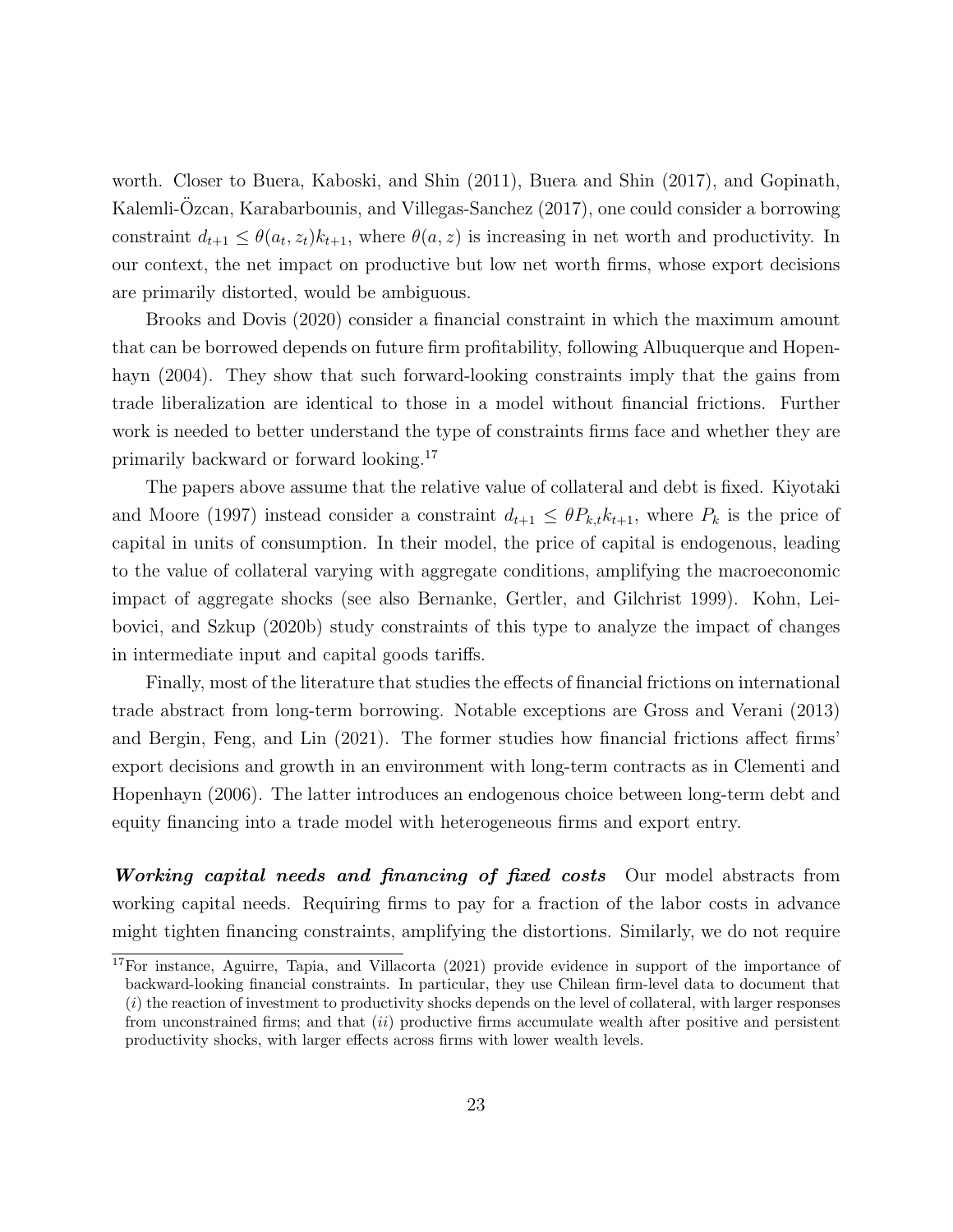firms to pay fixed costs of exporting in advance (as in [Chaney 2016](#page-45-12) or [Leibovici 2021\)](#page-47-4).<sup>[18](#page-2-0)</sup> Such additional financial needs are likely to force low net worth firms to operate at an even lower scale than in our model, further discouraging them from exporting.

**Sunk export entry costs** Our model abstracts from sunk export entry costs, that is, one-time costs paid by firms only when they start exporting. Sunk export entry costs make firms' export decisions dynamic and were first introduced to account for hysteresis in exporting decisions [\(Baldwin and Krugman 1989,](#page-44-0) [Dixit 1989\)](#page-45-2), generating equilibria with relatively unproductive exporters and productive non-exporters. [Alessandria and Choi](#page-43-8) [\(2014a](#page-43-8)[,b\)](#page-43-10) additionally show that sunk export entry costs are important to account for key features of export dynamics, while [Alessandria, Pratap, and Yue](#page-43-5) [\(2014\)](#page-43-5) argue that they are important to account for the slow growth of exports following large devaluations.

We abstract from sunk export entry costs motivated by [Kohn, Leibovici, and Szkup](#page-47-1) [\(2016\)](#page-47-1), who show that financial frictions can generate the observed coexistence of relatively unproductive exporters with productive non-exporters, as sunk costs do.<sup>[19](#page-2-0)</sup> [Manova](#page-47-6) [\(2013\)](#page-47-6) and [Leibovici](#page-47-4) [\(2021\)](#page-47-4) study economies with both financial frictions and sunk export entry costs where the latter exacerbate the distortionary impact of financial frictions.

**Multiple export destinations** Our model considers exporting as a discrete decision among two options: being an exporter or a non-exporter. This approach abstracts from the more granular choice made by firms across the set of destinations to export to if they choose to do so. As argued by [Manova](#page-47-6) [\(2013\)](#page-47-6), financial frictions can also distort the set of destinations to which firms export. She considers a model where exporting to each destination is associated with a destination-specific fixed export cost and the financing of fixed export costs is subject to financial frictions. This approach implies that firms with limited access to internal and external funds export to fewer destinations. Consistent with this implication of the model, [Manova](#page-47-6) [\(2013\)](#page-47-6) documents that finance-intensive industries export to fewer destinations in countries with less financial development.

<sup>18</sup>[Chaney](#page-45-12) [\(2016\)](#page-45-12) considers a model with financing constraints that only distort the payment of fixed export costs. Thus, in this environment financial frictions have "direct" effects only on the extensive margin. He studies the coexistence of competitive devaluations and revaluations.

<sup>&</sup>lt;sup>19</sup>Abstracting from sunk export entry costs also simplifies the numerical solution of the model, since export status becomes a state variable in economies with sunk export entry costs.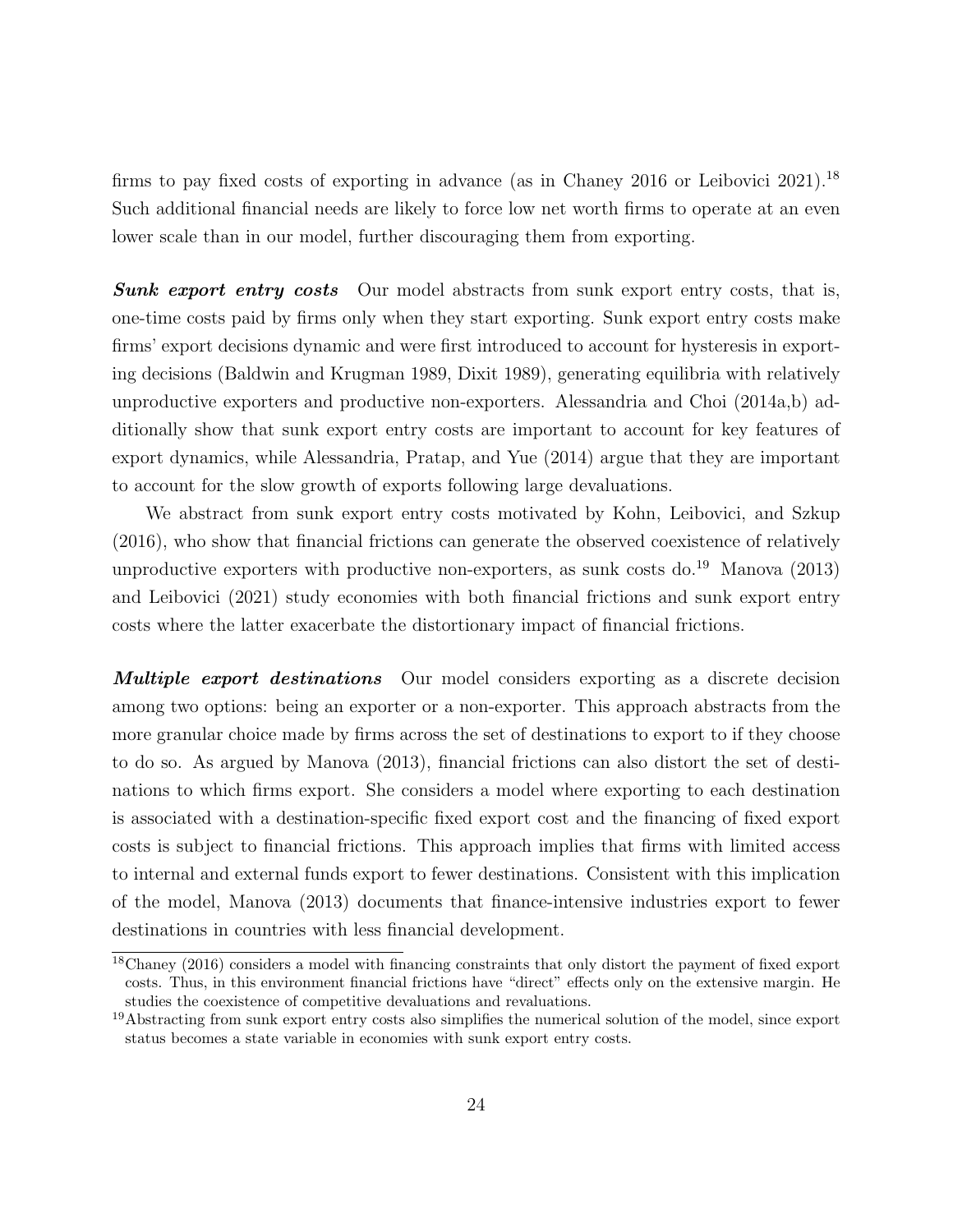International financial integration In our model, the economy is fully integrated with international financial markets, allowing agents to save or borrow at an exogenous world interest rate r. Under either international financial autarky or imperfect financial integration, the interest rate would respond endogenously to the degree of financial development. As borrowing increases with financial development, the interest rate also increases to restore balance between demand and supply in financial markets. The increase of the interest rate has two opposite effects, with an ambiguous overall impact. On the one hand, it increases the cost of debt and effectively tightens the borrowing constraint, amplifying distortions. On the other hand, it encourages savings, leading to higher average net worth.

[Tetenyi](#page-48-9) [\(2019\)](#page-48-9) investigates the impact of financial integration on the gains from trade in a similar model with financial frictions. Under international financial integration, trade liberalization exacerbates the misallocation due to financial frictions. However, trade liberalization has minor effects on misallocation under international financial autarky.

**Occupational choice** Our model also abstracts from individuals' occupational choice between being workers or entrepreneurs, among other occupational choices they might face. [Kohn, Leibovici, and Szkup](#page-47-10) [\(2017\)](#page-47-10) and [Leibovici](#page-47-4) [\(2021\)](#page-47-4) study economies in which individuals choose whether to be workers or entrepreneurs. Without financial frictions, the occupational choice is characterized by a productivity threshold  $\underline{z}^u$  such that individuals with  $z \geq \underline{z}^u$ choose to be entrepreneurs, and the rest choose to be workers. Financial frictions distort this decision by making productive individuals with low net worth to be workers rather than entrepreneurs. It follows that financial frictions distort firms' entry, further distorting the set of firms that choose to export in equilibrium. Moreover, occupational choice leads to misallocation of talent across occupations, amplifying the misallocation of capital and labor relative to an economy without occupational choice.<sup>[20](#page-2-0)</sup>

<sup>&</sup>lt;sup>20</sup>There exists a large literature that investigates the impact of financial frictions on occupational choices (see [Buera, Kaboski, and Shin 2015](#page-44-2) for a detailed summary). Similarly, yet in a framework with homogeneous firms, [Bergin, Feng, and Lin](#page-44-12) [\(2018a,](#page-44-12)[b\)](#page-44-13) stress the importance of financial frictions in determining firms' entry decisions and show that this mechanism can moderate the impact of financial shocks on aggregate output but can lead to a prolonged export decline.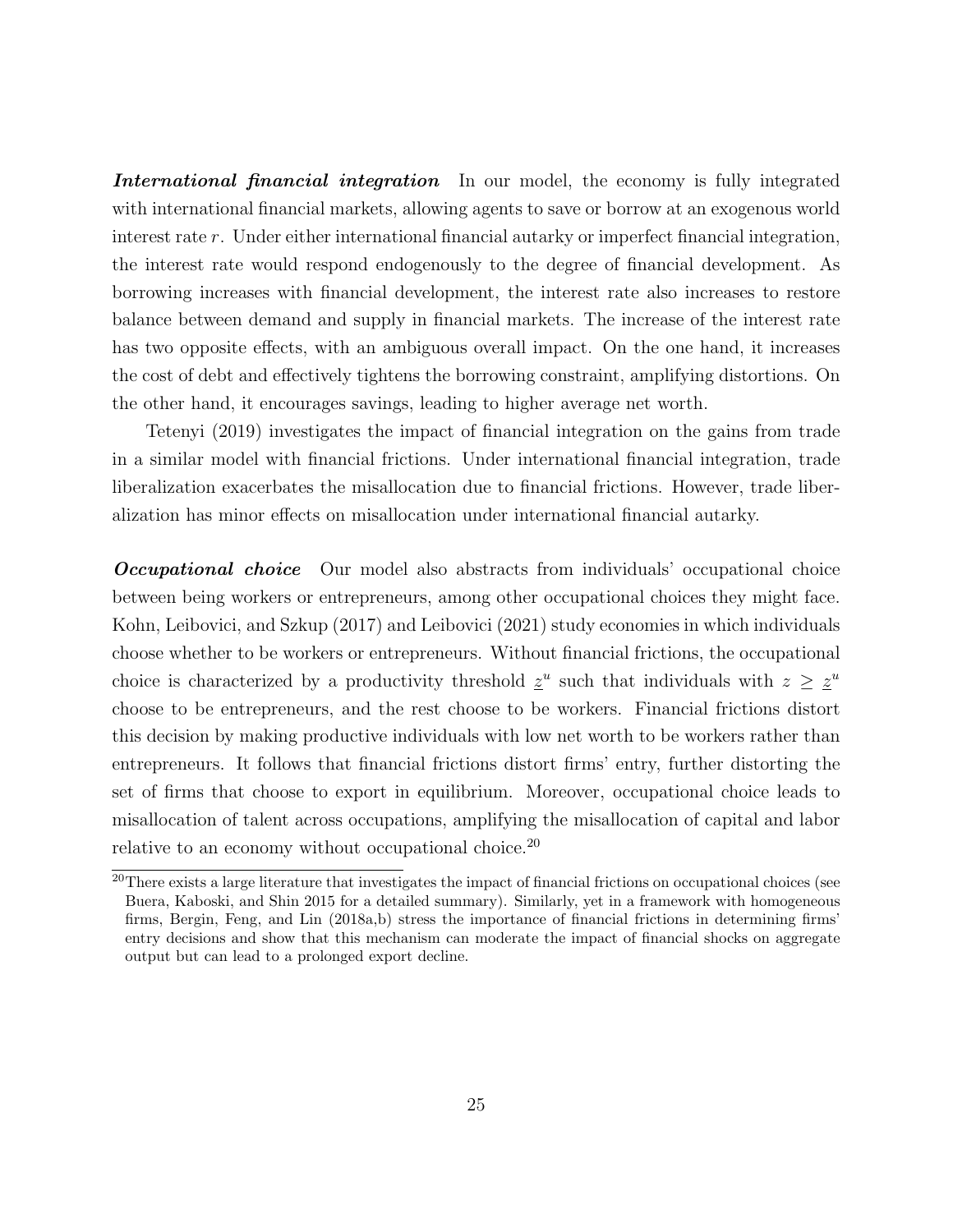## 4 Aggregate and firm-level implications of financial frictions

We now discuss how alternative versions of the framework presented above have been used to quantitatively study various implications of financial frictions on international trade. We focus on their implications for firm-level dynamics and for aggregate and industry-level outcomes, and conclude with their implications for the aggregate dynamics following aggregate shocks such as large devaluations or trade liberalization. For each of these dimensions, we provide an in-depth description of a particular paper while also discussing various related studies.

#### 4.1 Implications for firm-level dynamics

We begin by focusing on the implications of financial frictions for the dynamics of new exporters. In the data, firm-level exports and export intensity are increasing on average in the length of export spells, while the probability that firms stop exporting decreases as firms continue to export. [Ruhl and Willis](#page-48-1) [\(2017\)](#page-48-1) first documented these dynamics using Colombian plant-level data and showed that standard models of international trade generate new exporter dynamics at odds with the data.<sup>[21](#page-2-0)</sup> These findings suggest that the dynamics of new exporters might be informative about the underlying frictions affecting firms' export decisions.

[Kohn, Leibovici, and Szkup](#page-47-1) [\(2016\)](#page-47-1) show that introducing financial frictions to a standard model of international trade can reconcile its implications for new exporter dynamics while continuing to account for key empirically-consistent implications of these models along other dimensions.<sup>[22](#page-2-0)</sup> To do so, they consider a simplified version of the framework presented in the previous section. Firms are assumed to use labor as their only input subject to both working capital and collateral constraints. That is, firms have to pay a fraction of their wage bill in advance and have to post collateral to access external funds. Furthermore, working capital requirements are assumed to be asymmetric across markets, with exports requiring a higher fraction of the wage bill to be paid upfront.<sup>[23](#page-2-0)</sup> The combined working capital and collateral

 $21$ Similar patterns of new exporter dynamics have also been documented for Chile [\(Kohn, Leibovici, and](#page-47-1) [Szkup 2016\)](#page-47-1) and Ireland [\(Fitzgerald, Haller, and Yedid-Levi 2016\)](#page-46-12).

 $22G$ ross and Verani [\(2013\)](#page-46-11) reach similar conclusions using a multi-country model with endogenous financial constraints that arise due to asymmetric information as in [Clementi and Hopenhayn](#page-45-6) [\(2006\)](#page-45-6).

<sup>23</sup>See [Kohn, Leibovici, and Szkup](#page-47-1) [\(2016\)](#page-47-1) for evidence on asymmetric working capital needs across markets.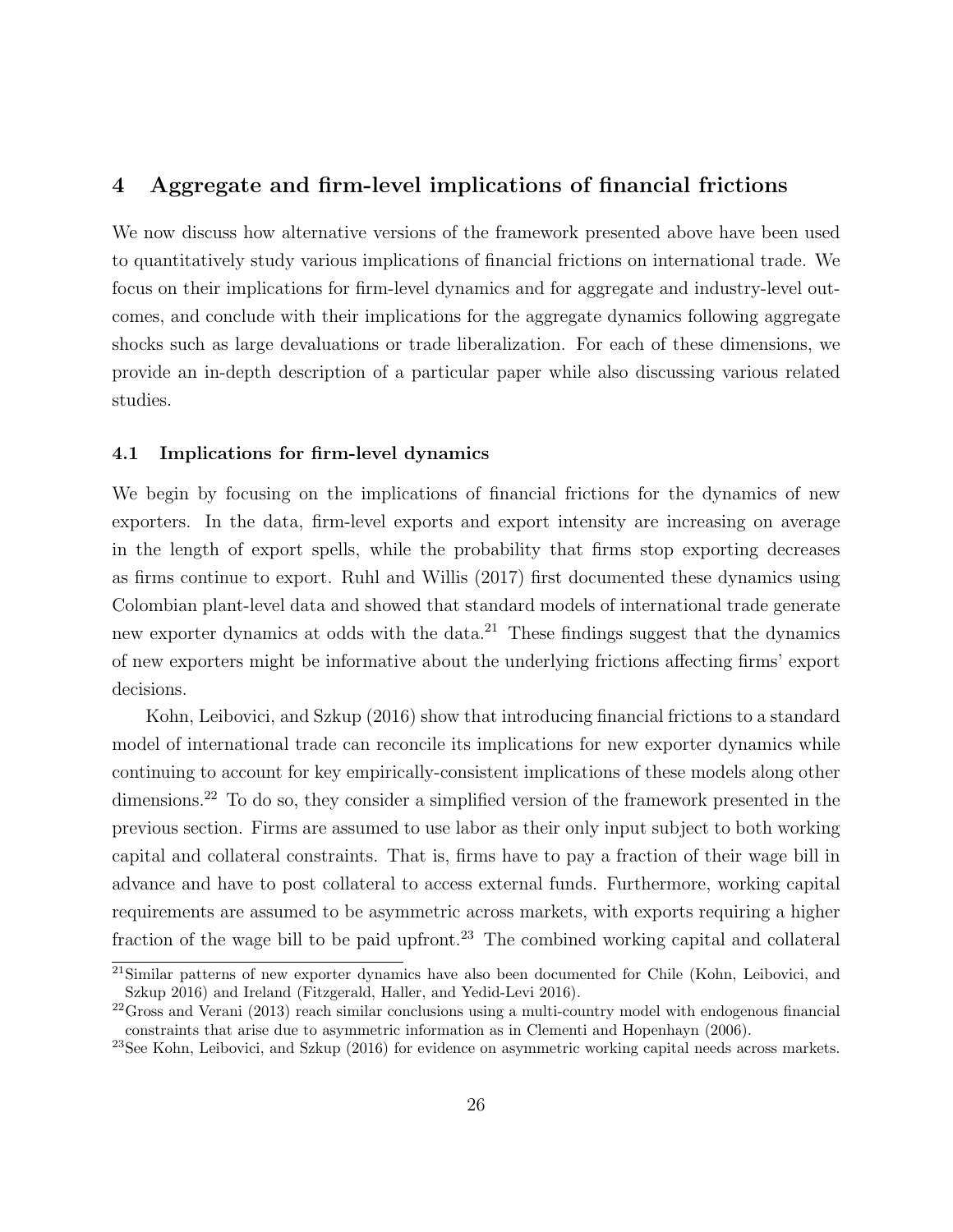constraint is given by

$$
\alpha w_t n_{it} + e_{it} \left[ w_t F + w_t n_{it}^* \right] \leq \lambda a_{it},\tag{9}
$$

where  $e_{it}$  is an indicator function equal to 1 if firm i exports in period t and zero otherwise; F denotes the fixed costs denominated in labor units;  $w_t$  is the wage rate;  $a_{it}$  denotes net worth; and  $n_{it}$  and  $n_{it}^*$  denote the labor hired to produce for the domestic and foreign markets, respectively. Finally,  $\alpha$  denotes the share of labor costs used for domestic sales that needs to be paid in advance. All export-related costs, including fixed export costs, are assumed to be paid fully in advance. Firms can either pay these costs out of their net worth  $a_{it}$  or by borrowing up to a multiple  $\lambda - 1 \geq 1$  of their net worth.<sup>[24](#page-2-0)</sup>

The gradual growth of new exporters' net worth is the key channel that allows the model to capture the stylized facts described above, as shown in Panels  $(a)-(c)$  of Figure [4.](#page-30-0) Firms typically start exporting after receiving a positive productivity shock but with a limited net worth, so they are initially constrained and unable to produce at the optimal scale. As new exporters increase their net worth, they relax their borrowing constraints and increase their scale. This allows them to gradually increase their exports, making exporting more attractive and, thus, decreasing the probability that they stop exporting. Thus, financial frictions act as sunk costs in inducing hysteresis: a firm that exports in a given period has a higher probability of exporting the following period. Finally, the model implies that new exporters initially export a small fraction of their total sales and that this share grows gradually as firms continue to export: since exports require relatively more working capital, the opportunity cost of using funds for exports in terms of forgone domestic sales decreases as exporting firms accumulate net worth and relax their borrowing constraints, so firms choose to export a higher fraction of their total production.[25](#page-2-0)

[Kohn, Leibovici, and Szkup](#page-47-1) [\(2016\)](#page-47-1) show that their model can also account for additional

<sup>&</sup>lt;sup>24</sup>Net worth constrains total production similarly to Equation [8,](#page-18-0) with  $\lambda \equiv \frac{1+r}{1+r-\theta}$ .

<sup>&</sup>lt;sup>25</sup>Complementary explanations for these dynamics include search frictions [\(Eaton, Eslava, Jinkins, Krizan,](#page-45-13) [and Tybout 2014\)](#page-45-13), slow market penetration [\(Arkolakis 2010\)](#page-44-14), capital adjustment costs [\(Rho and Rodrigue](#page-48-11) [2016\)](#page-48-11), or learning about uncertain demand [\(Nguyen 2012](#page-48-12) and [Albornoz, Pardo, Corcos, and Ornelas](#page-43-11) [2012\)](#page-43-11). [Alessandria, Choi, and Ruhl](#page-43-12) [\(2021\)](#page-43-12) generate these export dynamics by allowing exporters to invest in lowering their future variable trade costs, and the authors use their framework to evaluate the welfare gains from trade liberalization. [Alessandria and Avila](#page-43-13) [\(2020\)](#page-43-13) use the same framework to evaluate the welfare gains from trade reforms that Colombia underwent in the 1980s and early 1990s. [Alessandria,](#page-43-14) [Arkolakis, and Ruhl](#page-43-14) [\(2021\)](#page-43-14) provide an extensive review of the literature that studies the dynamics of firms in foreign markets and their aggregate implications.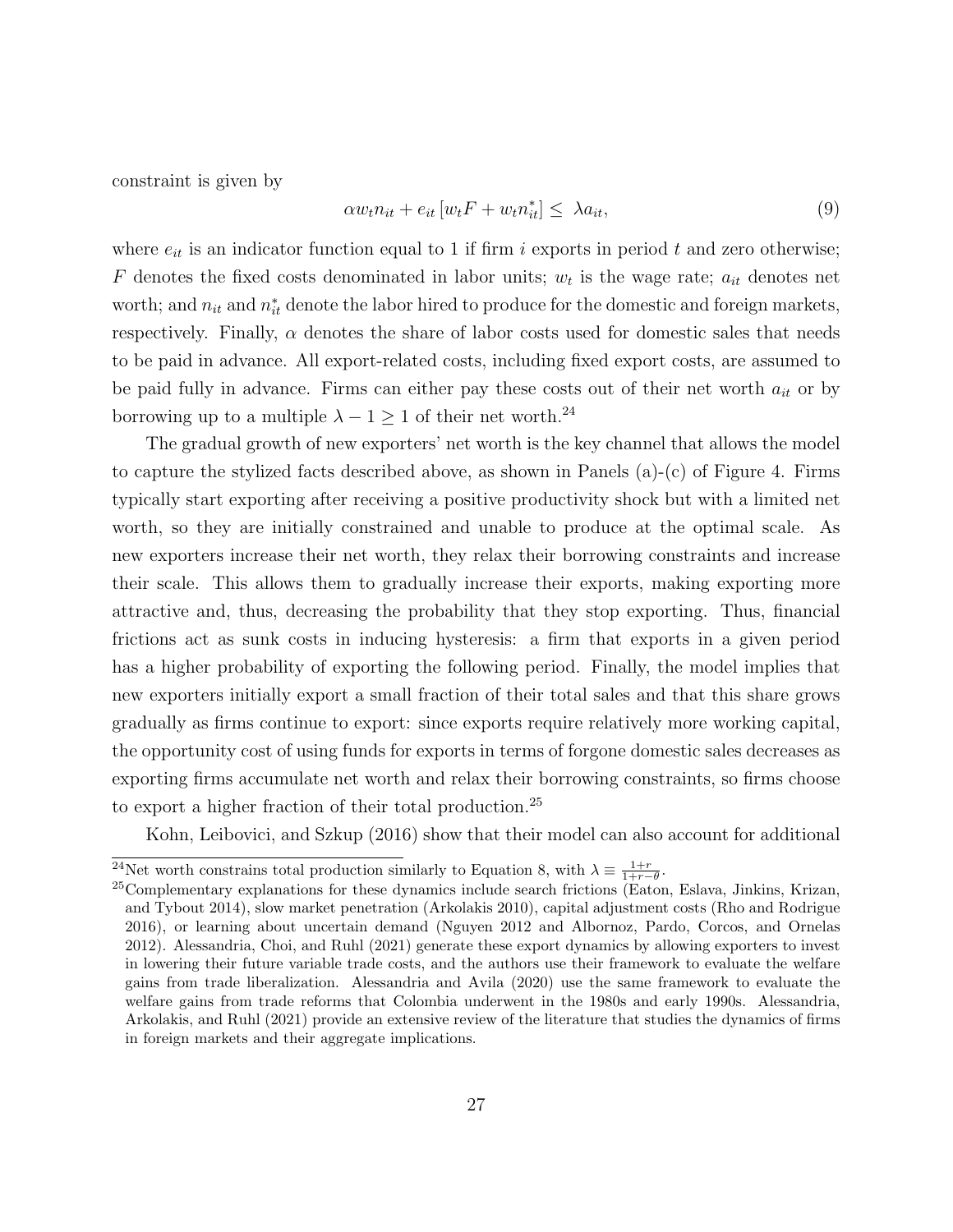<span id="page-30-0"></span>

Figure 4: New exporter dynamics

Notes: Export exit rate  $t$  is computed as the share of firms that export for  $t$  consecutive periods but not  $t + 1$ , while continuing to operate domestically at  $t + 1$ . Export intensity is the median ratio of exports to total sales, among firms that export for at least four years. Exports and domestic sales are computed from median growth rates for firms that export for at least four years, with levels normalized to 1 in the first period that firms export. Plant-level data from the Chilean Manufacturing Survey (ENIA). The financial-frictions model and calibration are from the "model with homogeneous export entry costs" in the online appendix of [Kohn, Leibovici, and Szkup](#page-47-1) [\(2016\)](#page-47-1).

features of the data relative to standard models. Panel (d) of Figure [4](#page-30-0) shows that financial frictions lead to a decline of domestic sales when firms start to export, a stylized fact in both Chilean and French firm-level data (see [Kohn, Leibovici, and Szkup 2016](#page-47-1) and [Berman,](#page-44-15)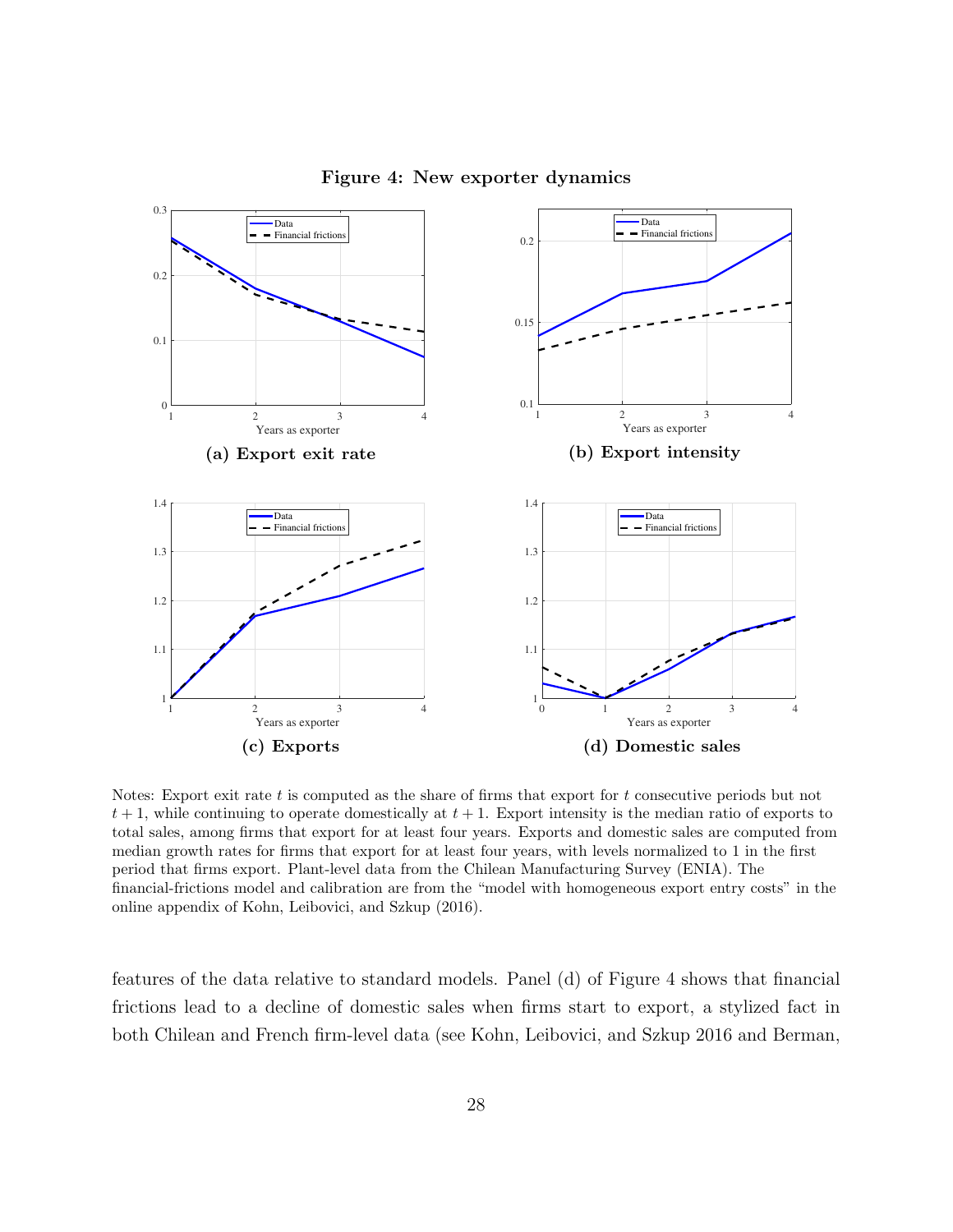Berthou, and Héricourt 2015, respectively). Consistent with Chilean data, the model also implies that the probability that firms reenter export markets after ceasing to export is decreasing over time, and that firms make increasing use of external finance as they begin to export.

Other papers that investigate the firm-level distortions of financial frictions on international trade include [Caggese and Cunat](#page-45-14) [\(2013\)](#page-45-14), [Manova](#page-47-6) [\(2013\)](#page-47-6), [Chaney](#page-45-12) [\(2016\)](#page-45-12), and [Gross](#page-46-11) [and Verani](#page-46-11) [\(2013\)](#page-46-11) (see [Foley and Manova 2015](#page-46-4) for a review of this literature). While these papers highlight the importance of financial frictions at the firm-level, they are silent about their aggregate implications. Are the effects described in this section important for the aggregate economy? Can these effects be partially offset when general equilibrium effects are taken into account? The papers described below address these questions.

#### 4.2 Implications for industry-level and aggregate outcomes

As discussed above, there is substantial evidence that financial frictions play a key role in accounting for export decisions at the firm-level. An important question is then how these firm-level distortions affect trade patterns at the industry and aggregate levels. [Beck](#page-44-1) [\(2003\)](#page-44-1) and [Manova](#page-47-6) [\(2013\)](#page-47-6) use cross-country industry-level data to document that finance-intensive industries trade less in countries with less-developed financial markets. [Leibovici](#page-47-4) [\(2021\)](#page-47-4) uses a quantitative general equilibrium model to quantify the industry-level and aggregate implications of financial development on international trade.<sup>[26](#page-2-0)</sup>

To do so, the paper studies a rich framework based on the model presented in Section [3.1.](#page-15-0) The key extensions are the analysis of multiple tradable industries that differ in capital intensity and agents that choose whether to be workers or entrepreneurs.<sup>[27](#page-2-0)</sup> Entrepreneurs can freely switch between sectors and choose the sector in which to operate to maximize utility. As in our model, entrepreneurs face a constraint that limits how much they can borrow:

$$
k_{i,t+1} \le \frac{1+r}{1+r-\theta} \left( a_{it} - \mathbb{I}_{\{e_{it}=1,e_{i,t-1}=0\}} w \xi_0 - \mathbb{I}_{\{e_{it}=1\}} w \xi_{1j} \right),\tag{10}
$$

where  $a_{it}$  denotes net worth,  $k_{it}$  denotes the firm's capital stock,  $\xi_0$  is the sunk export entry

<sup>26</sup>For a theoretical discussion of how credit market imperfections distort capital and trade flows, see [Mat](#page-47-13)[suyama](#page-47-13) [\(2004,](#page-47-13) [2005\)](#page-47-14) and [Antras and Caballero](#page-43-15) [\(2009\)](#page-43-15).

 $27$ The model also features a non-tradable sector, sunk export costs, and input-output linkages.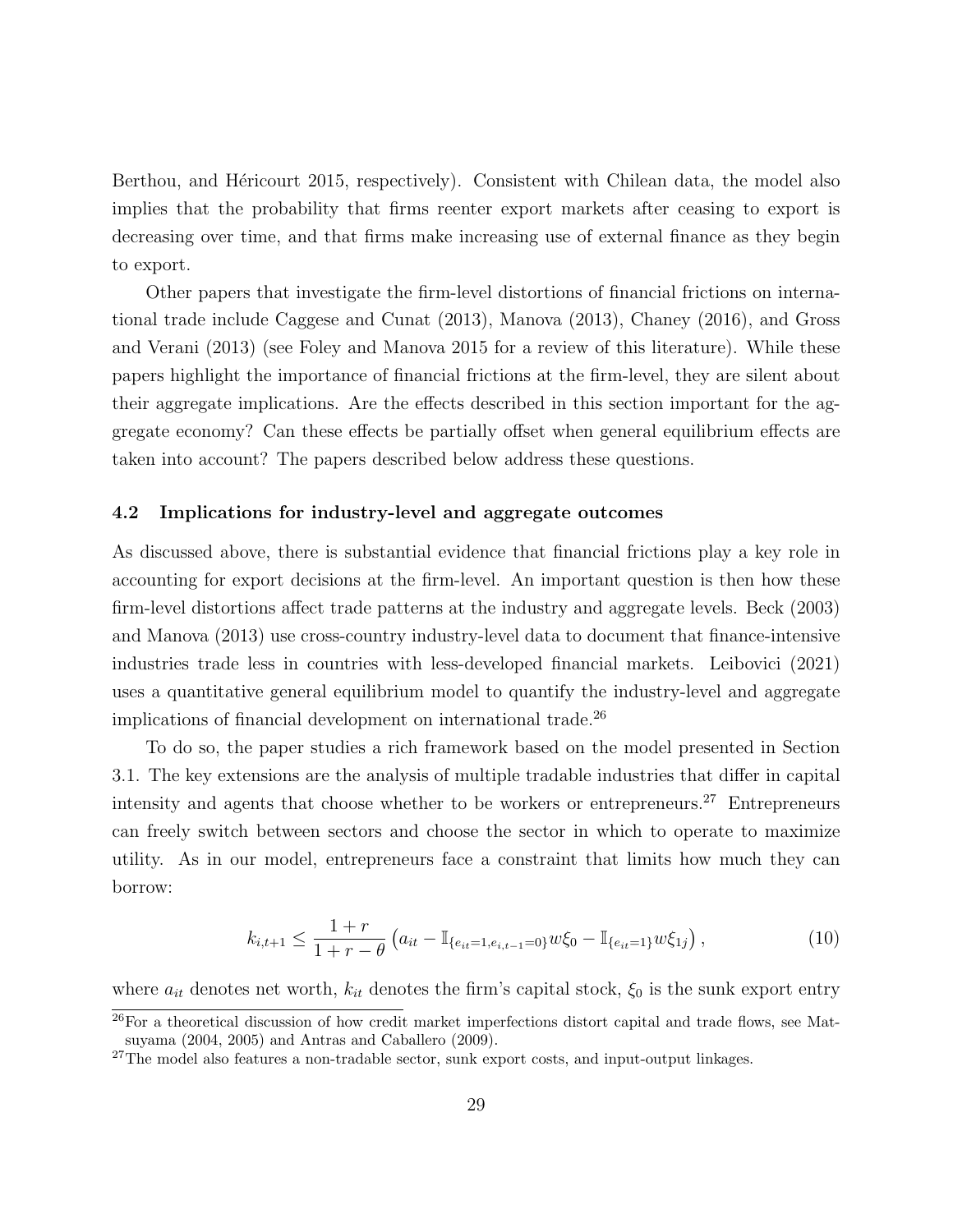<span id="page-32-0"></span>

|                                  |                          | No credit Baseline |      | High credit |  |
|----------------------------------|--------------------------|--------------------|------|-------------|--|
| A. Industry-level implications   |                          |                    |      |             |  |
| Exports<br>Domestic sales        | Sector $L$               | 0.25               | 0.23 | 0.08        |  |
|                                  | Sector $M$               | 0.23               | 0.23 | 0.22        |  |
|                                  | Sector $H$               | 0.33               | 0.35 | 0.47        |  |
| <b>B.</b> Aggregate implications |                          |                    |      |             |  |
| Credit / Value added             |                          | 0.00               | 0.19 | 1.63        |  |
|                                  | Exports / Domestic sales | 0.28               | 0.28 | 0.30        |  |

Table [3:](#page-32-0) Financial development and international trade

cost, and  $\xi_{1j}$  is the fixed cost of exporting in tradable sector j. Firms pay sunk export entry costs if they export in period  $t$  ( $e_{it} = 1$ ) but did not export in  $t - 1$  ( $e_{i,t-1} = 0$ ); fixed export costs are paid if they export in period  $t$  ( $e_{it} = 1$ ).

The model is calibrated using Chilean firm-level data and uses it to quantify the impact of financial frictions on international trade relative to domestic sales. There are three aggregate tradable sectors: high capital intensity  $(H)$ , medium capital intensity  $(M)$ , and low capital intensity  $(L)$ . The analysis then consists of contrasting the industry-level and aggregate implications of the model across stationary equilibria with varying levels of  $\theta$ , the parameter that controls the level of financial development.<sup>[28](#page-2-0)</sup>

As shown in Table [3,](#page-32-0) [Leibovici](#page-47-4) [\(2021\)](#page-47-4) finds that financial development has a differential impact across sectors. In capital-intensive industries, highly dependent on external finance, relaxing the financial constraint increases the trade share. In contrast, the trade share decreases in labor-intensive industries with low dependence on external finance. Two key forces are at play. On the one hand, financial development allows firms to operate on a larger scale. On the other hand, the expansion of firms' scales of production leads to an increase in the demand for labor and production inputs, raising factor prices. The former effect dominates across capital-intensive firms since they are disproportionately distorted by financial frictions. The latter effect dominates across labor-intensive firms since their scales of operation are less distorted by financial frictions.

In contrast to the strong relation between trade and finance implied by the model and observed in the data across industries, [Leibovici](#page-47-4) [\(2021\)](#page-47-4) finds that financial development has

 $\sqrt{\frac{28}{28}}$ [Andreasen, Bauducco, and Dardati](#page-43-16) [\(2019\)](#page-43-16) use a version of this framework to analyze how capital controls interact with financial frictions and exporting decisions.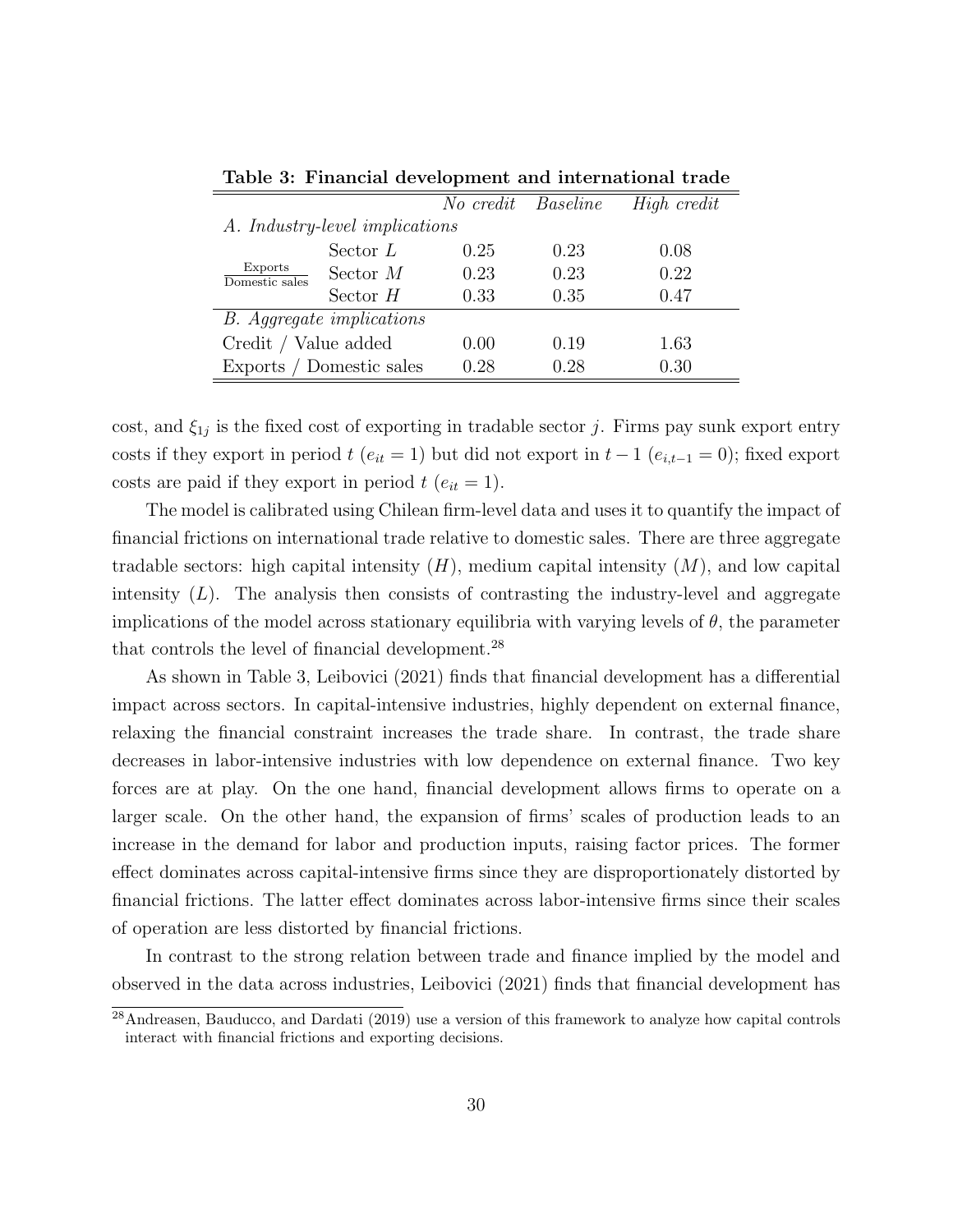a minor effect on the share of trade at the aggregate level (see Panel B of Table [3\)](#page-32-0). Industrylevel trade shares reallocate substantially, but the changes largely offset each other, leading to a significantly smaller change of the aggregate trade share.

Finally, [Leibovici](#page-47-4) [\(2021\)](#page-47-4) contrasts the implications of the model with estimates from industry-level and aggregate data. Consistent with the implications of the model, the paper shows that financial development is associated with an increase of the trade share in capitalintensive industries, but it is associated with a decrease of the trade share in labor-intensive ones. In the aggregate, the author shows that there is a positive but mild relation between financial development and the aggregate trade share. Together, these findings show that financial frictions have a significant impact on trade shares across sectors but only mildly affect the aggregate trade share.

#### 4.3 Implications for dynamics following aggregate shocks

The model presented in Section [3.1](#page-15-0) has also been used to study the dynamics following aggregate shocks: we review that literature in this section. Even if self-financing mitigates the impact of financial constraints in stationary environments [\(Midrigan and Xu 2014\)](#page-47-11), these frictions can nevertheless impact the adjustment of all firms in response to large unexpected aggregate shocks, such as shocks to commodity prices, trade policy, and exchange rates. We begin this section by discussing the impact of financial frictions on aggregate trade dynamics following large devaluations. We then describe the effect of financial frictions on the gains from trade liberalizations. Finally, we summarize studies in related areas.

#### 4.3.1 Export dynamics following large devaluations

In recent decades, many emerging economies experienced large real exchange rate devaluations. As these economies' exports became cheaper for consumers in the rest of the world following these episodes, standard models of international trade imply that exports would rapidly increase. Yet, [Alessandria, Pratap, and Yue](#page-43-5) [\(2014\)](#page-43-5) document that aggregate exports typically increase only gradually.

While devaluations can be expansionary by making exports cheaper, [Edwards](#page-45-3) [\(1986\)](#page-45-3) and [Frankel](#page-46-3) [\(2005\)](#page-46-3) argue that they might be contractionary in emerging economies due to balance-sheet effects. If firms face financial constraints and tend to borrow in foreign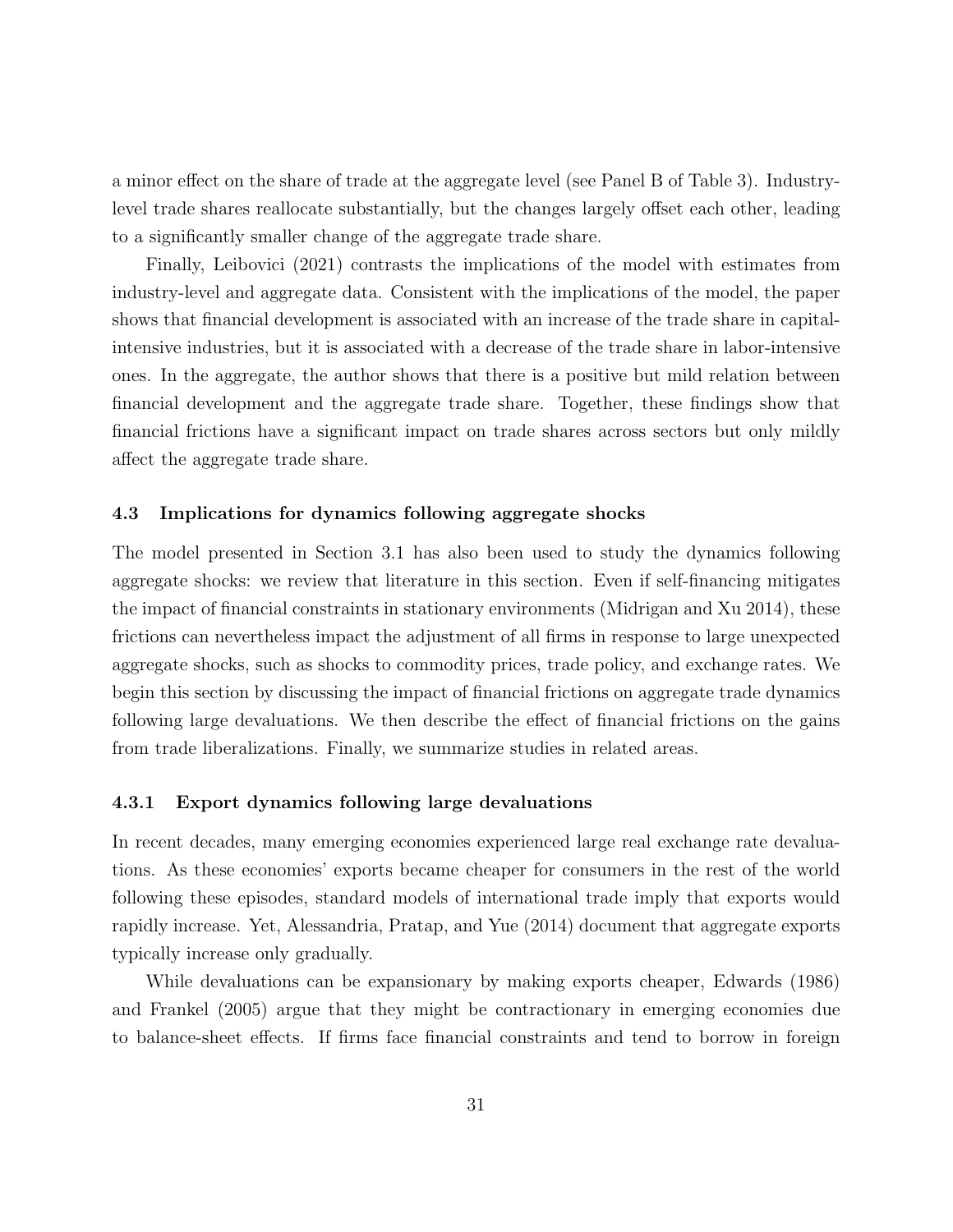currency, as is common in many emerging economies, then a large devaluation may depress firms' investment and output by increasing the domestic value of their debt burden.<sup>[29](#page-2-0)</sup>

[Kohn, Leibovici, and Szkup](#page-47-2) [\(2020a\)](#page-47-2) investigate the extent to which frictions in financial markets can account for the slow response of exports following large devaluations. To do so, they study a similar model to the one in Section [3.1,](#page-15-0) extended to feature debt denominated in both domestic and foreign units. As in the baseline model, firms can only borrow up to a fraction of the value of their capital stock. The authors sidestep the portfolio choice problem to simplify the numerical solution of the model by assuming that firms borrow a fraction  $\lambda \in [0, 1]$  of the total borrowed amount in domestic units, with the remaining fraction  $1 - \lambda$ borrowed in foreign units. The financial constraint is then given by

<span id="page-34-0"></span>
$$
d_{i,t+1}\left[\lambda + (1-\lambda)\frac{\xi_{t+1}}{\xi_t}\right] \le \theta k_{i,t+1},\tag{11}
$$

where  $\frac{\xi_{t+1}}{\xi_t}$  is the change in the real exchange rate, and  $\theta$  is the amount that firms can borrow per unit of physical capital installed at the time of repayment. Firms can finance their capital stock either with net worth or by borrowing, implying that  $k_{i,t+1} = a_{i,t+1} + d_{i,t+1}/(1+r)$ . Combining this expression with the borrowing constraint, we obtain

$$
k_{i,t+1} \le \frac{\left[\lambda + (1-\lambda)\frac{\xi_{t+1}}{\xi_t}\right](1+r)}{\left[\lambda + (1-\lambda)\frac{\xi_{t+1}}{\xi_t}\right](1+r) - \theta} a_{i,t+1}.
$$
\n(12)

If all debt is denominated in domestic units  $(\lambda = 1)$ , then the borrowing constraint in Equation [12](#page-34-0) simplifies to the borrowing constraint of the baseline model (Equation [8\)](#page-18-0). In this case, changes in the real exchange rate have no impact on firms' borrowing capacity. In contrast, if some of the debt is denominated in foreign units  $(\lambda < 1)$ , then firms become exposed to exchange rate shocks. Equation [12](#page-34-0) shows that an unexpected large devaluation (i.e., an increase in  $\frac{\xi_{t+1}}{\xi_t}$ ) tightens firms' borrowing constraints, potentially forcing some firms to reduce their investments and, thus, their future output.<sup>[30](#page-2-0)</sup>

 $\frac{29}{29}$ For empirical evidence on the role of balance-sheet effects, see [Aguiar](#page-43-4) [\(2005\)](#page-43-4), [Berman and Berthou](#page-44-16) [\(2009\)](#page-44-16). [Berman and Hericourt](#page-44-5) [\(2010,](#page-44-5) [2011\)](#page-44-17), [Desai, Foley, and Forbes](#page-45-8) [\(2008\)](#page-45-8), and [Kalemli-Ozcan, Kamil, and](#page-47-15) [Villegas-Sanchez](#page-47-15) [\(2016\)](#page-47-15).

<sup>30</sup>A real exchange rate depreciation will also affect the budget constraint by increasing the ex-post cost of debt.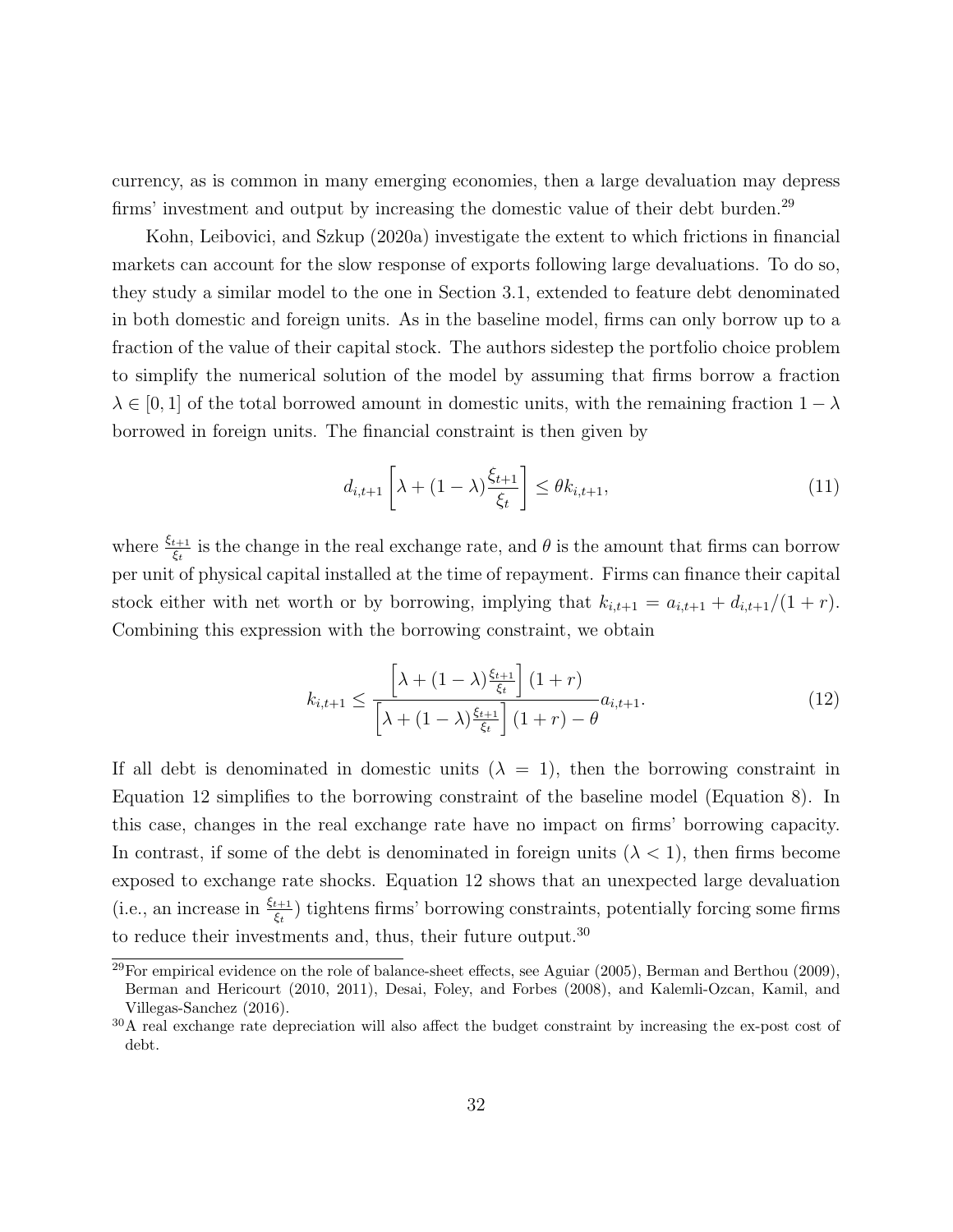<span id="page-35-0"></span>

Figure 5: Firm-level impact of financial frictions

Notes: Percentage change from steady state. See Figure 3 in [Kohn, Leibovici, and Szkup](#page-47-2) [\(2020a\)](#page-47-2) for details.

Figure [5](#page-35-0) illustrates these effects, contrasting firms with a given productivity level but that differ in financial position (debt vs. savings). In a frictionless economy, both types of firms would respond similarly to a large devaluation. Yet, with financial frictions and foreigndenominated debt, we observe that firms with savings rapidly increase their investment and total sales, while firms with debt reduce their investments and output. Notice, however, that exports increase similarly for both types of firms (see Panel (c) of Figure [5\)](#page-35-0), as firms with debt reallocate sales across markets (the "reallocation channel") since following devaluation exporting becomes more attractive than selling domestically.

[Kohn, Leibovici, and Szkup](#page-47-2) [\(2020a\)](#page-47-2) quantify the effect of financial frictions and balancesheet effects on the dynamics of exports following large devaluations by calibrating the model to match key features of Mexican plant-level data for the year prior to the 1994 devaluation. In particular, the degree to which firms can reallocate sales across markets is disciplined by accounting for export-intensity heterogeneity across firms. The experiment consists of considering unexpected shocks to the terms of trade, interest rate, and aggregate productivity such that the dynamics of the real exchange rate, investment, and real GDP implied by the model mirror the dynamics observed in Mexico following the 1994 devaluation.

Figure [6](#page-36-0) shows the elasticity of aggregate exports relative to the real exchange rate for alternative specifications of the model as well as for the data. To focus on the speed of adjustment following the devaluation, the elasticities are expressed as percentages of their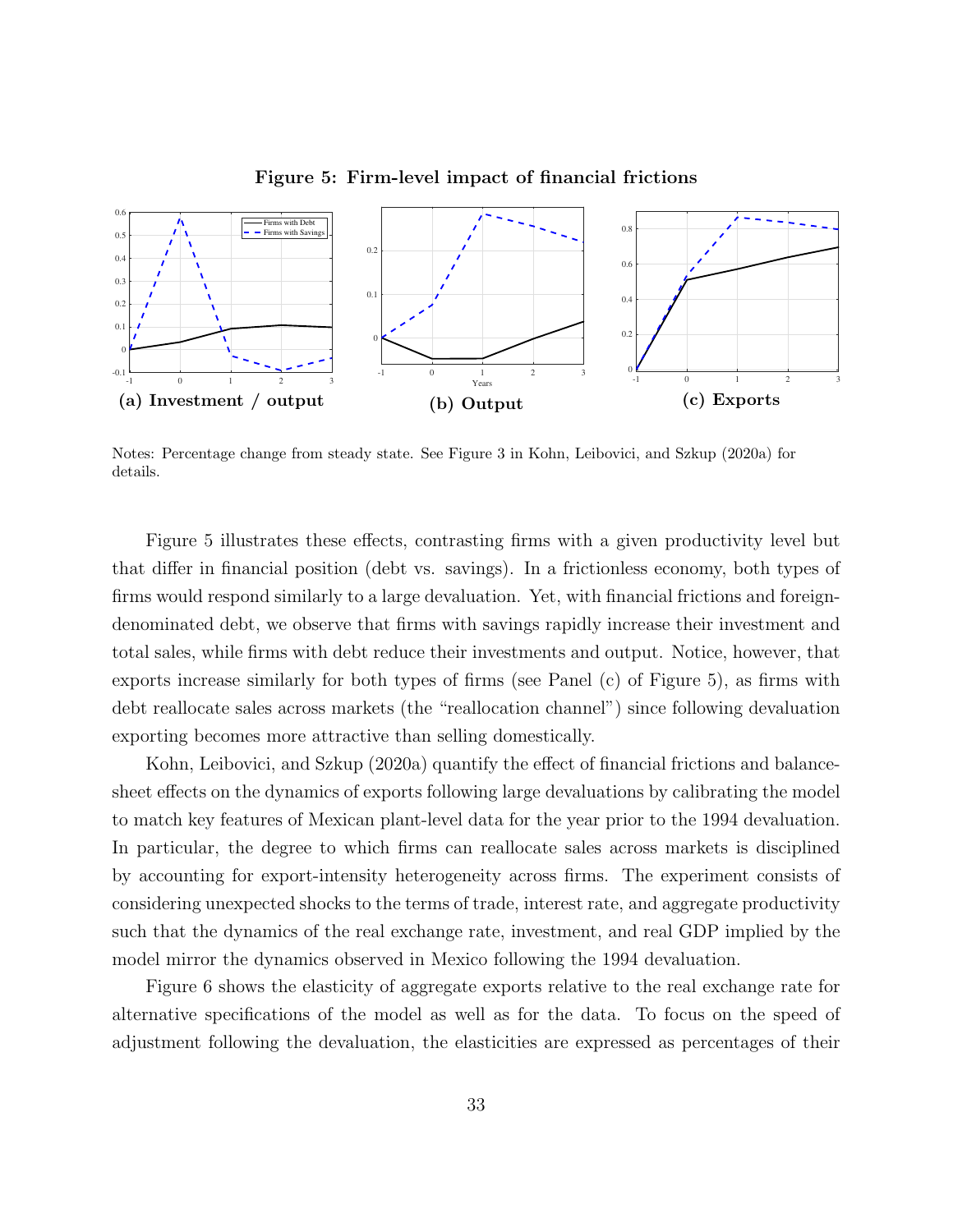

<span id="page-36-0"></span>Figure 6: Elasticity of exports to real exchange rate

Notes: Elasticities for each model and the data expressed as a percent of their long-run values. See Figure 4 in [Kohn, Leibovici, and Szkup](#page-47-2) [\(2020a\)](#page-47-2) for details.

final steady-state values. The main finding is that financial frictions and balance-sheet effects only explain a modest fraction of the slow response of exports observed in the data. This is primarily accounted for by the reallocation channel: given that exporters typically only export a small fraction of their total sales, they can substantially increase their exports by reallocating sales across markets even if severely affected by financial frictions and balancesheet effects.

To illustrate the importance of the reallocation channel, [Kohn, Leibovici, and Szkup](#page-47-2) [\(2020a\)](#page-47-2) recompute the experiment under two alternative environments. First, they show that an economy in which this channel is shut down implies a response of exports much closer to the one observed in the data. Second, they show that an economy estimated to target the low median export intensity observed in the data, rather than additional features of the export intensity distribution, features an even faster adjustment of exports than in the baseline model.

A key take-away message of this paper is that the dynamics of aggregate exports in economies with financial frictions hinge on firms' ability to reallocate sales across markets.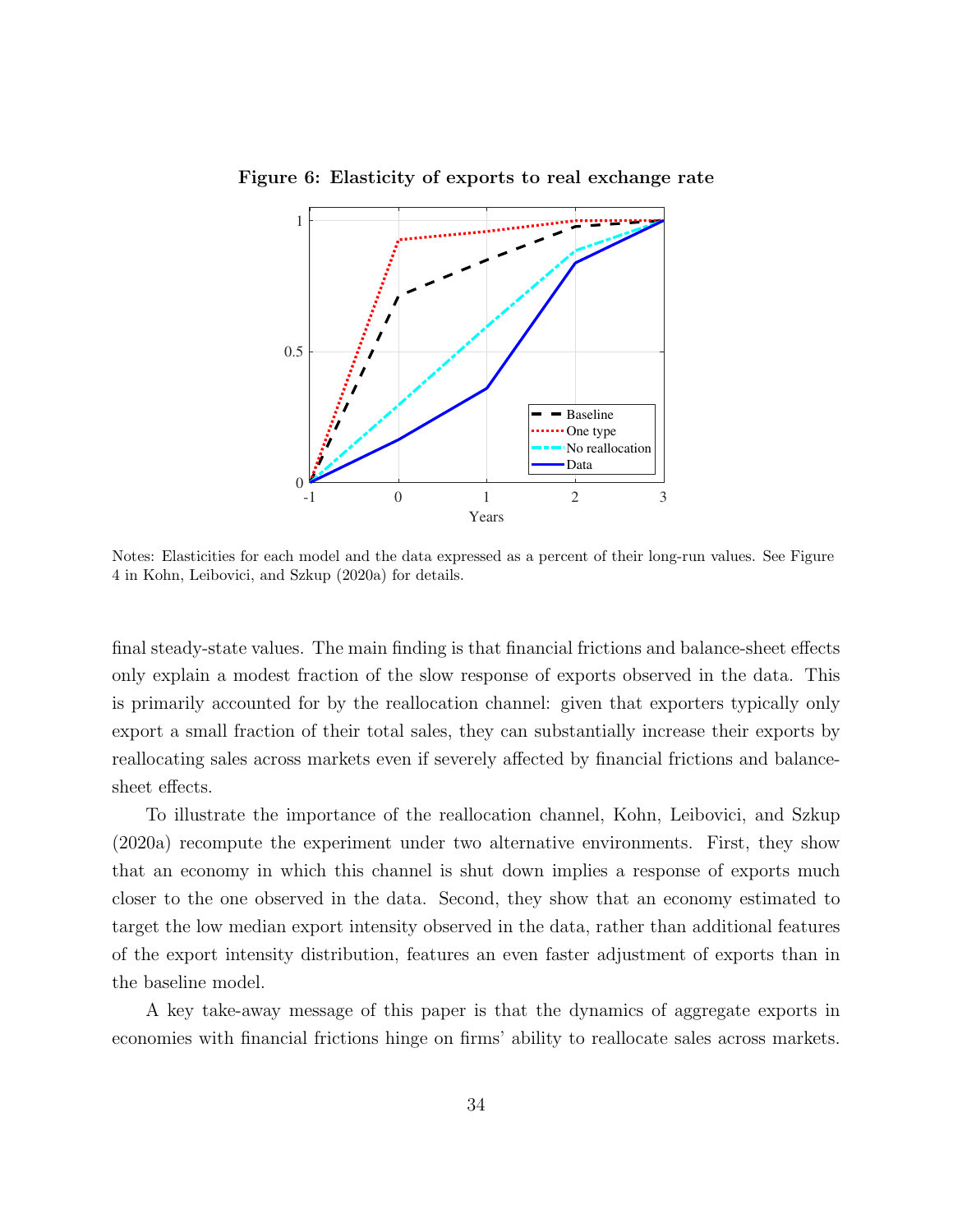In [Kohn, Leibovici, and Szkup](#page-47-2) [\(2020a\)](#page-47-2), reallocating sales is costless and, thus, exports adjust rapidly despite financial constraints. To the extent that firms actually face reallocation costs, either because exports are more finance intensive (as in [Manova 2013,](#page-47-6) [Chaney 2016,](#page-45-12) or [Kohn,](#page-47-1) [Leibovici, and Szkup 2016\)](#page-47-1) or because it is costly to adapt goods for different destination markets, financial frictions and balance-sheet effects are likely to have a stronger impact on the dynamics of aggregate exports.<sup>[31](#page-2-0)</sup>

#### 4.3.2 Trade liberalization and financial development

Another important question is whether frictions in financial markets affect the gains from trade liberalization. [Caggese and Cunat](#page-45-14) [\(2013\)](#page-45-14) and [Kohn, Leibovici, and Szkup](#page-47-1) [\(2016\)](#page-47-1) study partial equilibrium frameworks to analyze how financial development affects the gains from lowering export barriers. Using Italian and Chilean data, respectively, these studies find that trade liberalization in the presence of financial frictions leads to a 25% lower increase in TFP and 18% lower increase in exports, respectively, than in their absence. Both studies find that financial frictions reduce the gains from trade primarily by distorting the extensive margin of trade. While informative about industry-level effects, the partial equilibrium nature of the analysis is a limitation for the study of aggregate effects.

[Brooks and Dovis](#page-44-9) [\(2020\)](#page-44-9) consider a general equilibrium model based on [Melitz](#page-47-5) [\(2003\)](#page-47-5) to investigate how financial frictions affect the gains from bilateral trade liberalization.<sup>[32](#page-2-0)</sup> They find the impact of financial frictions on the gains from trade depends on the type of frictions that firms face. On the one hand, they find that backward-looking collateral constraints lead to lower welfare gains than an economy with perfect credit markets. In contrast, they find that forward-looking constraints do not affect the gains from trade liberalization. Lower trade barriers increases the future profits of exporters, relaxing their financial constraints upon trade liberalization  $-$  a channel that is absent in economies with backward-looking collateral constraints.

The above papers do not differentiate between trade in consumption, intermediate, and capital goods. However, [Amiti and Konings](#page-43-17) [\(2007\)](#page-43-17), [Wacziarg and Welch](#page-48-13) [\(2008\)](#page-48-13), and others document that a key channel through which trade liberalization promotes growth is reduc-

<sup>&</sup>lt;sup>31</sup>A separate but related literature investigates the impact of exchange rate volatility on trade (see, for example, Héricourt and Poncet 2015 and [Lin, Shi, and Ye 2018\)](#page-47-16).

<sup>&</sup>lt;sup>32</sup>More generally, [Bai, Jin, and Lu](#page-44-18) [\(2019\)](#page-44-18) and [Berthou, Chung, Manova, and Sandoz](#page-44-19) [\(2020\)](#page-44-19) study the role of misallocation in trade liberalization.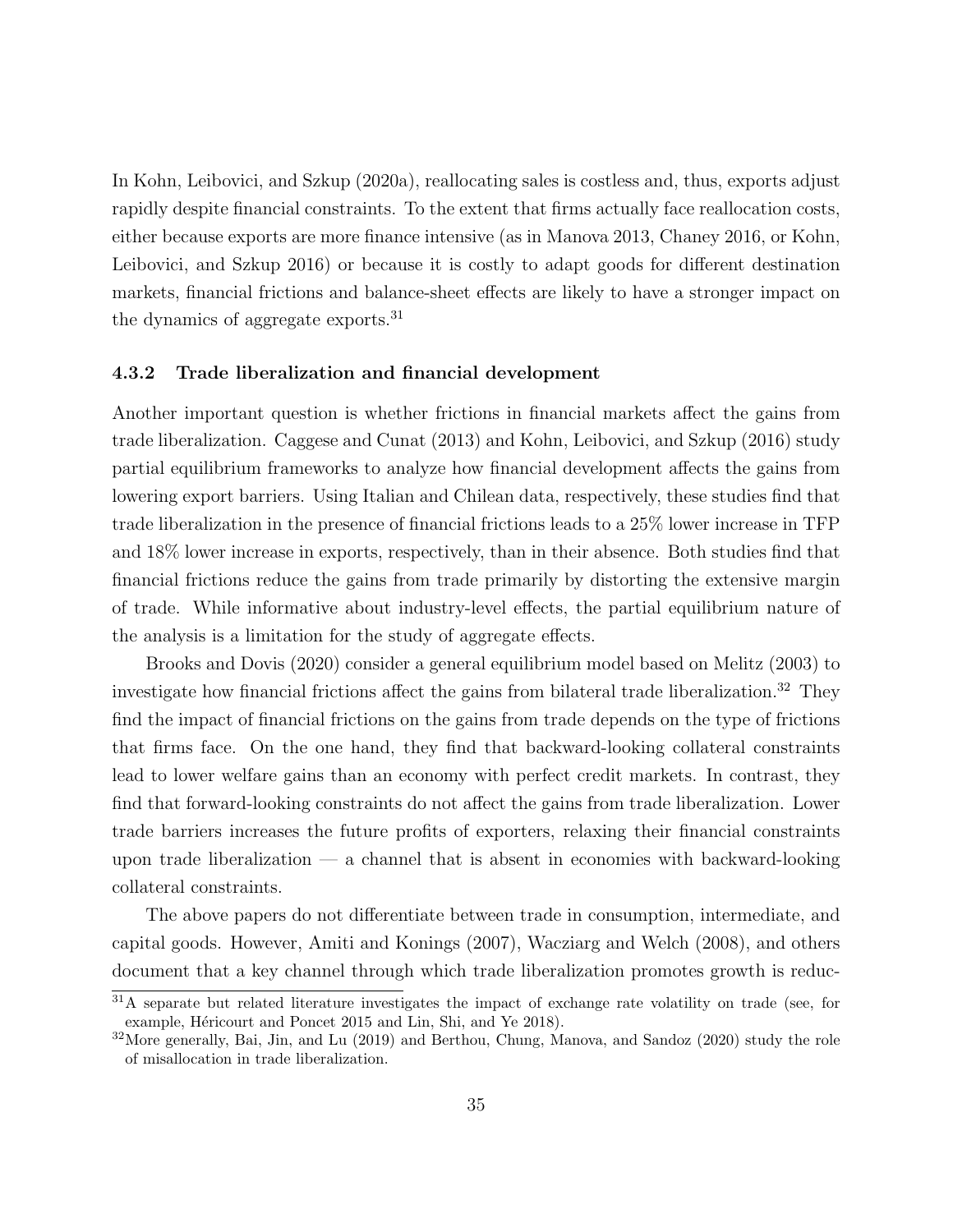tions in the costs of importing capital and intermediate inputs. Since financial frictions slow down capital accumulation, they might particularly affect the gains from trade liberalization of intermediates and capital goods.

[Kohn, Leibovici, and Szkup](#page-47-3) [\(2020b\)](#page-47-3) investigate this possibility empirically and quantitatively. First, they document that following a reduction in import tariffs on capital and intermediate inputs, financially developed economies grow faster than less-developed ones. Then, they study the extent to which this differential impact of trade liberalization is accounted by financial frictions, and investigate their distributional and welfare implications. To do so, they use an extension of the model from Section [3.1](#page-15-0) featuring trade in intermediate and capital goods. In particular, there are two types of final good composites: a consumption good and an investment good, each produced by competitive firms that aggregate domestic and imported varieties. The consumption good is consumed by individuals, while the investment good is used either for producing capital or as an intermediate input in the production of domestic varieties. Importantly, varieties imported for the production of consumption or investment-intermediate goods are subject to tariffs that can be potentially different.

Similarly to the baseline model, firms now face the following financial constraint:

<span id="page-38-0"></span>
$$
P_{k,t}k_{i,t+1} \le \frac{1+r}{1+r-\theta}a_{i,t+1},\tag{13}
$$

where  $P_{k,t}$  is the price of capital goods. This constraint limits the current value of next period's capital stock to be lower than a multiple of the firm's net worth in period  $t + 1$ . Note that the tightness of the borrowing constraint is increasing in the price of capital.<sup>[33](#page-2-0)</sup>

In this model, reducing tariffs on imported varieties for the production of capital and intermediate goods has three effects. First, lower tariffs reduce the price of these imported varieties, increasing imports partially at the expense of domestic varieties. Second, lower tariffs lead to cheaper investment goods, decreasing the cost of production and investment while relaxing the borrowing constraints. Finally, lower tariffs lead to real exchange rate depreciation, increasing the foreign demand for domestic varieties.

[Kohn, Leibovici, and Szkup](#page-47-3) [\(2020b\)](#page-47-3) calibrate the model using Colombian data (see [Roberts and Tybout 1997\)](#page-48-0) and investigate the effect of reducing import tariffs on capital goods and intermediates, as implemented in Colombia over 1988-1992. They find that ag-

<sup>&</sup>lt;sup>33</sup>If  $P_{k,t} = 1$  then Equation [13](#page-38-0) simplifies to Equation [6.](#page-16-0)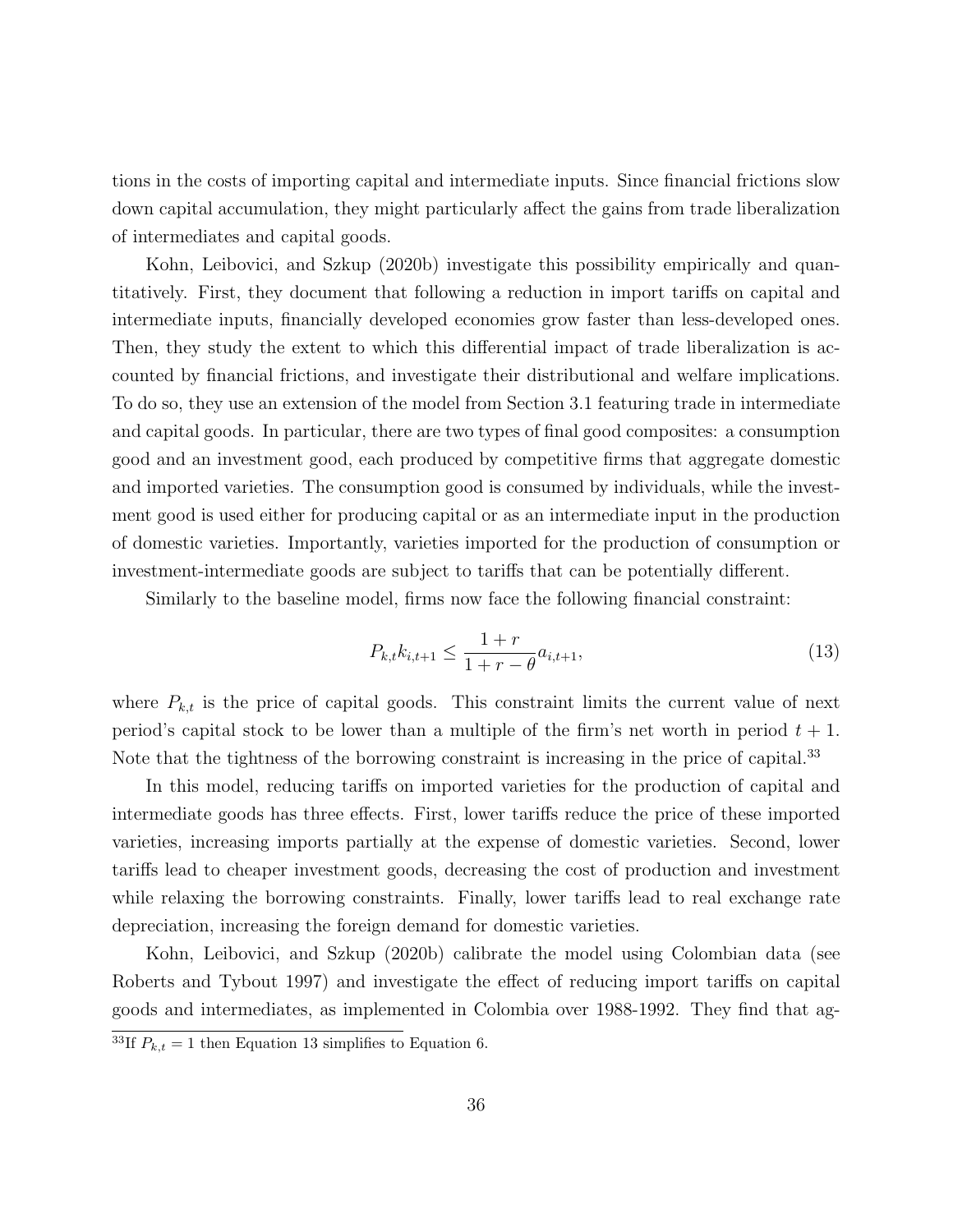<span id="page-39-0"></span>

Figure 7: Transition dynamics following a reduction in capital tariffs

Source: [Kohn, Leibovici, and Szkup](#page-47-3) [\(2020b\)](#page-47-3). See the paper for further details.

gregate output, consumption, and capital increase slower than in a financially developed economy (i.e., an economy in which borrowing constraints are calibrated to match the average credit-to-GDP ratio across OECD economies), as shown in Figure [7.](#page-39-0) Moreover, they show that these findings are consistent with cross-country evidence.

The slower adjustment following trade liberalization reduces the welfare gains from trade liberalization: these are 0.16% in consumption-equivalence units relative to 0.86% in the financially developed economy. Moreover, they show that if the economies could transition to the final steady state immediately, then the welfare gains would be not only larger in both economies but also very similar. Thus, they conclude that the difference in welfare gains between the two economies is accounted for by the faster transition in the financially developed economy. Finally, they show that financial frictions also distort the distributional effects of trade liberalization: financial frictions increase the concentration of the gains from trade among rich entrepreneurs, while these gains are more uniformly distributed in the financially developed economy.[34](#page-2-0)

<sup>34</sup>[Lanteri, Medina, and Tan](#page-47-17) [\(2020\)](#page-47-17) emphasize that slow adjustments to an increase in import competition can be driven by capital-reallocation frictions. In the presence of such frictions, firms postpone their capital adjustment choices, which results in a gradual adjustment towards the new steady state.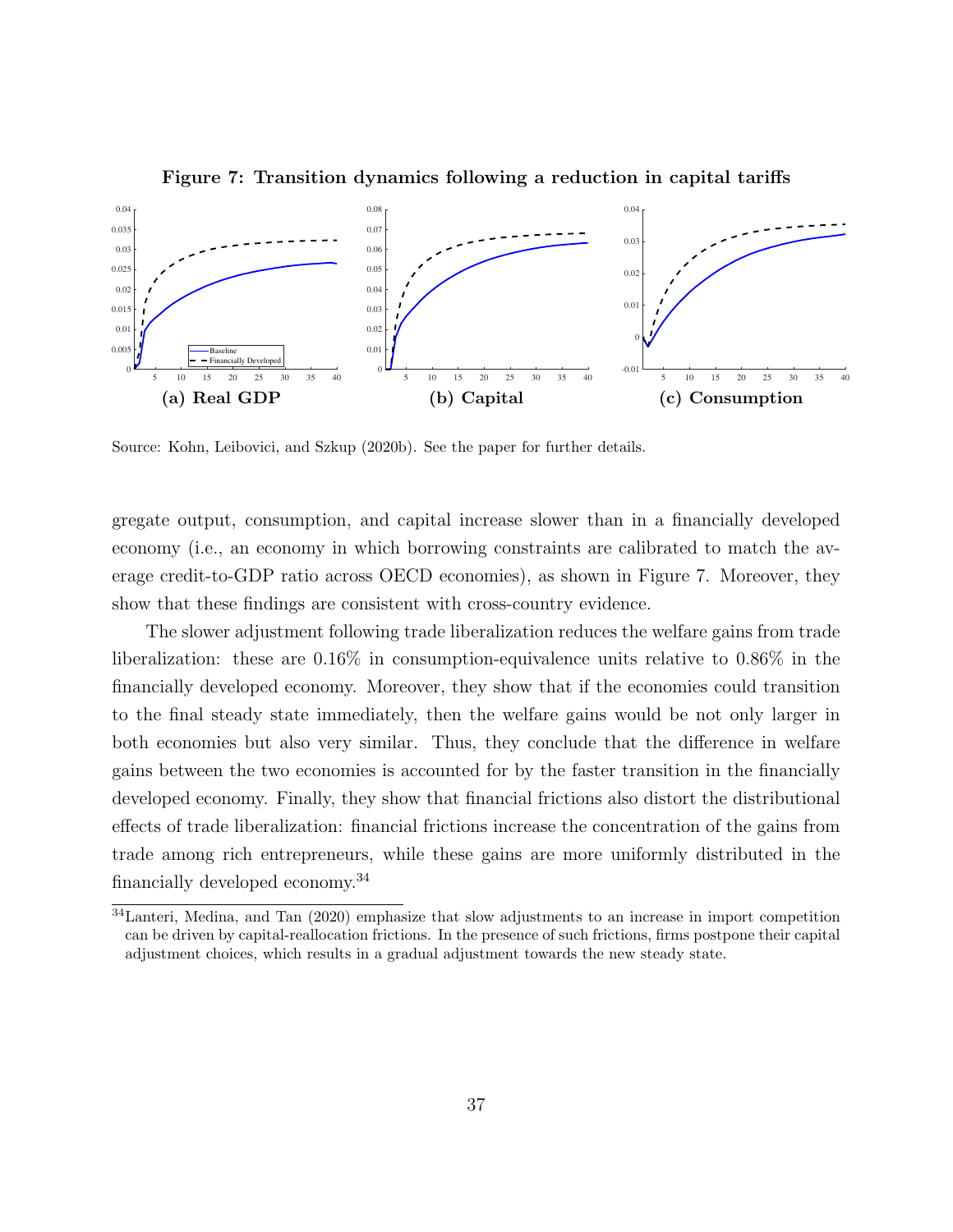## 5 Financial frictions and trade: Additional channels

The previous sections summarize a growing literature that investigates the impact of credit market frictions on firms' export decisions. Our presentation throughout inevitably required us to abstract from some channels related to the interaction between trade and finance that might be important but which would have taken us beyond the scope of this paper. In this section, we briefly describe some of these channels and the related studies.

Trade finance Recent studies have investigated the determinants of alternative payment arrangements observed in international trade transactions. Sometimes importers pay for goods before exporters ship the goods internationally; other times they pay for them after the goods arrive at the destination. Sometimes these payments are intermediated by banks through letters of credit; other times they are paid for directly by the parties involved. Understanding the determinants of these alternative arrangements and the role of financial constraints has been recently investigated empirically and theoretically by [Ahn](#page-43-2) [\(2020\)](#page-43-2), [Schmidt-Eisenlohr](#page-48-14) [\(2013\)](#page-48-14), [Antras and Foley](#page-43-18) [\(2015\)](#page-43-18), and [Demir and Javorcik](#page-45-15) [\(2018\)](#page-45-15), among others. The studies reviewed in this paper abstract from these channels and instead focus on the extent to which firms engaged in international trade are more finance intensive and how this affects firms' export decisions and other aggregate outcomes.

Financial institutions Another complementary literature has focused on understanding the role of banks in international trade. This literature is particularly complementary to the aforementioned studies on trade finance, providing a more focused analysis on the role played by banks in promoting or hindering international trade transactions. For recent studies in this literature, see [Engemann, Eck, and Schnitzer](#page-46-14) [\(2014\)](#page-46-14), [Paravisini, Rappoport,](#page-48-15) [and Schnabl](#page-48-15) [\(2015\)](#page-48-15), [Niepmann and Schmidt-Eisenlohr](#page-48-16) [\(2017a,](#page-48-16)[b\)](#page-48-17), [Caballero, Candelaria, and](#page-45-16) [Hale](#page-45-16) [\(2018\)](#page-45-16), and [Claessens and Van Horen](#page-45-17) [\(2021\)](#page-45-17), among others.<sup>[35](#page-2-0)</sup> The studies reviewed in this paper abstract from the role of banks and, instead, take credit constraints as given and examine their impact on firms' production and export decisions.

<sup>&</sup>lt;sup>35</sup>For a recent study on the impact of banking crises on exports, see Iacovone, Ferro, Pereira-López, and [Zavacka](#page-47-18) [\(2019\)](#page-47-18).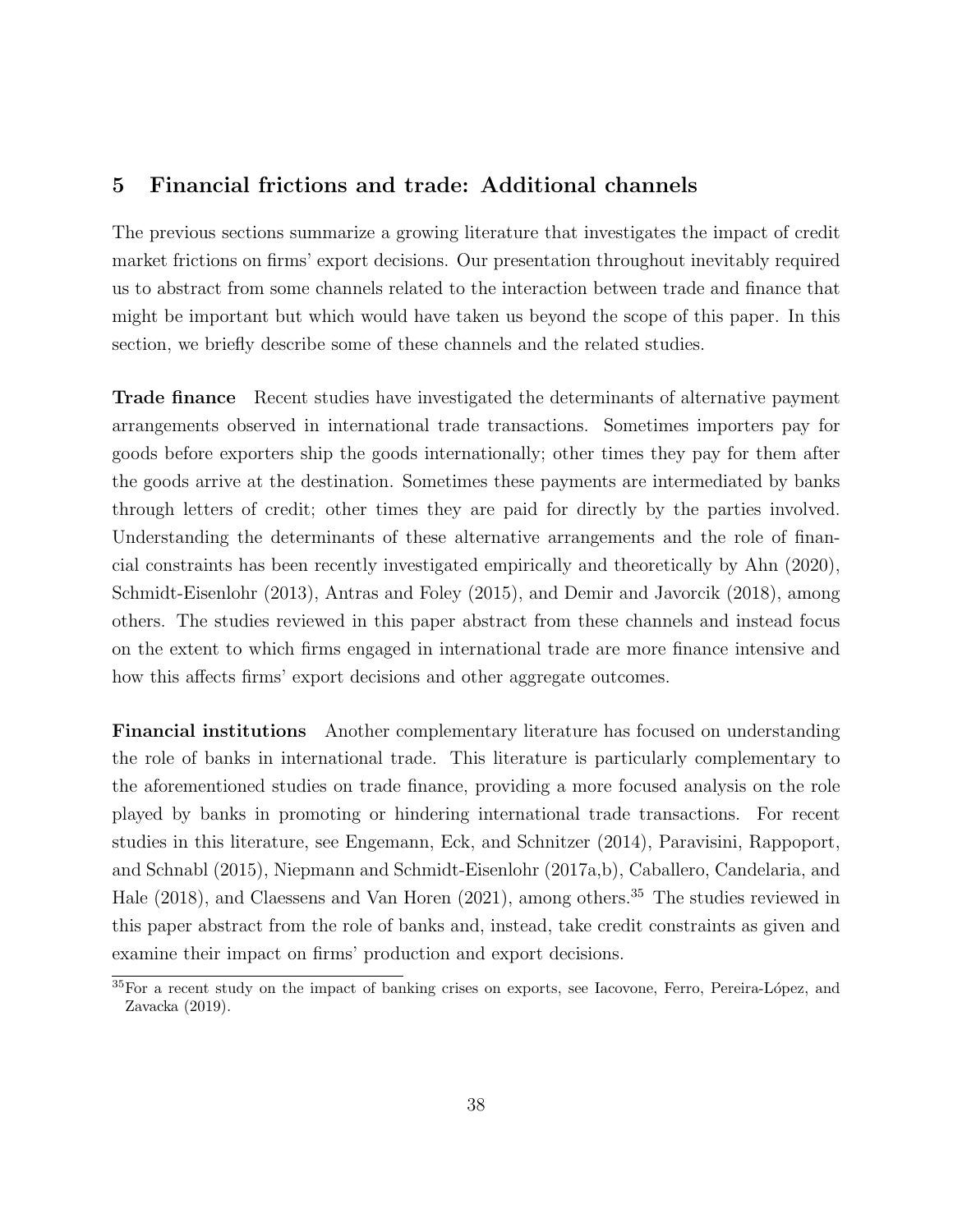Pattern and logistics of trade Credit market frictions have also been documented to impact various additional dimensions of the pattern and logistics of international trade transactions. For instance, [Chan and Manova](#page-45-18) [\(2015\)](#page-45-18) show that financial frictions distort the choice of trade partners. Relatedly, financial frictions determine whether firms use trade intermediaries [\(Chan 2019\)](#page-45-19) and whether they engage in ordinary or processing trade [\(Manova](#page-47-19) [and Yu 2016\)](#page-47-19). These additional dimensions complement those reviewed in this paper, and are likely to further amplify the distortionary impact of financial frictions on international trade.

Innovation Another channel through which frictions in financial markets affect international trade is by distorting firms' technology and innovation decisions, as documented by [Egger and Keuschnigg](#page-46-15) [\(2015\)](#page-46-15), [Foellmi, Legge, and Tiemann](#page-46-16) [\(2015\)](#page-46-16), and [Faustino and Matos](#page-46-17) [\(2015\)](#page-46-17). To the extent that exporting is dependent on innovation, the finance-intensive nature of R&D and innovation activities implies that this channel may amplify the distortionary impact of credit market frictions. Indeed, Bonfiglioli, Crinò, and Gancia [\(2019\)](#page-44-20) show that financial frictions can discourage entering firms from investing in risky but innovative projects. In a similar spirit, [Foellmi and Oechslin](#page-46-18) [\(2020\)](#page-46-18) show that in the presence of financial frictions, opening to trade may force firms to switch to less productive (traditional) technologies.

Multinational firms Multinational firms have long been documented to serve as an additional source of finance in economies with underdeveloped financial markets [\(Desai, Foley,](#page-45-8) [and Forbes 2008\)](#page-45-8). In particular, multinational firms are typically considered to be less subject to credit constraints faced by host countries since they can also access foreign sources of capital. [Manova, Wei, and Zhang](#page-47-8) [\(2015\)](#page-47-8) show that the financial advantages of multinational firms play an important role in shaping the patterns of both international trade and multinational activity. [Spencer](#page-48-18) [\(2020\)](#page-48-18) develops a quantitative model with firm heterogeneity and financial frictions to study the impact of corporate tax reforms targeted at multinationals.

## 6 Concluding remarks

This paper reviews recent studies on the impact of financial frictions on international trade, a literature that has grown rapidly following the global financial crisis of 2008-2009. A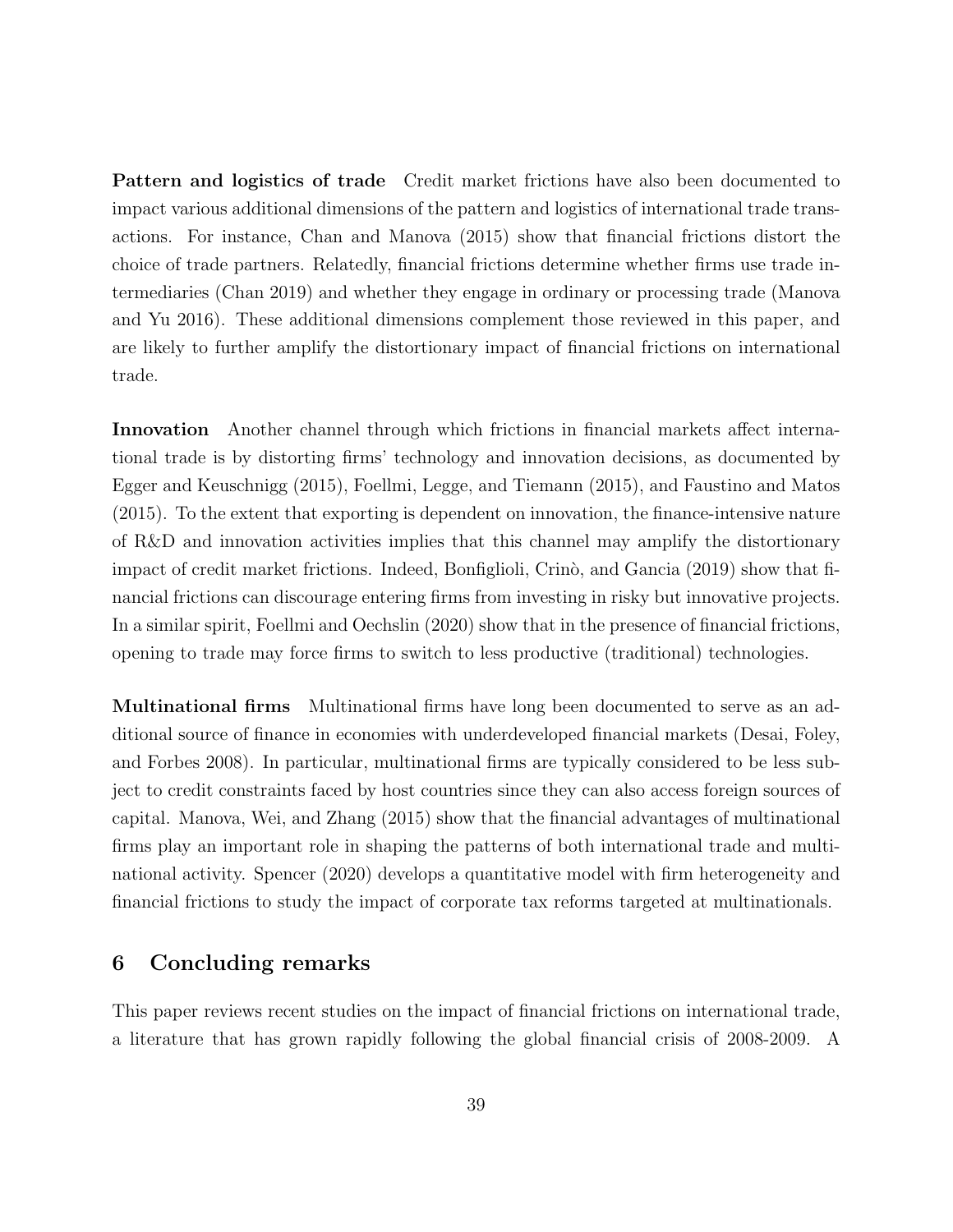wide range of studies shows that financial factors are not only important determinants of macroeconomic outcomes but also important determinants of international trade decisions. Yet, much work remains to be done to sharpen our understanding of the channels through which credit market frictions affect international trade and these frictions' implications for aggregate outcomes. Data availability has been a key limiting factor for the progress of this area of research.

First, while much of the literature has investigated the determinants of firms' export decisions using manufacturing surveys, these have typically failed to systematically collect the detailed financial information required to deepen our understanding of the impact of financial channels on real outcomes. Improved collection of firm-level financial information that can be linked to real outcomes at higher frequencies and with broader sectoral coverage will help advance our understanding of the channels discussed in this paper.

Second, limited data availability on importers has likely amplified the literature's focus on understanding firms' export decisions. The result has been a more limited understanding of importers and the role that financial factors may play in accounting for their choices. As new and more detailed firm-level datasets become available, we might have a more comprehensive picture of the role of financial factors along this margin.

Third, increased data availability across countries is also likely to spur the growth of related areas of research. For instance, with the increased growth of global value chains and their importance for international trade, financial shocks in a location are increasingly likely to be transmitted across countries. Thus, the trade-finance nexus is likely to be an increasingly important channel for the transmission of financial shocks across countries, raising novel questions on the design of trade and financial policies. We expect the present review to serve researchers and practitioners alike as a starting point to conduct further research and design policies to address these and other important questions about the link between trade and finance.

Finally, a better understanding of the trade-finance nexus holds the promise of improving our knowledge of how financial frictions affect economic outcomes more broadly. In some respects, trade data is richer and more systematically collected than data on firms' domestic transactions and operations. Thus, this line of research has the potential to shed light on key aspects of financial market frictions.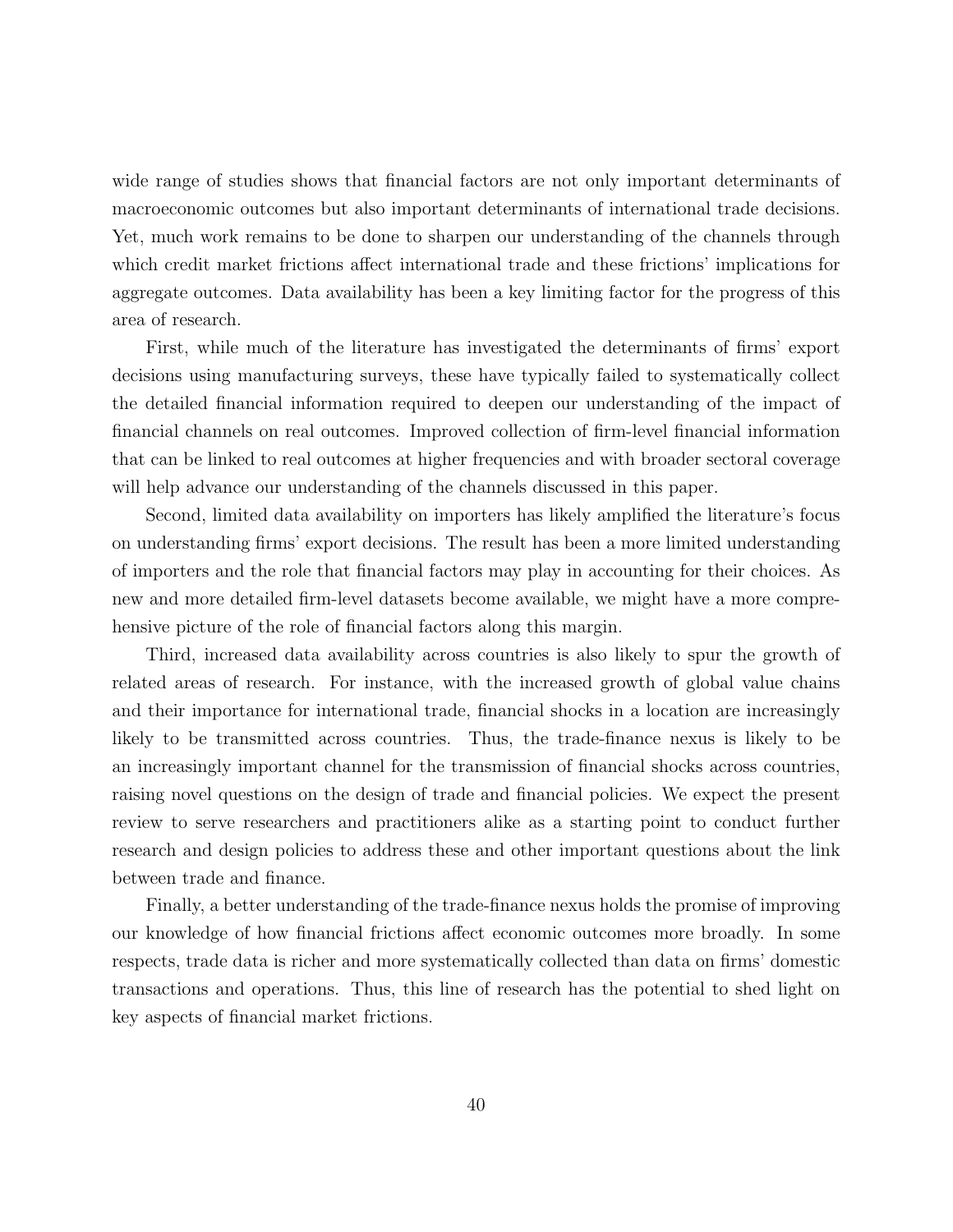## References

- <span id="page-43-4"></span>Aguiar, M. (2005): "Investment, devaluation, and foreign currency exposure: The case of Mexico," Journal of Development Economics, 78, 95–113.
- <span id="page-43-9"></span>Aguirre, A., M. Tapia, and L. Villacorta (2021): "Production, Investment and Wealth Dynamics under Financial Frictions: An Empirical Investigation of the Self-financing Channel," Central Bank of Chile, Working paper No. 904.
- <span id="page-43-2"></span>Ahn, J. (2020): "A Theory of Domestic and International Trade Finance," Emerging Market Finance: New Challenges and Opportunities (International Finance Review, Vol. 21).
	- (2021): "Trade Finance and Payment Methods in International Trade," Working paper.
- <span id="page-43-11"></span><span id="page-43-3"></span>Albornoz, F., H. F. C. Pardo, G. Corcos, and E. Ornelas (2012): "Sequential exporting," Journal of International Economics, 88(1), 17–31.
- <span id="page-43-6"></span>ALBUQUERQUE, R., AND H. A. HOPENHAYN (2004): "Optimal lending contracts and firm dynamics," The Review of Economic Studies, 71(2), 285–315.
- <span id="page-43-14"></span>Alessandria, G., C. Arkolakis, and K. J. Ruhl (2021): "Firm dynamics and trade," Annual Review of Economics, 13.
- <span id="page-43-13"></span>Alessandria, G., and O. Avila (2020): "Trade Integration in Colombia: A Dynamic General Equilibrium Study with New Exporter Dynamics," Journal of Economic Dynamics and Control, 115, 103871.
- <span id="page-43-0"></span>Alessandria, G., and H. Choi (2007): "Do Sunk Costs of Exporting Matter for Net Export Dynamics?," The Quarterly Journal of Economics, 122(1), 289–336.
- <span id="page-43-8"></span>(2014a): "Do falling iceberg costs explain recent US export growth?," Journal of International Economics, 94(2), 311–325.

<span id="page-43-10"></span>(2014b): "Establishment Heterogeneity, Exporter Dynamics, and the Effects of Trade Liberalization," Journal of International Economics, 94(2), 207–223.

- <span id="page-43-12"></span>Alessandria, G., H. Choi, and K. J. Ruhl (2021): "Trade adjustment dynamics and the welfare gains from trade," *Journal of International Economics*, 131, 103458.
- <span id="page-43-5"></span>Alessandria, G., S. Pratap, and V. Z. Yue (2014): "Export dynamics in large devaluations," Working paper.
- <span id="page-43-17"></span>Amiti, M., and J. Konings (2007): "Trade liberalization, intermediate inputs, and productivity: Evidence from Indonesia," American Economic Review, 97(5), 1611–1638.
- <span id="page-43-1"></span>AMITI, M., AND D. WEINSTEIN (2011): "Exports and Financial Shocks," The Quarterly Journal of Economics, 126(4), 1841–1877.
- <span id="page-43-16"></span>Andreasen, E., S. Bauducco, and E. Dardati (2019): "Capital Controls and Firm Performance," Discussion paper, Central Bank of Chile.
- <span id="page-43-15"></span>Antras, P., and R. J. Caballero (2009): "Trade and capital flows: A financial frictions perspective," Journal of Political Economy, 117(4), 701–744.
- <span id="page-43-18"></span>Antras, P., and C. F. Foley (2015): "Poultry in motion: A study of international trade finance practices," Journal of Political Economy, 123(4), 853–901.
- <span id="page-43-7"></span>ARELLANO, C., Y. BAI, AND J. ZHANG (2012): "Firm Dynamics and Financial Development," Journal of Monetary Economics, 59(6), 533–549.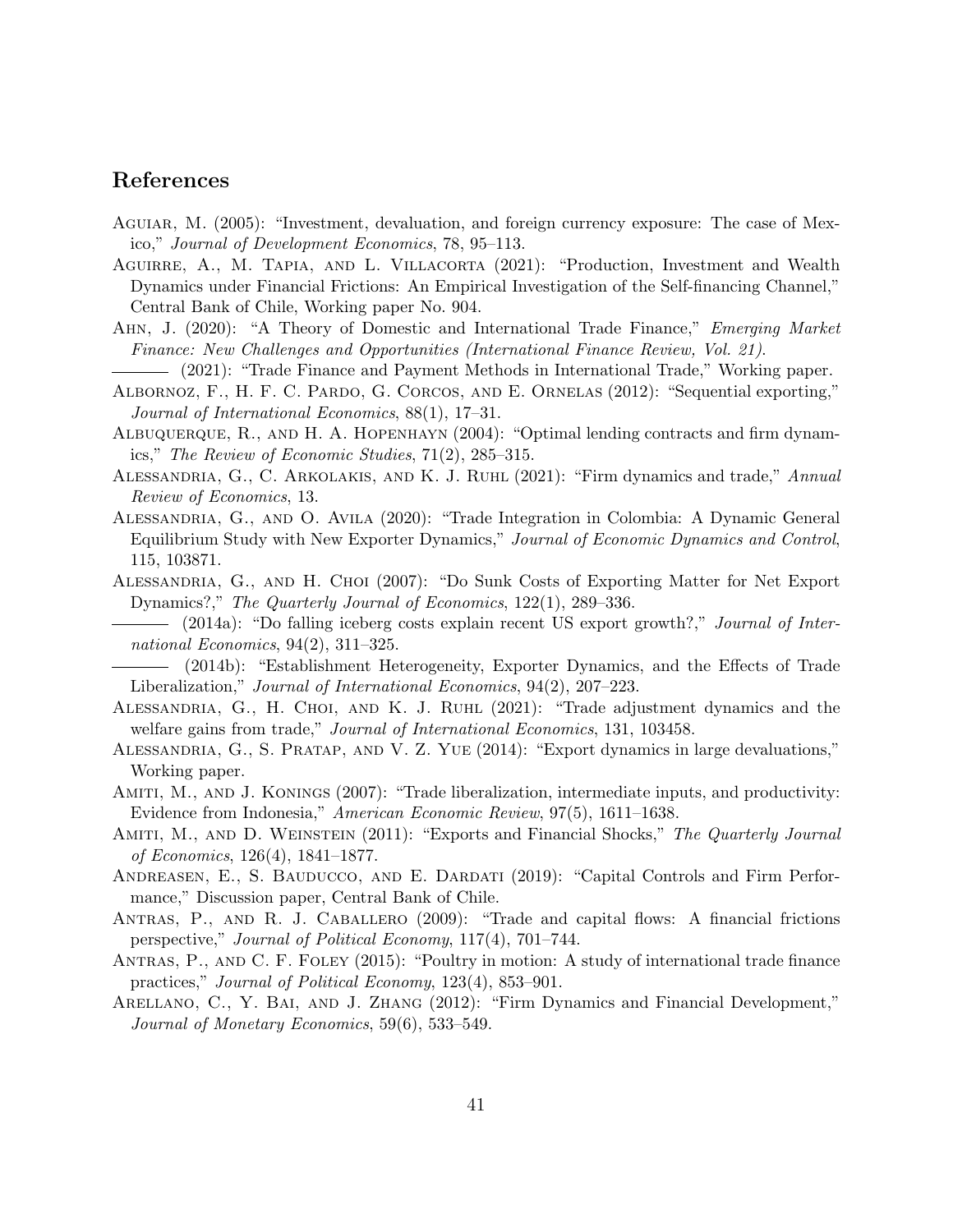- <span id="page-44-14"></span>Arkolakis, C. (2010): "Market Penetration Costs and the New Consumers Margin in International Trade," Journal of Political Economy, 118(6).
- <span id="page-44-18"></span>Bai, Y., K. Jin, and D. Lu (2019): "Misallocation under trade liberalization," Discussion paper, National Bureau of Economic Research.
- <span id="page-44-0"></span>BALDWIN, R., AND P. KRUGMAN (1989): "Persistent trade effects of large exchange rate shocks," The Quarterly Journal of Economics, 104(4), 635–654.
- <span id="page-44-7"></span>BECK, T. (2002): "Financial Development and International Trade: Is There a Link?," Journal of International Economics, 57(1), 107–131.
- <span id="page-44-1"></span>(2003): "Financial Dependence and International Trade," Review of International Economics, 11(2), 296–316.
- <span id="page-44-3"></span>BECK, T., A. DEMIRGÜÇ-KUNT, AND R. LEVINE (2010): "Financial institutions and markets across countries and over time: The updated financial development and structure database," The World Bank Economic Review, 24(1), 77–92.
- <span id="page-44-4"></span>Bellone, F., P. Musso, L. Nesta, and S. Schiavo (2010): "Financial Constraints and Firm Export Behaviour," The World Economy, 33(3), 347–373.
- <span id="page-44-12"></span>BERGIN, P., L. FENG, AND C.-Y. LIN (2018a): "Financial frictions and trade dynamics," IMF Economic Review, 66(3), 480–526.
	- $-$  (2018b): "Firm entry and financial shocks," The Economic Journal, 128(609), 510–540.
- <span id="page-44-13"></span><span id="page-44-11"></span>BERGIN, P. R., L. FENG, AND C.-Y. LIN (2021): "Trade and firm financing," Journal of International Economics, 131, 103461.
- <span id="page-44-16"></span>BERMAN, N., AND A. BERTHOU (2009): "Financial market imperfections and the impact of exchange rate movements on exports," Review of International Economics, 17(1), 103–120.
- <span id="page-44-15"></span>BERMAN, N., A. BERTHOU, AND J. HÉRICOURT  $(2015)$ : "Export dynamics and sales at home," Journal of International Economics, 96(2), 298–310.
- <span id="page-44-5"></span>BERMAN, N., AND J. HERICOURT (2010): "Financial factors and the margins of trade: Evidence from cross-country firm-level data," Journal of Development Economics, 93(2), 206–217.
- <span id="page-44-17"></span>(2011): "Debt denomination, exchange-rate variations and the margins of trade," Applied Economics Letters, 18(9), 817–822.
- <span id="page-44-10"></span>BERNANKE, B. S., M. GERTLER, AND S. GILCHRIST (1999): "The financial accelerator in a quantitative business cycle framework," Handbook of Macroeconomics, 1, 1341–1393.
- <span id="page-44-19"></span>Berthou, A., J. J.-H. Chung, K. Manova, and C. Sandoz (2020): "Trade, Productivity and (Mis)allocation," Working paper.
- <span id="page-44-6"></span>BILIR, L. K., D. CHOR, AND K. MANOVA (2019): "Host-country financial development and multinational activity," European Economic Review, 115, 192–220.
- <span id="page-44-20"></span>BONFIGLIOLI, A., R. CRINO, AND G. GANCIA (2019): "Trade, finance, and endogenous firm heterogeneity," Journal of the European Economic Association, 17(1), 79–130.
- <span id="page-44-9"></span>BROOKS, W., AND A. DOVIS (2020): "Credit market frictions and trade liberalizations," Journal of Monetary Economics, 111, 32–47.
- <span id="page-44-8"></span>BUERA, F. J., J. P. KABOSKI, AND Y. SHIN (2011): "Finance and Development: A Tale of Two Sectors," American Economic Review, 101(5), 1964–2002.
- <span id="page-44-2"></span>Buera, F. J., J. P. Kaboski, and Y. Shin (2015): "Entrepreneurship and financial frictions: A macrodevelopment perspective," Annual Reviews of Economics, 7(1), 409–436.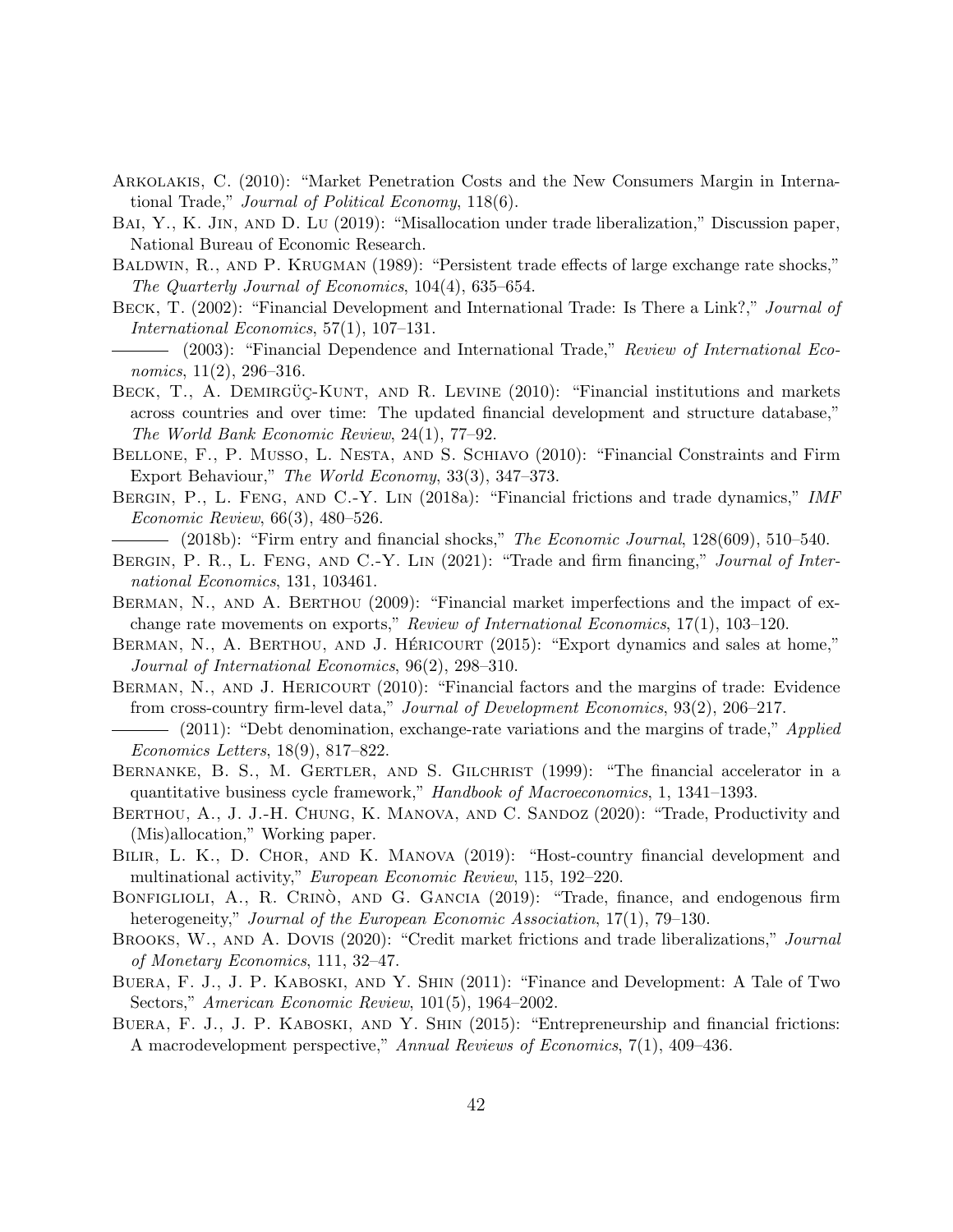- <span id="page-45-9"></span>BUERA, F. J., AND B. MOLL (2015): "Aggregate Implications of a Credit Crunch," American Economic Journal: Macro, 7.
- <span id="page-45-10"></span>Buera, F. J., and Y. Shin (2013): "Financial frictions and the persistence of history: A quantitative exploration," Journal of Political Economy, 121(2), 221–272.
- <span id="page-45-11"></span>(2017): "Productivity growth and capital flows: The dynamics of reforms," American Economic Journal: Macroeconomics, 9(3), 147–85.
- <span id="page-45-16"></span>CABALLERO, J., C. CANDELARIA, AND G. HALE (2018): "Bank linkages and international trade," Journal of International Economics, 115, 30–47.
- <span id="page-45-14"></span>CAGGESE, A., AND V. CUNAT (2013): "Financing Constraints, Firm Dynamics, Export Decisions, and Aggregate Productivity," Review of Economic Dynamics, 16(1), 177–193.
- <span id="page-45-19"></span>CHAN, J. M. (2019): "Financial frictions and trade intermediation: Theory and evidence," European Economic Review, 119, 567–593.
- <span id="page-45-18"></span>Chan, J. M., and K. Manova (2015): "Financial development and the choice of trade partners," Journal of Development Economics, 116, 122–145.
- <span id="page-45-7"></span>Chaney, T. (2008): "Distorted Gravity: The Intensive and Extensive Margins of International Trade," American Economic Review, 98(4), 1707–1721.
- <span id="page-45-12"></span>(2016): "Liquidity constrained exporters," Journal of Economic Dynamics and Control, 72, 141–154.
- <span id="page-45-17"></span>Claessens, S., and N. Van Horen (2021): "Foreign banks and trade," Journal of Financial Intermediation, 45, 100856.
- <span id="page-45-6"></span>Clementi, G. L., and H. A. Hopenhayn (2006): "A Theory of Financing Constraints and Firm Dynamics," Quarterly Journal of Economics, 121(1), 229–265.
- <span id="page-45-4"></span>CONTESSI, S., AND F. DE NICOLA (2012): "What do we know about the relationship between access to finance and international trade?," Federal Reserve Board of St. Louis working paper 2012-054B.
- <span id="page-45-5"></span>COOLEY, T., AND V. QUADRINI (2001): "Financial Markets and Firm Dynamics," American Economic Review, 91(5).
- <span id="page-45-0"></span>DAS, S., M. J. ROBERTS, AND J. R. TYBOUT (2007): "Market entry costs, producer heterogeneity, and export dynamics," Econometrica, 75(3), 837–873.
- <span id="page-45-15"></span>DEMIR, B., AND B. JAVORCIK (2018): "Don't throw in the towel, throw in trade credit!," Journal of International Economics, 111, 177–189.
- <span id="page-45-8"></span>DESAI, M. A., C. F. FOLEY, AND K. J. FORBES (2008): "Financial constraints and growth: Multinational and local firm responses to currency depreciations," Review of Financial Studies, 21(6), 2857–2888.
- <span id="page-45-2"></span>DIXIT, A. (1989): "Hysteresis, import penetration, and exchange rate pass-through," The Quarterly Journal of Economics, 104(2), 205–228.
- <span id="page-45-1"></span>DJANKOV, S., C. FREUND, AND C. S. PHAM (2010): "Trading on Time," The Review of Economics and Statistics, 92(1), 166–173.
- <span id="page-45-13"></span>Eaton, J., M. Eslava, D. Jinkins, C. J. Krizan, and J. Tybout (2014): "A Search and Learning Model of Export Dynamics," Working paper.
- <span id="page-45-3"></span>Edwards, S. (1986): "Are Devaluations Contractionary?," The Review of Economics and Statistics,  $68(3)$ ,  $501-508$ .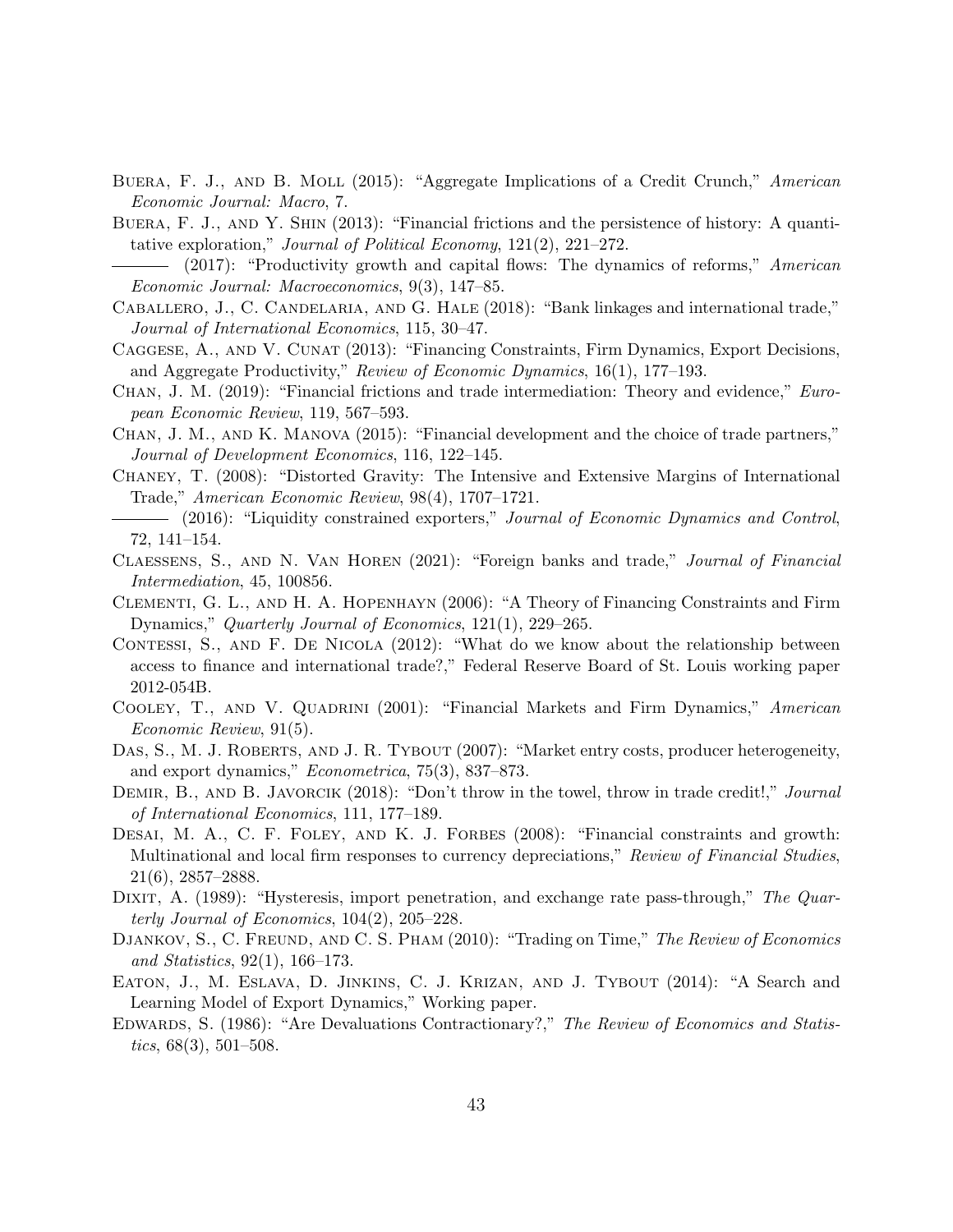- <span id="page-46-7"></span>Egger, P., and M. Kesina (2013): "Financial Constraints and Exports: Evidence from Chinese Firms," CESifo Economic Studies, 59(4), 676–706.
- <span id="page-46-15"></span>Egger, P., and C. Keuschnigg (2015): "Innovation, trade, and finance," American Economic Journal: Microeconomics, 7(2), 121–57.
- <span id="page-46-14"></span>Engemann, M., K. Eck, and M. Schnitzer (2014): "Trade credits and bank credits in international trade: Substitutes or complements?," The World Economy, 37(11), 1507–1540.
- <span id="page-46-1"></span>ESTEVADEORDAL, A., AND A. M. TAYLOR (2013): "Is the Washington consensus dead? Growth, openness, and the great liberalization, 1970s–2000s," Review of Economics and Statistics, 95(5), 1669–1690.
- <span id="page-46-17"></span>Faustino, H. C., and P. V. Matos (2015): "Exports, productivity and innovation: New firm level empirical evidence," Applied Economics, 47(46), 4918–4933.
- <span id="page-46-6"></span>Feenstra, R. C., R. Inklaar, and M. P. Timmer (2015): "The next generation of the Penn World Table," American Economic Review, 105(10), 3150–82.
- <span id="page-46-2"></span>Feenstra, R. C., M. Yu, and Z. Li (2014): "Exports and Credit Constraints under Incomplete Information: Theory and Evidence from China," The Review of Economics and Statistics, 96(4), 729–744.
- <span id="page-46-12"></span>FITZGERALD, D., S. HALLER, AND Y. YEDID-LEVI (2016): "How exporters grow," Working paper.
- <span id="page-46-16"></span>FOELLMI, R., S. LEGGE, AND A. TIEMANN (2015): "Innovation and trade in the presence of credit constraints," Working paper.
- <span id="page-46-18"></span>FOELLMI, R., AND M. OECHSLIN (2020): "Harmful procompetitive effects of trade in presence of credit market frictions," Journal of Money, Credit and Banking, 52(6), 1493–1525.
- <span id="page-46-4"></span>Foley, C. F., and K. Manova (2015): "International Trade, Multinational Activity, and Corporate Finance," Annual Review of Economics, 7(1), 119–146.
- <span id="page-46-5"></span>Francis, D. C., N. Karalashvili, H. Maemir, and J. Rodriguez Meza (2020): "Measuring Total Factor Productivity Using the Enterprise Surveys," Working paper.
- <span id="page-46-3"></span>Frankel, J. A. (2005): "Mundell-Fleming Lecture: Contractionary Currency Crashes in Developing Countries," IMF Staff Papers, pp. 149–192.
- <span id="page-46-0"></span>Frankel, J. A., and D. H. Romer (1999): "Does trade cause growth?," American economic review, 89(3), 379–399.
- <span id="page-46-8"></span>FRIEDRICH, B. U., AND M. ZATOR (2021): "Flexibility costs of debt: Danish exporters during the cartoon crisis," Working paper.
- <span id="page-46-10"></span>GOPINATH, G., S. KALEMLI-OZCAN, L. KARABARBOUNIS, AND C. VILLEGAS-SANCHEZ (2017): "Capital allocation and productivity in South Europe," The Quarterly Journal of Economics, 132(4), 1915–1967.
- <span id="page-46-9"></span>Greenaway, D., A. Guariglia, and R. Kneller (2007): "Financial factors and exporting decisions," Journal of International Economics, 73, 377–395.
- <span id="page-46-11"></span>Gross, T., and S. Verani (2013): "Financing Constraints, Firm Dynamics, and International Trade," FRB, Finance and Economics Discussion Series.
- <span id="page-46-13"></span>HÉRICOURT, J., AND S. PONCET  $(2015)$ : "Exchange rate volatility, financial constraints, and trade: Empirical evidence from Chinese firms," The World Bank Economic Review, 29(3), 550–578.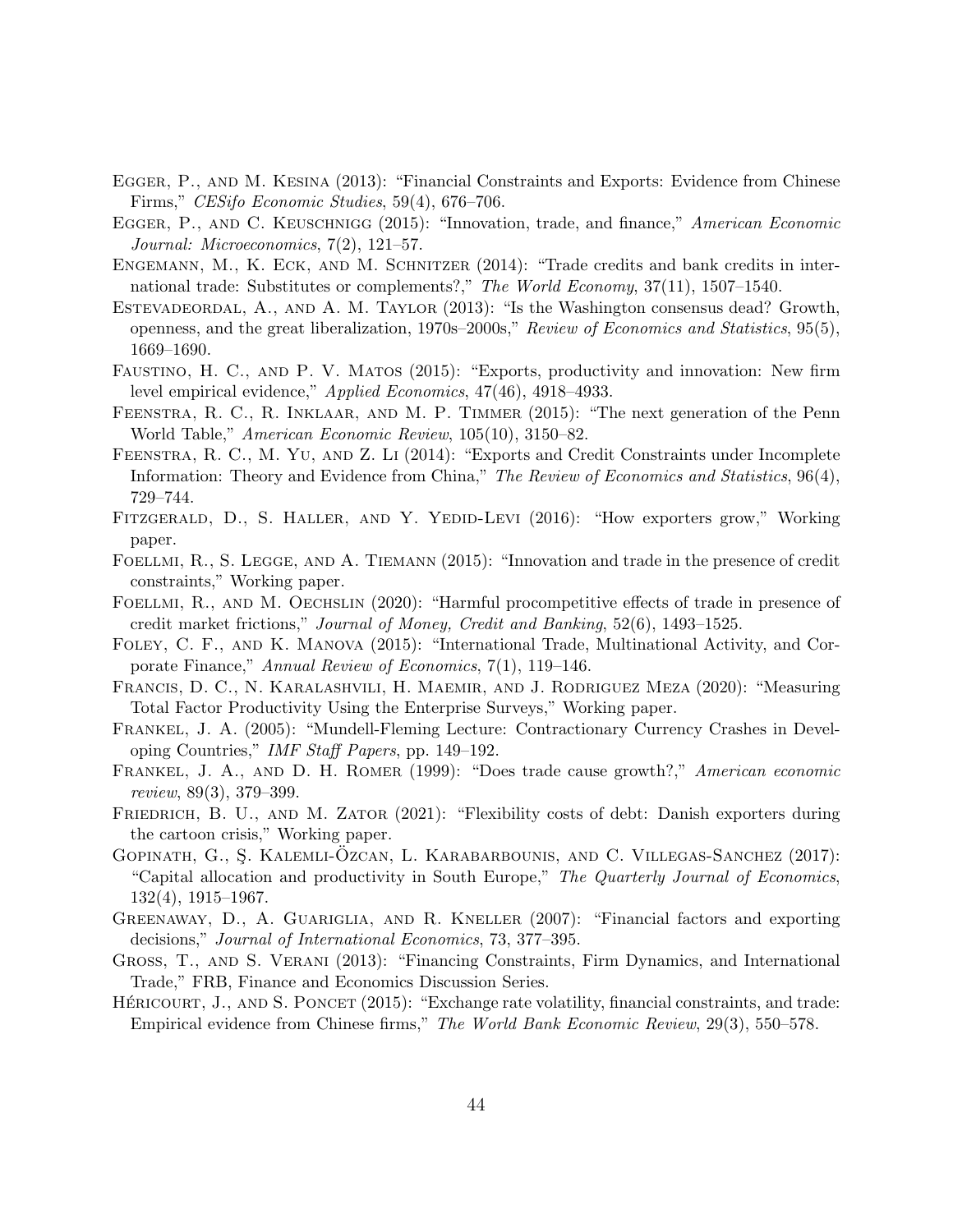- <span id="page-47-9"></span>Hur, J., M. Raj, and Y. E. Riyanto (2006): "Finance and trade: A cross-country empirical analysis on the impact of financial development and asset tangibility on international trade," World Development, 34(10), 1728–1741.
- <span id="page-47-20"></span>Iacovone, L. (2008): "Exploring Mexican firm-level data," University of Sussex.
- <span id="page-47-18"></span>IACOVONE, L., E. FERRO, M. PEREIRA-LÓPEZ, AND V. ZAVACKA (2019): "Banking crises and exports: lessons from the past," Journal of Development Economics, 138, 192–204.
- <span id="page-47-15"></span>Kalemli-Ozcan, S., H. Kamil, and C. Villegas-Sanchez (2016): "What Hinders Investment in the Aftermath of Financial Crises: Insolvent Firms or Illiquid Banks?," Review of Economics and Statistics, 98(4), 756–769.
- <span id="page-47-12"></span>KIYOTAKI, N., AND J. MOORE (1997): "Credit cycles," Journal of Political Economy, 105(2), 211–248.
- <span id="page-47-10"></span><span id="page-47-1"></span>KOHN, D., F. LEIBOVICI, AND M. SZKUP (2016): "Financial Frictions and New Exporter Dynamics," International Economic Review, 57(2), 453–486.

(2017): "Financial frictions, trade, and misallocation," Working paper.

<span id="page-47-2"></span>(2020a): "Financial frictions and export dynamics in large devaluations," Journal of International Economics, 122, 103257.

<span id="page-47-3"></span>(2020b): "No Credit, No Gain: Trade Liberalization Dynamics, Production Inputs, and Financial Development," Working paper.

- <span id="page-47-0"></span>Krueger, A. O. (1997): "Trade Policy and Economic Development: How We Learn," American Economic Review, 87(1), 1–22.
- <span id="page-47-17"></span>LANTERI, A., P. MEDINA, AND E. TAN (2020): "Capital-reallocation frictions and trade shocks," Working paper.
- <span id="page-47-4"></span>LEIBOVICI, F. (2021): "Financial Development and International Trade," Journal of Political Economy, 129(12), 3405–3446.
- <span id="page-47-16"></span>Lin, S., K. Shi, and H. Ye (2018): "Exchange rate volatility and trade: The role of credit constraints," Review of Economic Dynamics, 30, 203–222.
- <span id="page-47-6"></span>MANOVA, K. (2013): "Credit Constraints, Heterogeneous Firms, and International Trade," Review of Economic Studies, 80(2), 711–744.
- <span id="page-47-8"></span>Manova, K., S.-J. Wei, and Z. Zhang (2015): "Firm exports and multinational activity under credit constraints," Review of Economics and Statistics, 97(3), 574–588.
- <span id="page-47-19"></span>MANOVA, K., AND Z. YU (2016): "How firms export: Processing vs. ordinary trade with financial frictions," Journal of International Economics, 100, 120–137.
- <span id="page-47-13"></span>Matsuyama, K. (2004): "Financial market globalization, symmetry-breaking, and endogenous inequality of nations," Econometrica, 72(3), 853–884.

- <span id="page-47-5"></span>Melitz, M. J. (2003): "The Impact of Trade on Intra-Industry Reallocations and Aggregate Industry Productivity," Econometrica, 71(6), 1695–1725.
- <span id="page-47-11"></span>MIDRIGAN, V., AND D. Y. XU (2014): "Finance and Misallocation: Evidence from Plant-Level Data," American Economic Review, 104(2), 422–58.
- <span id="page-47-7"></span>Minetti, R., and S. Zhu (2011): "Credit Constraints and Firm Export: Microeconomic Evidence from Italy," Journal of International Economics, 83(2), 1695–1725.

<span id="page-47-14"></span><sup>(2005): &</sup>quot;Credit market imperfections and patterns of international trade and capital flows," Journal of the European Economic Association, 3(2-3), 714–723.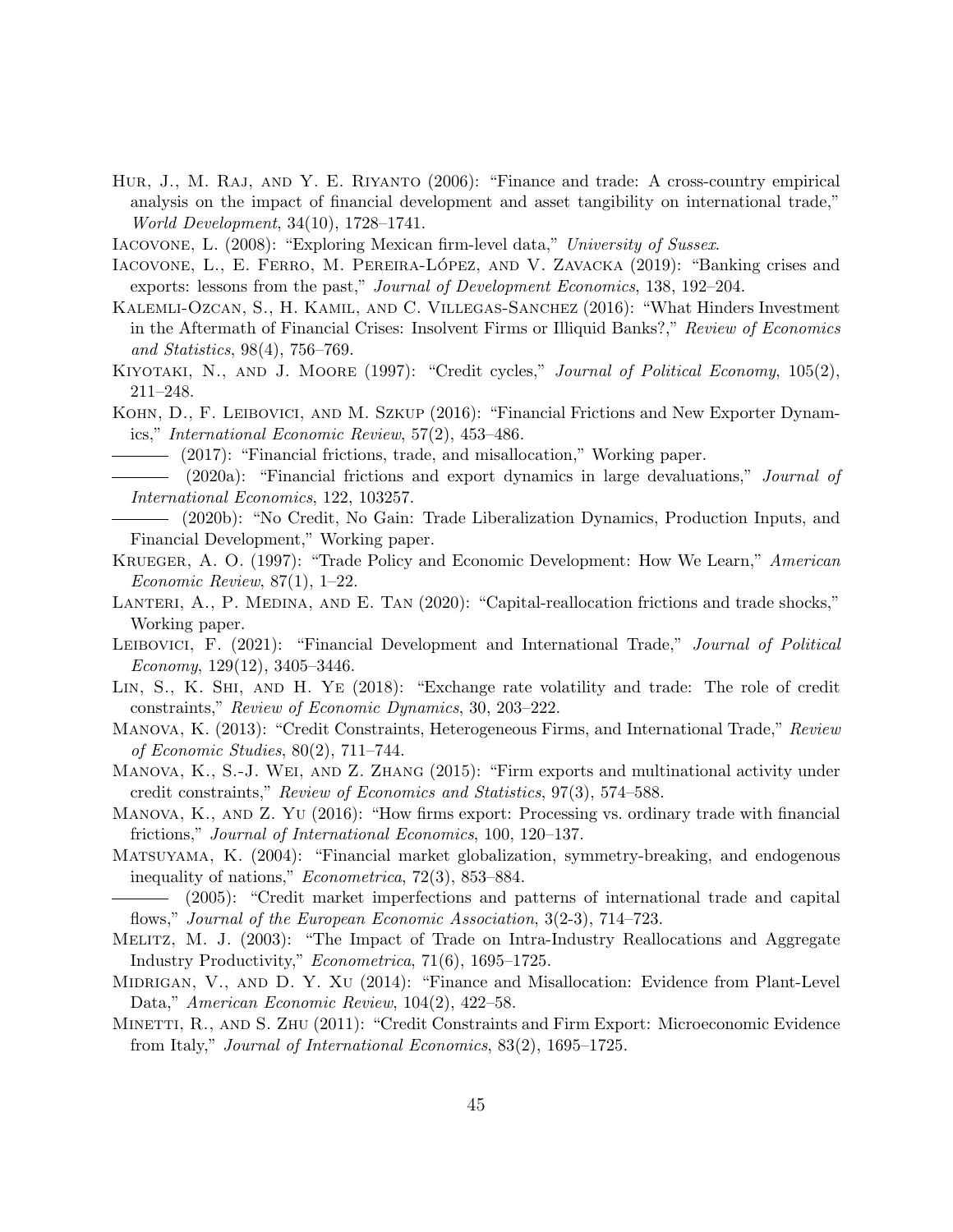- <span id="page-48-10"></span>Moll, B. (2014): "Productivity Losses from Financial Frictions: Can Self-Financing Undo Capital Misallocation?," American Economic Review, 104(10), 3186–3221.
- <span id="page-48-5"></span>MUÛLS, M. (2015): "Exporters, importers and credit constraints," Journal of International Economics, 95(2), 333–343.
- <span id="page-48-12"></span>Nguyen, D. X. (2012): "Demand uncertainty: Exporting delays and exporting failures," Journal of International Economics, 86(2), 336–344.
- <span id="page-48-16"></span>NIEPMANN, F., AND T. SCHMIDT-EISENLOHR (2017a): "International trade, risk and the role of banks," Journal of International Economics, 107, 111–126.
- <span id="page-48-17"></span>- (2017b): "No guarantees, no trade: How banks affect export patterns," *Journal of Inter*national Economics, 108, 338–350.
- <span id="page-48-15"></span>PARAVISINI, D., V. RAPPOPORT, AND P. SCHNABL (2015): "Specialization in bank lending: Evidence from exporting firms," Discussion paper, National Bureau of Economic Research.
- <span id="page-48-6"></span>PARAVISINI, D., V. RAPPOPORT, P. SCHNABL, AND D. WOLFENZON (2015): "Dissecting the effect of credit supply on trade: Evidence from matched credit-export data," The Review of Economic Studies, 82(1), 333–359.
- <span id="page-48-4"></span>RAJAN, R. G., AND L. ZINGALES (1998): "Financial Dependence and Growth," American Economic Review, 88(3), 559–586.
- <span id="page-48-11"></span>RHO, Y., AND J. RODRIGUE (2016): "Firm-level investment and export dynamics," International Economic Review, 57(1), 271–304.
- <span id="page-48-0"></span>ROBERTS, M. J., AND J. R. TYBOUT (1997): "The Decision to Export in Colombia: An Empirical Model of Entry with Sunk Costs," American Economic Review, 87(4), 545–564.
- <span id="page-48-1"></span>Ruhl, K. J., and J. L. Willis (2017): "New exporter dynamics," International Economic Review, 58(3), 703–726.
- <span id="page-48-14"></span>SCHMIDT-EISENLOHR, T. (2013): "Towards a theory of trade finance," Journal of International Economics, 91(1), 96–112.
- <span id="page-48-18"></span>Spencer, A. (2020): "Policy effects of international taxation on firm dynamics and capital structure," Available at SSRN 2742006.
- <span id="page-48-7"></span>SVALERYD, H., AND J. VLACHOS (2005): "Financial markets, the pattern of industrial specialization and comparative advantage: Evidence from OECD countries," European Economic Review, 49(1), 113–144.
- <span id="page-48-8"></span>Tauchen, G. (1986): "Finite state Markov-chain approximations to univariate and vector autoregressions," Economics letters, 20(2), 177–181.
- <span id="page-48-9"></span>Tetenyi, L. (2019): "Trade, misallocation, and capital market integration," Working paper.

<span id="page-48-3"></span>The World Bank (2021): "Enterprise Surveys," http://www.enterprisesurveys.org.

- <span id="page-48-2"></span>Vaubourg, A.-G. (2016): "Finance and international trade: A review of the literature," Revue  $d'économie$  politique,  $126(1)$ , 57–87.
- <span id="page-48-13"></span>WACZIARG, R., AND K. H. WELCH (2008): "Trade liberalization and growth: New evidence," The World Bank Economic Review, 22(2), 187–231.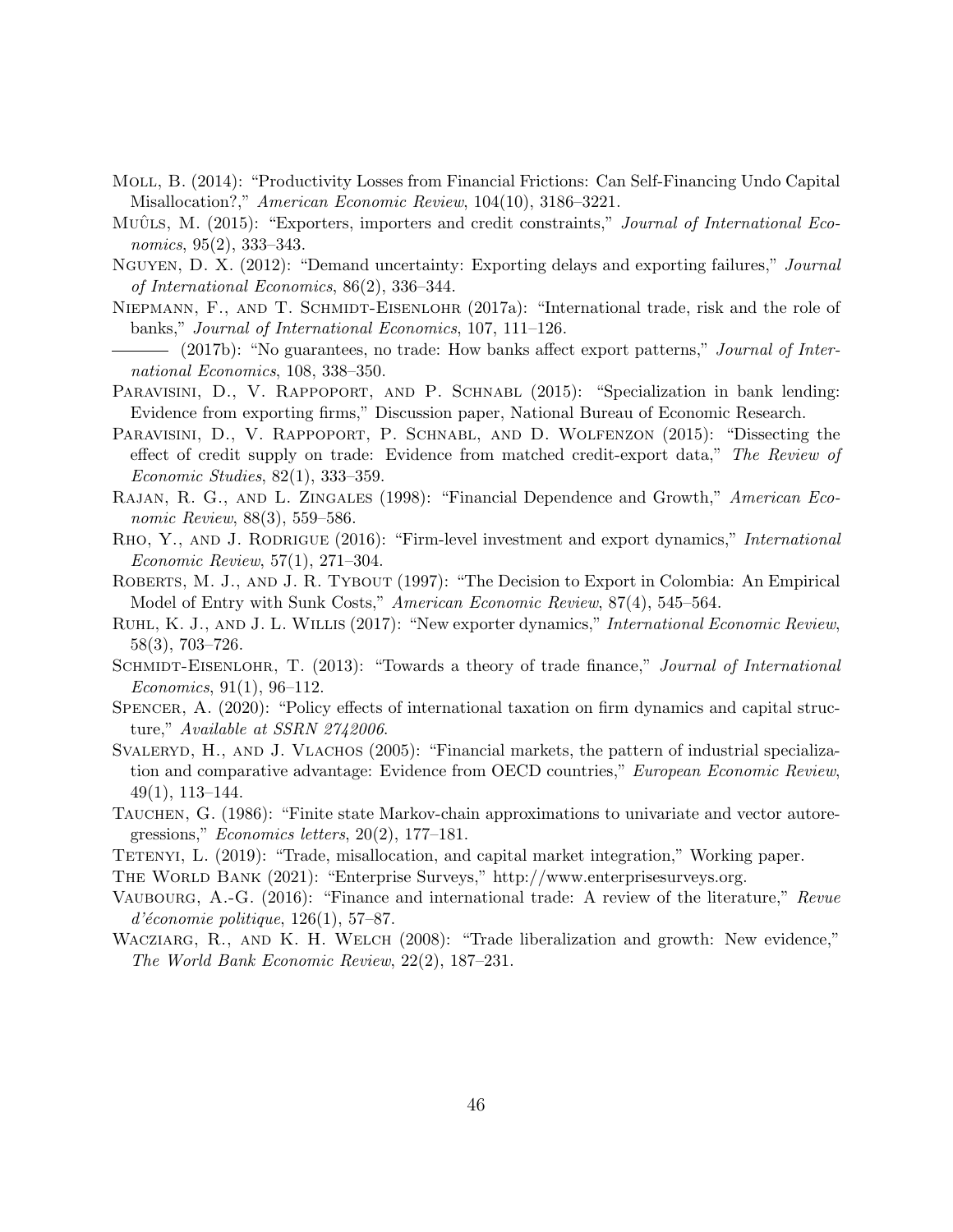## Appendix

## <span id="page-49-0"></span>Appendix A Summary statistics

Table [4](#page-50-0) reports summary statistics for each of the variables analyzed in Section [2.](#page-7-0) We restrict attention to summary statistics after aggregating the firm-level information to the country level. The ratio of exports to total sales and TFP is averaged across all firms within each country, and the FP reports the share of firms in each country that report finance to be a problem as defined above.

We observe substantial heterogeneity across countries in exporting performance. While the average share of exporters across countries is  $29\%$ , the  $25<sup>th</sup>$  and  $75<sup>th</sup>$  percentiles vary widely: 16% and 37%, respectively. We find that exporters in most countries tend to sell a significant fraction abroad on average. The average share of production that exporters sell abroad is  $46\%$ , with the  $25<sup>th</sup>$  and  $75<sup>th</sup>$  percentiles ranging from  $36\%$  to  $53\%$ .

Similarly, we observe substantial heterogeneity in financial development across countries according to both the share of firms that report finance to be a problem and from the lens of the aggregate credit-to-GDP ratio. On average, 49% of all firms report finance to be a problem, with the  $25<sup>th</sup>$  and  $75<sup>th</sup>$  percentiles ranging from  $39\%$  to  $59\%$ . The credit-to-GDP ratio is 41% on average, with the corresponding percentiles range from 17% to 56%, respectively.

## Appendix B Calibration

In this section we describe the calibration underlying the figures presented in Section [3.2.](#page-18-2) We calibrate the model with financial frictions following [Kohn, Leibovici, and Szkup](#page-47-2) [\(2020a\)](#page-47-2). We partition the parameter space into two groups. The parameters in the first group are set to values commonly used in the literature, as reported in Panel A of Table [5.](#page-51-0)

The parameters in the second group are the iceberg trade cost  $\tau$ , fixed cost of exporting F, persistence of productivity shocks  $\rho$ , standard deviation of productivity shocks  $\sigma_{\varepsilon}$ , and the tightness of the financial constraint  $\theta$ . We choose them to match the following moments:  $(i)$  the average export intensity (i.e., the average share of export sales in total sales),  $(ii)$ the share of exporters,  $(iii)$  the share of sales accounted by the largest 25% of firms,  $(iv)$  the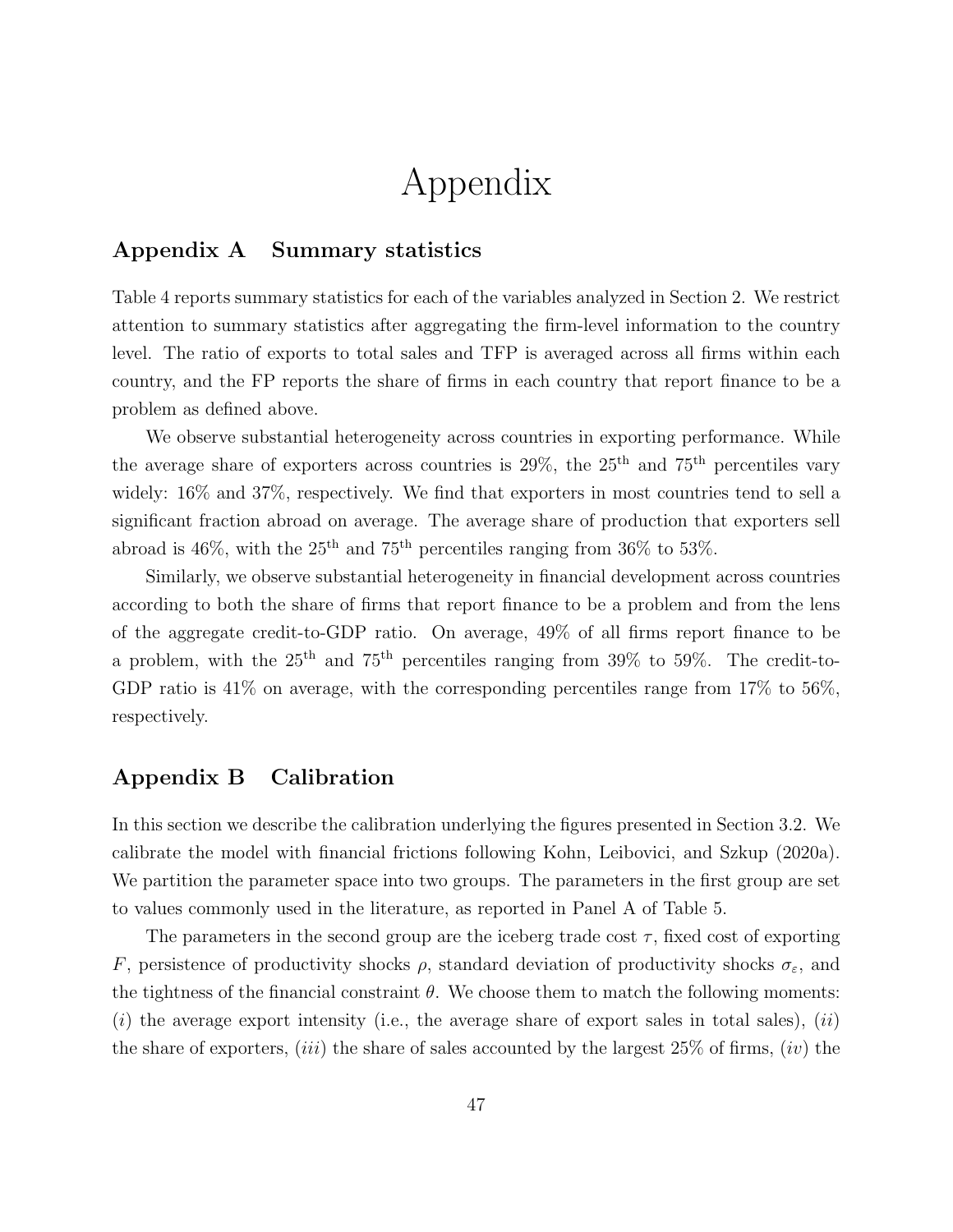<span id="page-50-0"></span>

| Variable               | Avg.  | Std. dev. | p25   | p50   | p75   | Countries |
|------------------------|-------|-----------|-------|-------|-------|-----------|
| Share of exporters     | 0.29  | 0.18      | 0.16  | 0.24  | 0.37  | 93        |
| Exports / Sales        | 0.46  | 0.15      | 0.36  | 0.44  | 0.53  | 93        |
| Financing problem      | 0.49  | 0.16      | 0.39  | 0.48  | 0.59  | 93        |
| Aggregate credit / GDP | 0.41  | 0.28      | 0.17  | 0.36  | 0.56  | 84        |
| $TFP$ (log)            | 1.15  | 0.16      | 1.04  | 1.15  | 1.25  | 93        |
| Aggregate GDP $(log)$  | 11.90 | 1.53      | 10.70 | 11.55 | 13.06 | 93        |

Table 4: Summary statistics

Note: Each country's value of Exports/Sales and firm-level TFP are within-country averages. Exports/Sales is averaged conditional on exporting. Financing problem is the share of firms in each country that report access to finance to be at least a moderate problem for the firm's operations. All variables except Credit/GDP and country-level GDP correspond to manufacturing firms. Avg. and std. dev. denote average and standard deviation, respectively. p25, p50, and p75 denote the 25<sup>th</sup>, 50<sup>th</sup>, and 75<sup>th</sup> percentiles, respectively. Countries denotes the number of countries.

standard deviation of log sales,  $(v)$  the net exports-to-GDP ratio, and  $(vi)$  the credit-to-GDP ratio. These moments are computed using Mexican plant-level data for the year 1994 from the Annual Manufacturing Survey (Encuesta Industrial Anual), collected by the National Institute of Statistics and Geography (INEGI). For more details about this data set, see [Iacovone](#page-47-20) [\(2008\)](#page-47-20) and [Kohn, Leibovici, and Szkup](#page-47-2) [\(2020a\)](#page-47-2). We report the estimated values of these parameters in Panel B of Table [5.](#page-51-0)

To study the model without financial frictions, we keep all parameters fixed except for  $\theta$ , which we set to a value sufficiently high such that it never binds.